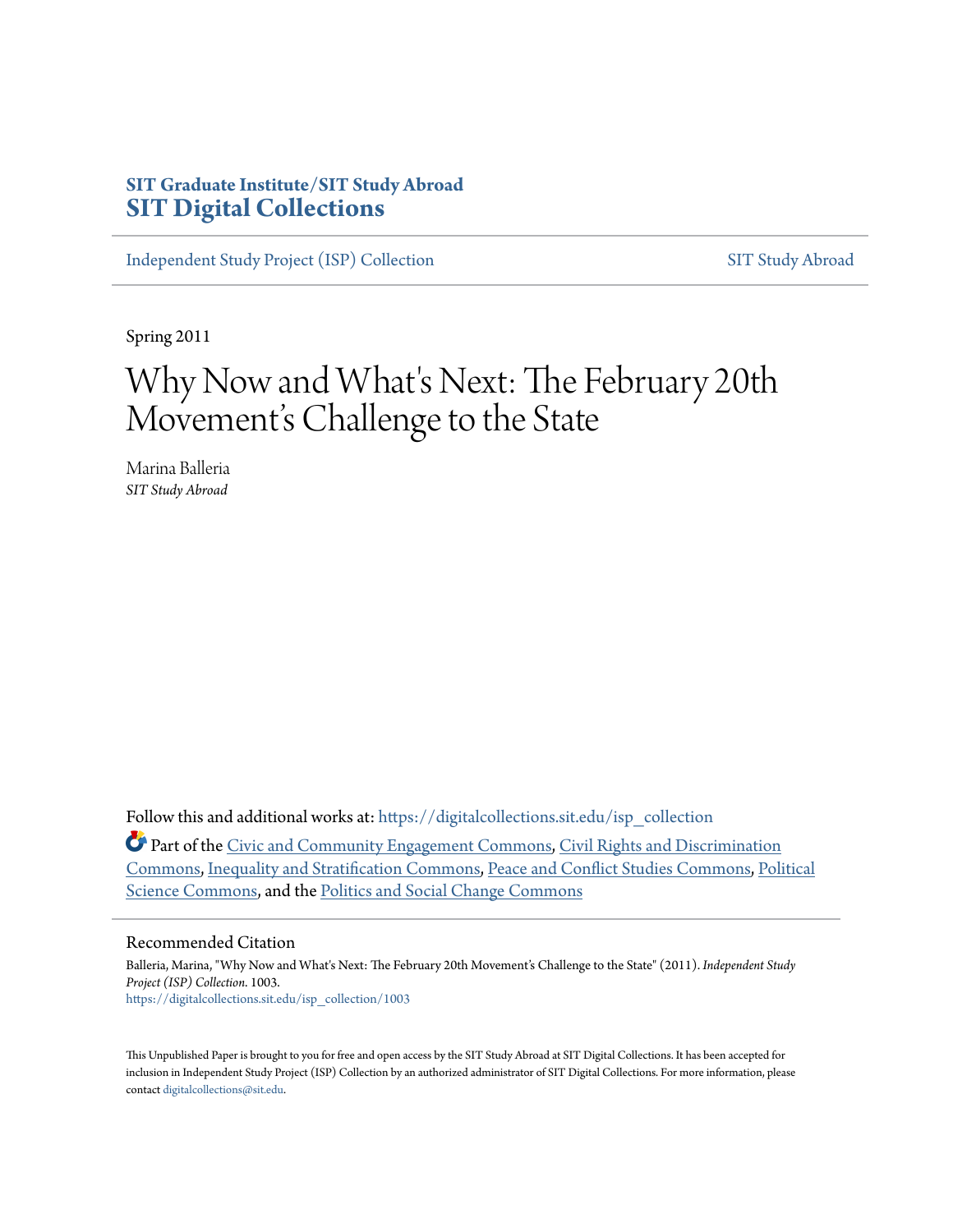# **WHY NOW AND WHAT IS NEXT:**

The February 20<sup>th</sup> Movement's Challenge to the State

Marina Balleria

SIT Morocco: Multiculturalism and Human Rights

May 8, 2011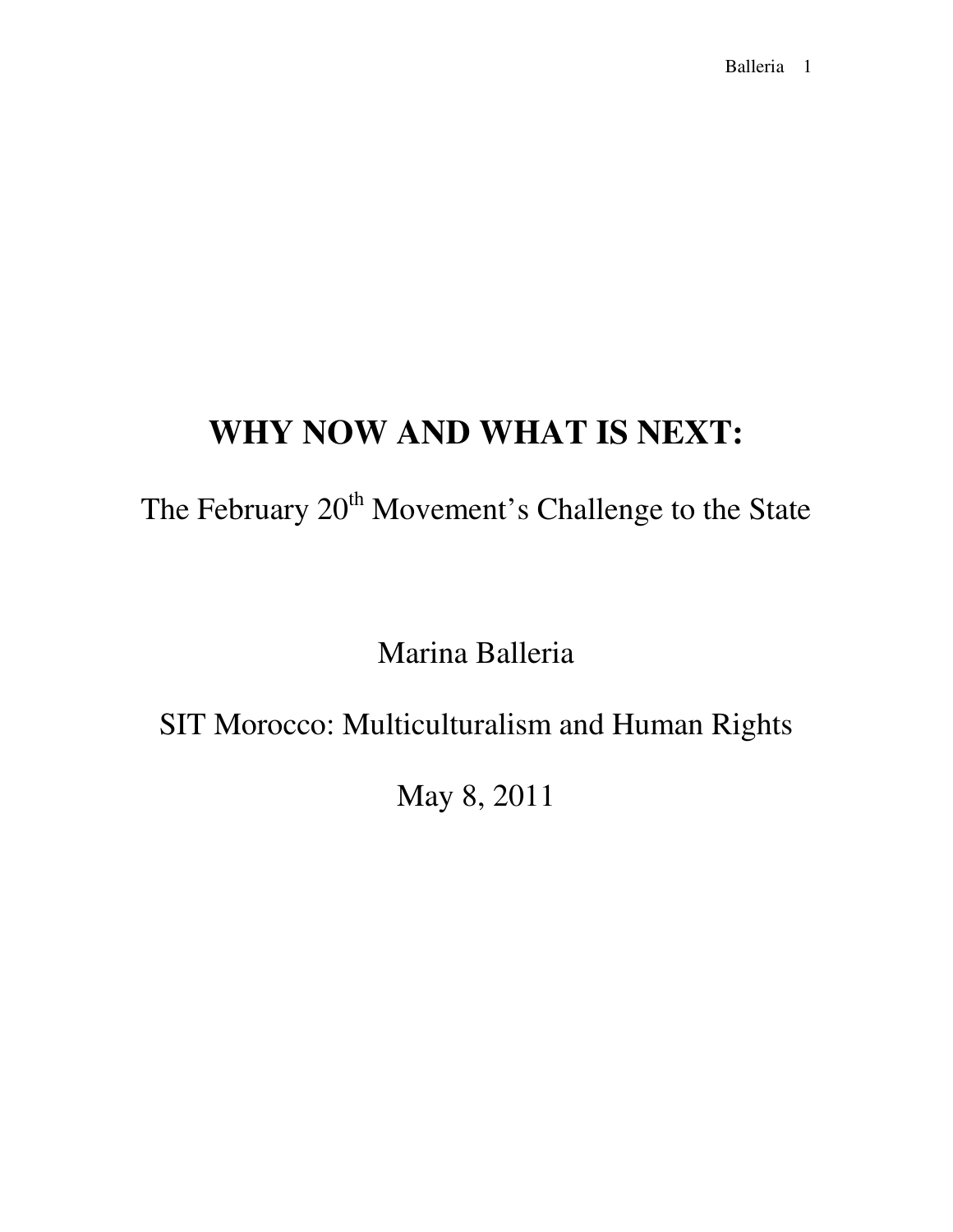#### Acknowledgments

I would like to thank my advisor Taieb Belghazi for not only providing me with guidance but also conducting the module that inspired me to do this project. Thank you to Mohammad Madani, Mohammad Reda Bouaya, Said Benjabli, Omar Radi, Rid Fadwa, Khalid, along with many protesters and citizens whose names I don't know, for their honesty, patience and time. Abdelhay and Lachen must be thanked for providing connections, support, creating this unique opportunity and for their general attitude to just go out there and see what you find. Nawal, of course, is the best so thank you. Also, thank you to the rest of the staff of the CCCL for allowing us to run wild. Thank you, Youssef for always telling it like it is. Also, thank you to the man who gives me pastries whenever I walk by, they proved instrumental in the completion of this ISP. Thank you to the crack team of Peter Russell, Pat Olson and Alexis Obernauer. Thank you Nina Coates for making me a sandwich on the day ISP was due. Thank you Sadie Gilpin Mohler for the guidance on combining theory and practice. Thank you Anna Ackerman for the inspiration to climb every mountain. And, thank you, Mom and Dad. And, I guess, thank you, Carlo, though for what I'm not quite sure. Finally, thank you, admiration and good luck to the organizers of the February  $20<sup>th</sup>$  movement and all of those working towards freedom in Morocco.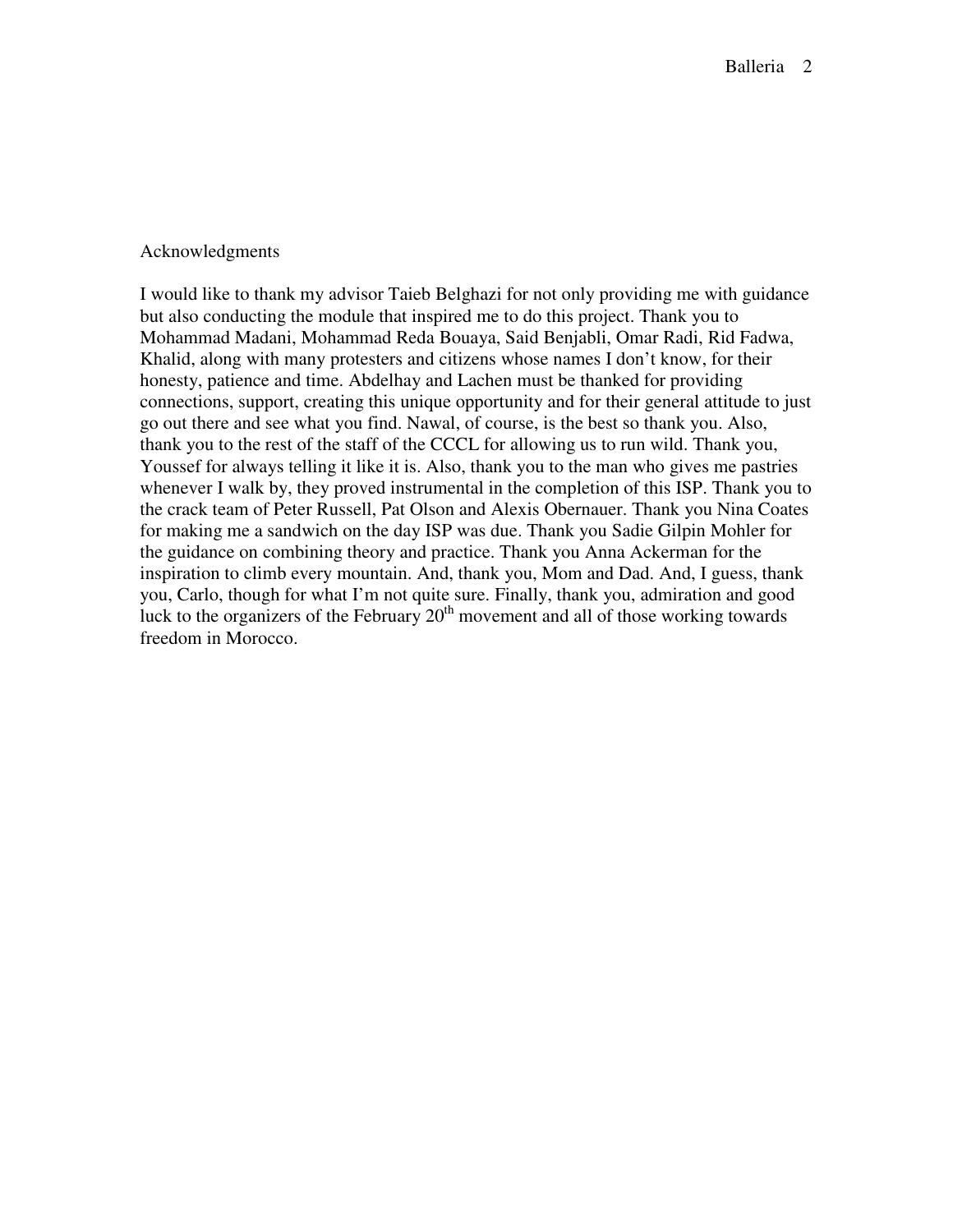# **Table of Contents**

Abstract…..4

Literature Review…..5

The Case of February  $20^{\text{th}}$  …..11

Evolution of a Movement: Timeline…..16

Methodology and Limitations…..26

Why Now and What is Next: Field Research…..27

Conclusions….48

Works Cited….52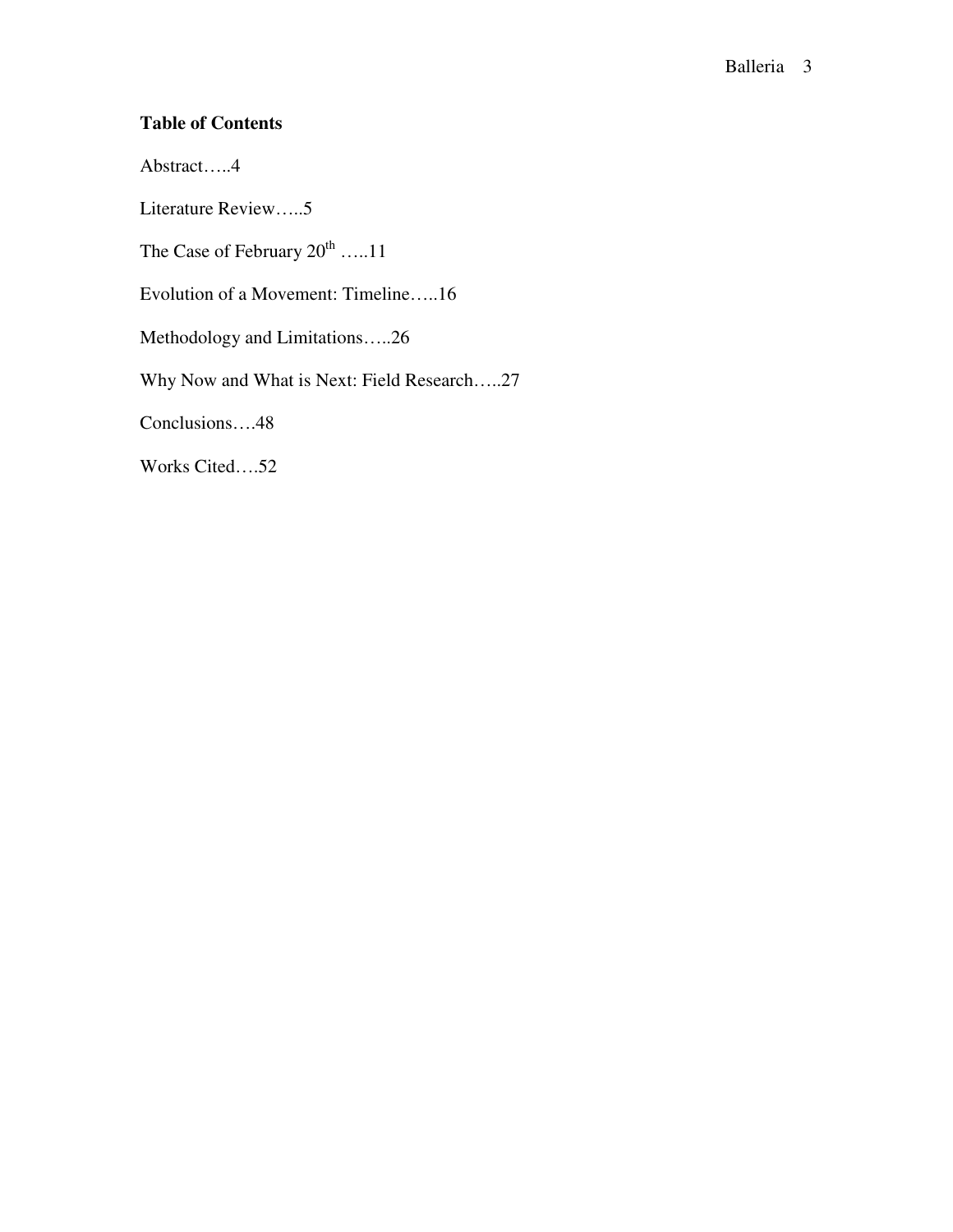#### **ABSTRACT**

The Moroccan state takes a nuanced place among autocracies and democracies—the regime features fundamental democratic institutions and while the central power of the monarchy is maintained through a constellation of political, economic, social, and cultural institutions. In this case, David Brumberg's classification of "liberalized autocracies" is useful, which defines these states as using a mixture of "guided pluralism, controlled elections and selective repression" to maintain and centralize power<sup>1</sup> This political structure of liberalized autocracy creates sufficient political opportunity for various protest movements to emerge but until recently few have successfully enacted change. The February  $20<sup>th</sup>$  protest movement, inspired by the Egyptian and Tunisian example and organized on Facebook, is organizing in ways to directly confront the paradigm of liberalized autocracy. Their demands, which are a mixture of a call for universal human rights such as democracy along with answers to longstanding economic issues, do not adhere to any ideology and as such it has been successful in garnering support from all corners of Moroccan contentious politics. The movement has evolved fluidly through the Internet, with a loose, nonhierarchical organizational structure and a globally informed rhetoric that is a hallmark of Langman's "Internetworked Social Movements."<sup>2</sup> Through its methods, organizational structure, rhetoric and actions, February  $20<sup>th</sup>$  is attempting to change the political structure of Morocco and create an active political society. At this juncture, a few months after the beginning of the movement with no end in sight, a conclusion about its attainment of this goal is impossible. Still, two questions remain, why now and what next? The second half of this

l.

<sup>&</sup>lt;sup>1</sup> "The Trap of Liberalized Autocracy," 56.

<sup>&</sup>lt;sup>2</sup> "From Virtual Public Spheres to Global Justice."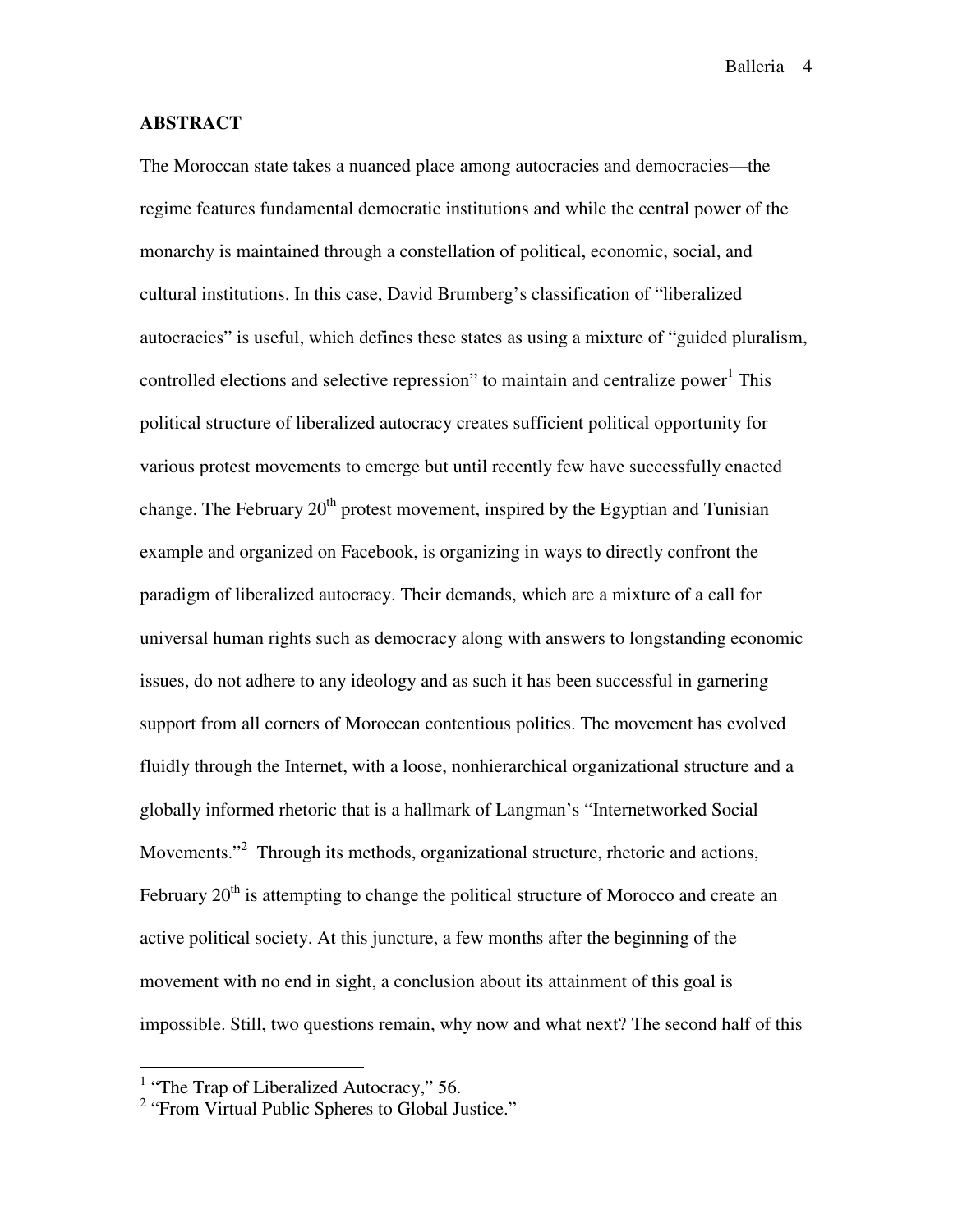paper consists of interviews of an array of people close to the movement—an organizer, a government official, an activist and an academic—attempting to answer these questions. By analyzing the rhetoric of each of these actors and applying these existing theories, we can begin to see overlaps in the theory of social movements and autocratic states and their application. This study attempts to capture singular opinions about the February  $20<sup>th</sup>$ movement and put them in dialogue with greater theories of social and political change.

#### **LITERATURE REVIEW**

As of late, there have emerged various theories and strategies on how to categorize regimes that are not exactly democratic while not complete autocracies. Different categorizations have floated around, from "democratization" to "liberalization" and even attempts to describe the "regressive" action of shifting towards authoritarianism. Matthjis Bogaards explores the distinctions between the terms are drawn among scholars, explaining that no consensus has been reached<sup>3</sup> (476). Liberalization is seen as improvements made by authoritarian regimes, as defined by David Brumberg, and is a part of the larger process of democratization. Democratization can also refer "completing democracy" of already existing democracies by increasing freedoms.<sup>4</sup> As Bogaards points out, this makes democracy a dichotomous category, a conception which has been used by scholars to define nations as "free," "unfree" or occasionally "partially free."<sup>5</sup> Measures of democracy, although they have their flaws, allow for a comparative analysis

<sup>&</sup>lt;sup>3</sup> "Measures of Democratization," 476.

<sup>4</sup> Ibid.

 $<sup>5</sup>$  Ibid.</sup>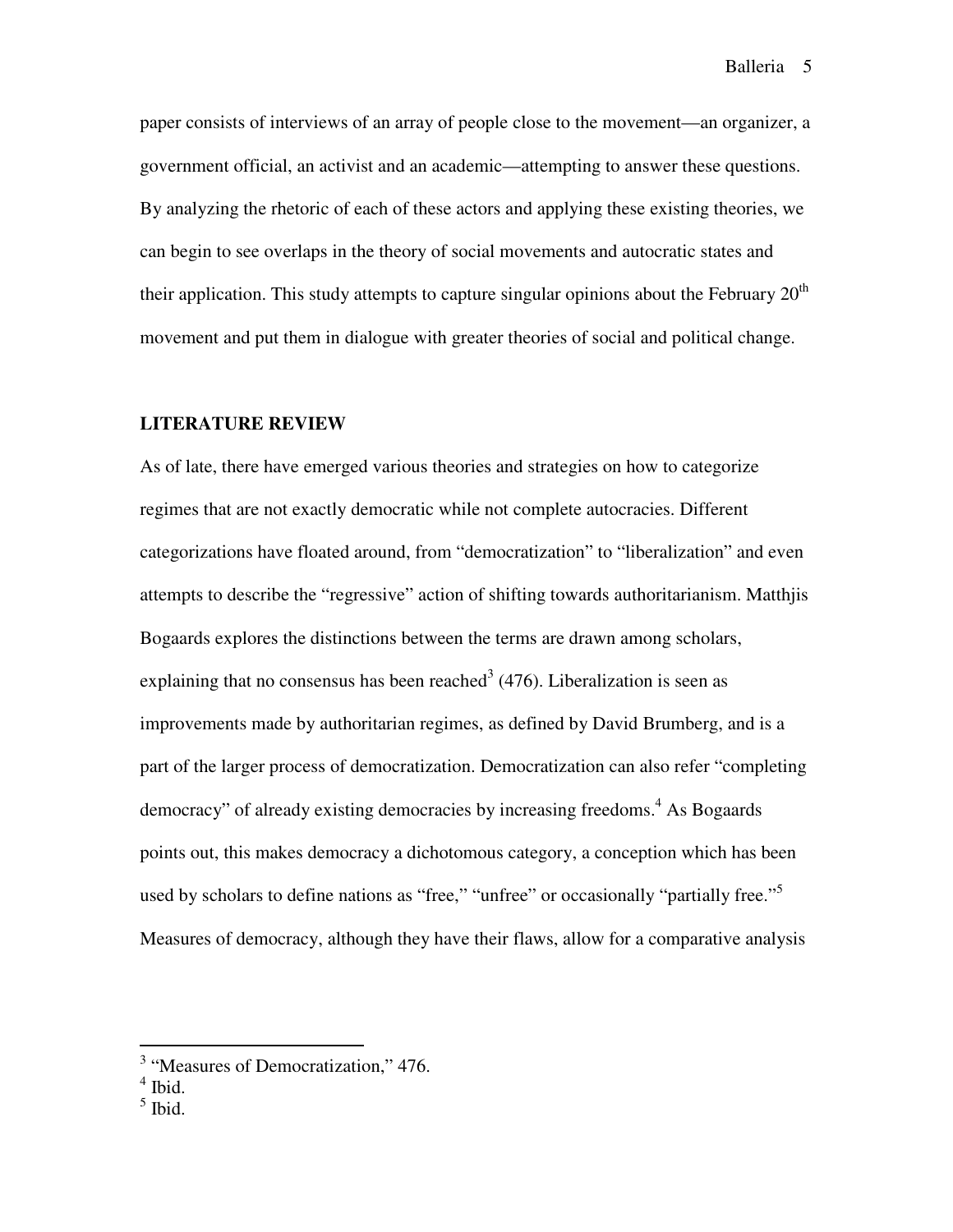of democratization across states and time. It also recognizes the existence of states between democracy and authoritarianism.

Autocracy has become accepted as the de facto political structure across the Arab world. The Arab world include total autocracies such as Saudi Arabia that subsist on, according to Brumberg, oil money, "harmonic" legitimacy based on the defense of the unity of the Arab or Islamic nation and the enshrined hegemonic state institutions that repress dissent.<sup>6</sup> More common, however, are liberalized autocracies that are the antithesis of total autocracies in that they do not depend on one uniting ideology, they allow some groups to be establish as institutions outside of the state and do not depend on one economic resource, class or interest. This creates dissonance in the society that benefits the ruling class because through this "divide and rule" strategy, the state can maintain it's central power.<sup>7</sup> While these states may have certain facets of democracy, such as elections, the results always favor the rulers. The power of these states stem from different forms of legitimacy. Monarchies in the Arab world usually meld traditional and religious legitimacy, using long dynasties and ancestry from the Prophet to explain their power. Presidents claim legitimacy through sometimes-rigged elections or by calling off elections for years because of an emergency state. By allowing a strategic degree of openness, the state gives the appearance of representing their citizens while actually reinforcing their power.

The power relationship between state and society are not static, as Brumberg points out, there exists "…a protracted cycle in which rulers widen or narrow the

l.

<sup>&</sup>lt;sup>6</sup> "The Trap of Liberalized Autocracy," 58.

<sup>&</sup>lt;sup>7</sup> Brumberg, "The Trap of Liberalized Autocracy."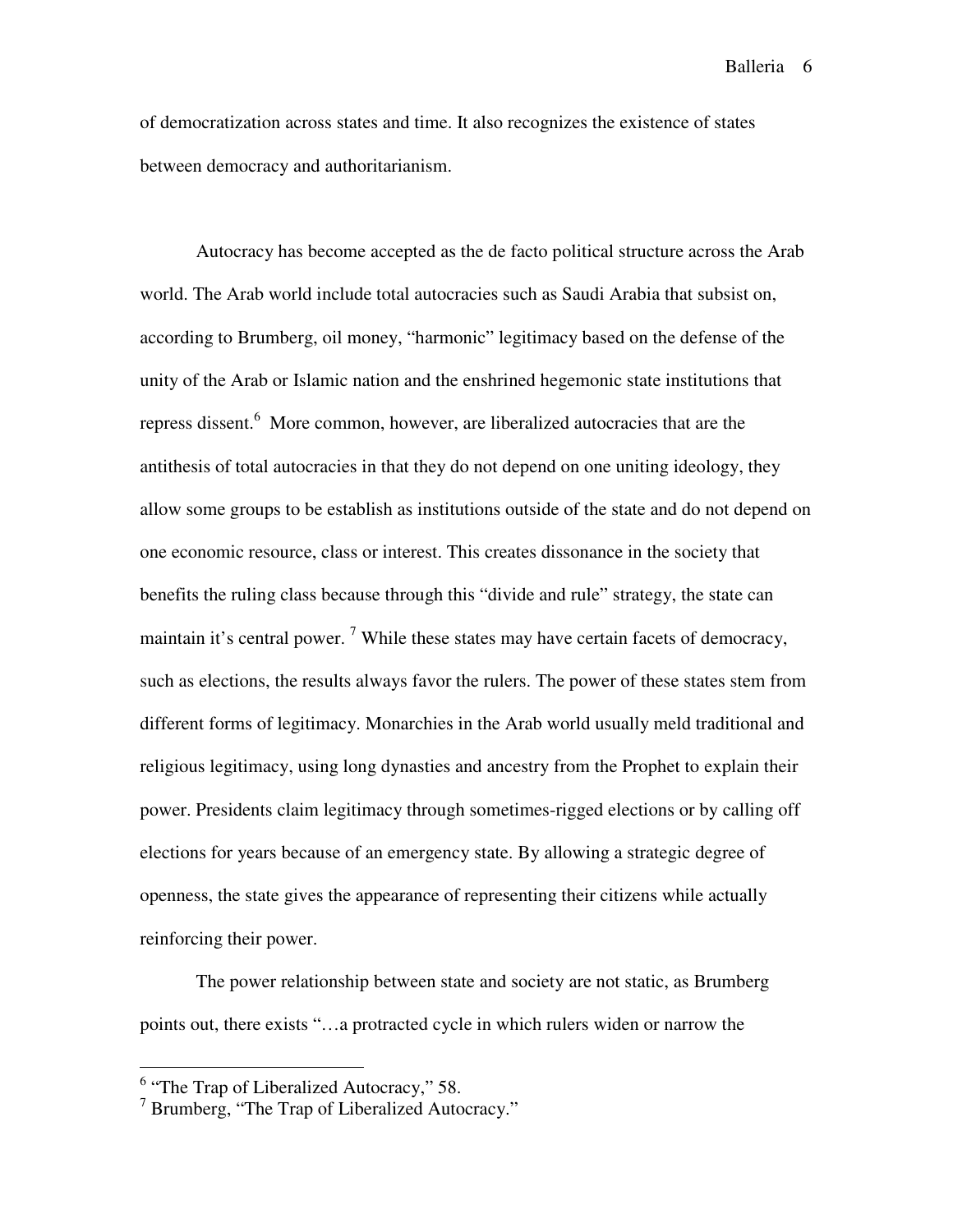boundaries of participation and expression in response to what they see as the social, economic, political, and geostrategic challenges facing their regimes."<sup>8</sup> These regimes must allow changes beyond their control because this extends the longevity of the regime. By allowing some changes they appease the people sufficiently to avoid truly threatening their legitimacy. This balancing act between democracy and autocracy creates space for some political discourse through usually not significant structural changes. Political opposition groups are not always openly repressed, but protesting usually amounts to expressing grievances while there is no structure in place to address the complaints. States will claim they are involved in a process of "democratic transition" when in reality it is "an involuted gradualism whose small steps trace the sad contours of an unvirtuous circle rather than the hopeful lineaments of a real path forward."<sup>9</sup>

The key to dismantling liberalized autocracies, Brumberg explains is opening the political space enough to redefine the relationship between citizen and state so that there is an active political society. He advocates achieving this through "a policy of democratic of democratic gradualism [that] must not only push for the creation of effective political parties, representative parliaments, and rule of law; it must also be accompanied by international support for effective monitoring of local and national elections."<sup>10</sup> By way of their hybridization of democratic and autocratic features, liberalized autocratic states can resist allowing full representation of it's citizens, however, if Brumberg is correct, with the creation of an active political society, change may be possible.

 $10$  Ibid.

<sup>8</sup> Ibid., 63.

 $<sup>9</sup>$  Ibid., 67.</sup>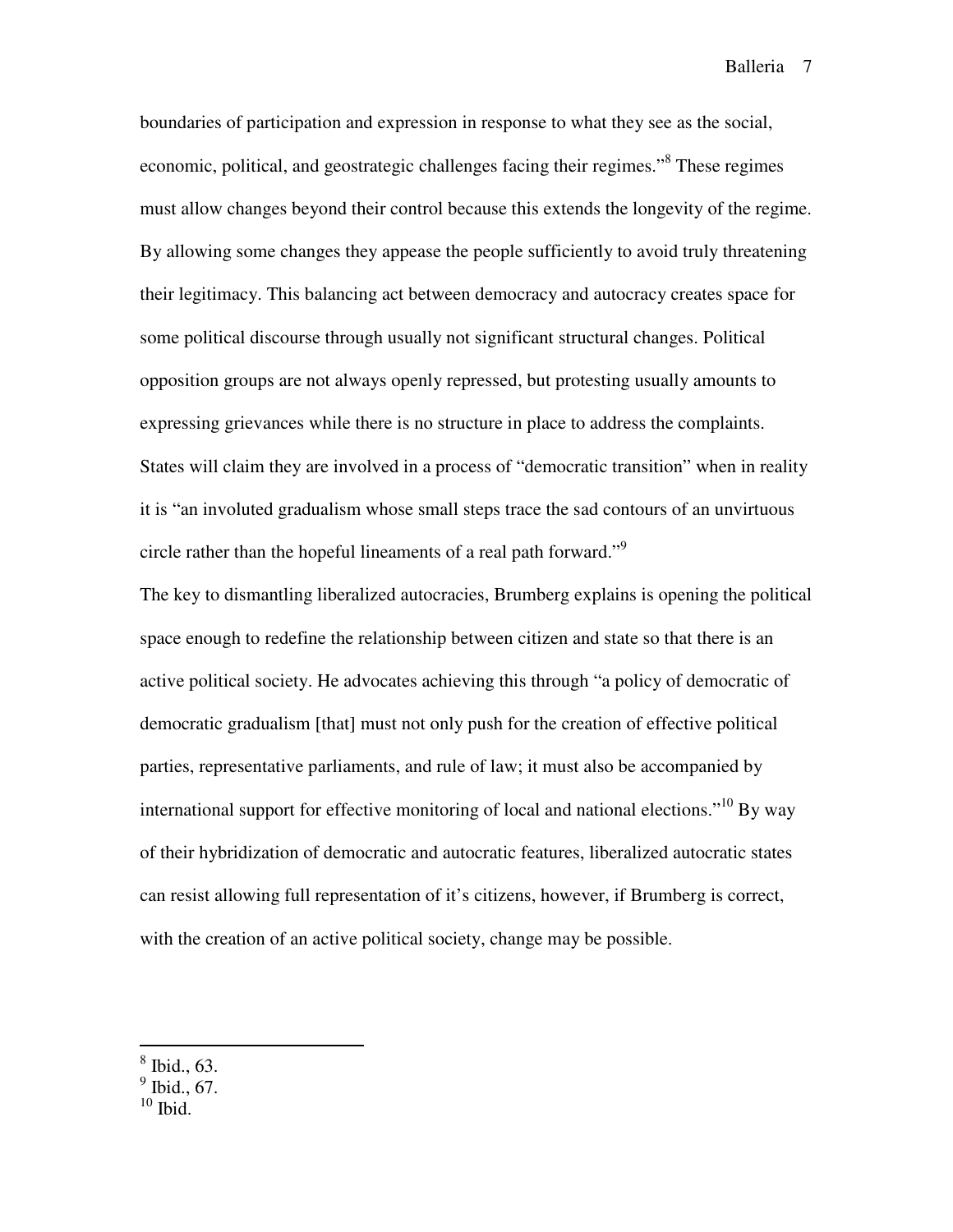Political opportunity theory posits that the ability of political activists to advance their claims, mobilize the population and ultimately realize their goals is explained by context.<sup>11</sup> The success or emergence of a new movement cannot be explained by an paticular legitimacy of their claims but only the external political structure. As Meyer and Minkoff explain "the basic premise is that exogenous factors enhance or inhibit prospects for mobilization, for particular sorts of claims to be advanced rather than others, for particular strategies of influence to be exercised and for movements to affect mainstream institutional politics and policy."<sup>12</sup> This is an admittedly broad theory whose problems have been discussed extensively by Meyer,  $^{13}$  although it remains useful by providing a framework which to explain political mobilizations. The two founders of the theory, Tilly and Eisinger, proposed a curvilinear relationship between political openness and protests. Meyer summarizes this view as "protest occurs when there is a space of toleration by a polity and when claimants are neither sufficiently advantaged to obviate the need to use dramatic means to express their interests nor so completely repressed to prevent them from trying to get what they want."<sup>14</sup> Simply put, there must be enough freedom to protest without fear of violent repression but, obviously there must be enough repression to create the need to protest.

In addition to political opportunity theory, protests are explained by the complimentary theory of resource mobilization. This theory examines how political activists use resources, human or otherwise, to create change within social structures, while political opportunity theory considers the larger political structure. "Resource"

<sup>&</sup>lt;sup>11</sup> Meyer, "Protest and Political Opportunities," 126.

<sup>&</sup>lt;sup>12</sup> "Conceptualizing Political Opportunity," 1458.

<sup>&</sup>lt;sup>13</sup> "Protest and Political Opportunities," X.

 $14$  Ibid., 128.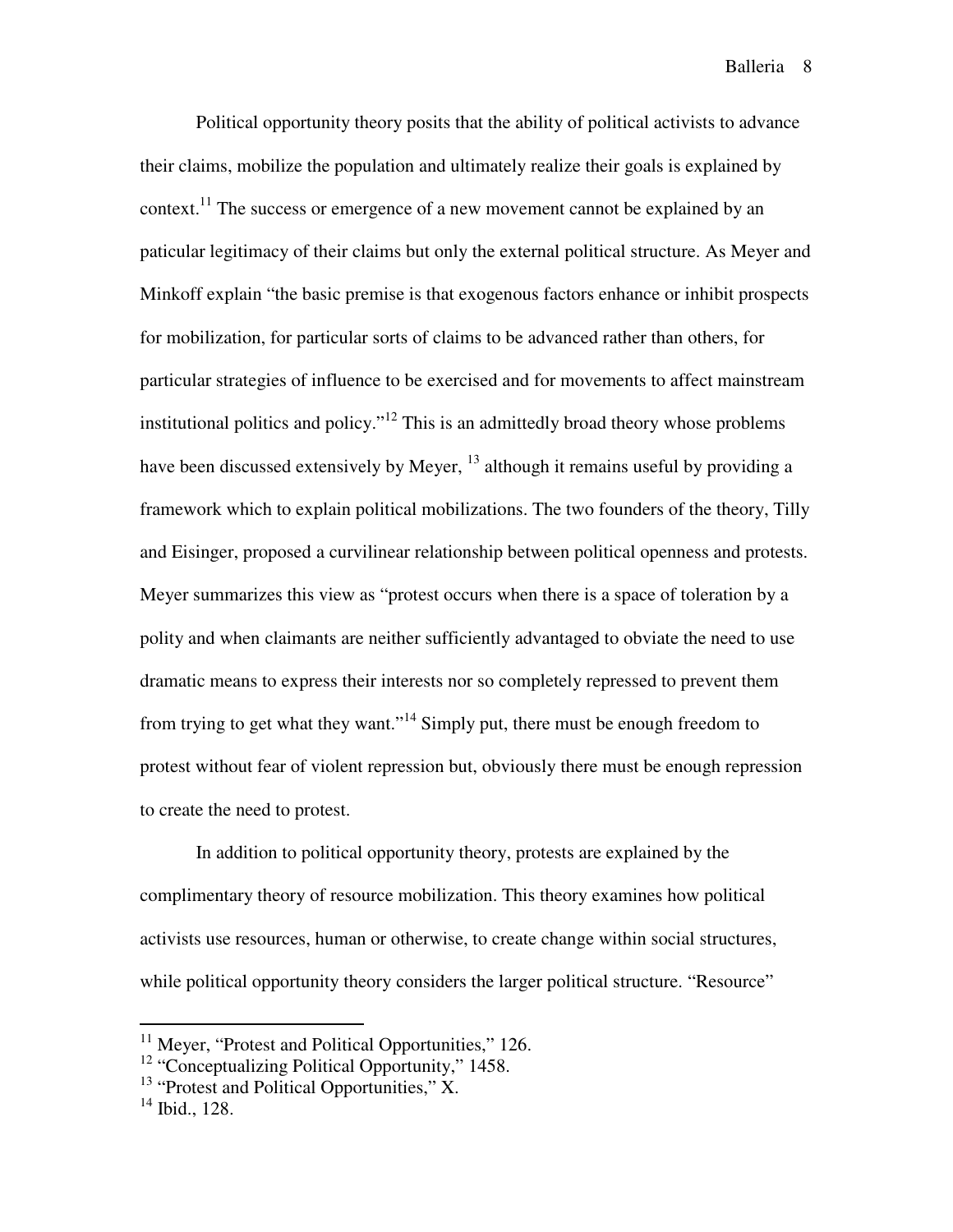must be broadly defined, from the support of elites, to the financial resources necessary to dedicate time and energy to protest, to the legal resources that give protesters recourse in case of action. The theory of political opportunity has been combined with resource mobilization theory to create a new paradigm of political mobilization. Alfred Cuzán, in a study of revolutions in the Third World, proposes a paradigm that "sufficent poverty, corruption and social, economic and political inequalities, grievances and discontent are assumed to exist in most Third World autocracies to legitimize violent revolution. Yet, revolution is rare, having more to do with resources, strategy and opportunities than with generalized discontent."<sup>15</sup> This theory moves the focus from the individual protesters or the specific grievances and to the larger political structure.

 Theories of social movement, however, cannot only look at explanations; the success of political mobilization is also dependent on the type of collective action. Langman explores new types of social movements that have emerged from the converging forces of globalization and "computer mediated communication"<sup>16</sup> called "internetworked social movements." They are distinct from previous movements in their structure, longevity and aims, "these movements are themselves decentralized, democratic, and not easily subject to control. The campaigns are often long and protracted…They are unique forms of activist organizations that have a more global orientation and, like their own kind of organizations, envision a more just, more democratic world with more diffused, fluid, and egalitarian leadership and empowered people."<sup>17</sup> The first such movement Langman points to various recent movements,

<sup>&</sup>lt;sup>15</sup> "Resource Mobilization and Political Opportunity in the Nicaraguan Revolution," 401.

<sup>&</sup>lt;sup>16</sup> "From Virtual Public Spheres to Global Justice," 45.

 $17$  Ibid., 59.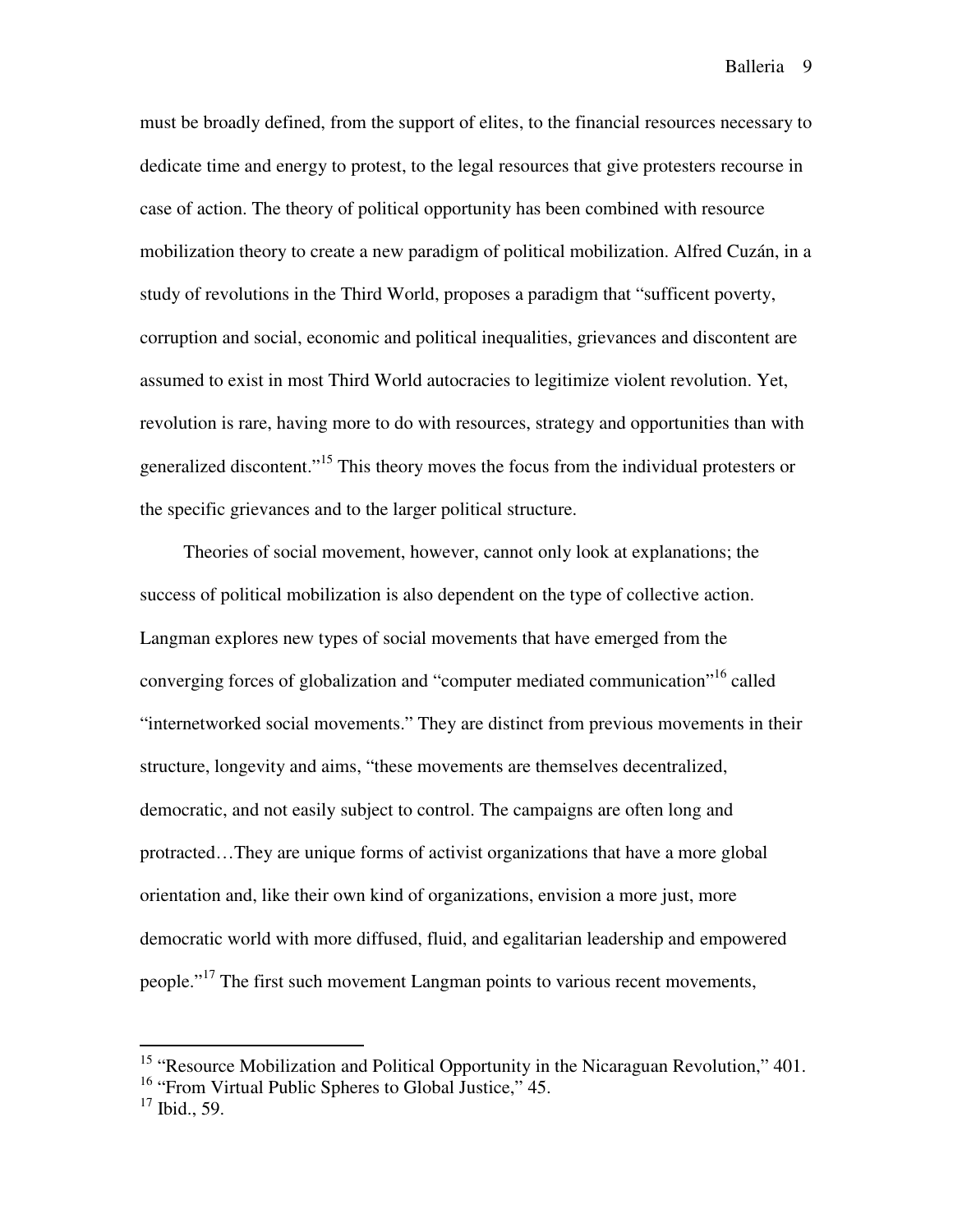beginning with the Zapatistas who used the internet in the late 1990's to defeat the Multilateral Agreement on Trade and Investment in Mexico, the famed Battle of Seattle in 2001 extending to feminist networks in the Middle East.

 The Internet allows for the free dissemination of information, creates "virtual public spheres" for organization, contention and mobilization while globalization gives people across continents a common grievance. The Internet as the primary medium of communication has important implications for the structure of these movements, Sheller argues that "today one must also consider how social movements engage in both the literal motion of bodies and things through space and with the "virtual mobilities" afforded by new information and communication technologies. In what ways are the use of "fluid" discourses, organizational forms, and action tactics in contemporary "global" movements related to the changing context of liquidity, ambiguity, and diffuse risk."<sup>18</sup> This can be seen in the leadership, or lack thereof, which is usually diffuse, highly decentralized, with little to no structural hierarchy and firmly democratic. These movements encompass a wide range of communities including feminism, ecology, labor, peace and various anti-capitalists, creating "a new politics of alliance and solidarity that overcome the limitations and solipsism of postmodern identity politics."<sup>19</sup> Although they are relatively new, it seems that ISM's can pose a threat to the greater forces they try to oppose by way of their diffuse organization, communication and unity. The disperse nature of ISM's are particularly suited for combating liberalized autocracies in that they are so nebulous, fluid and diverse, they can resist cooptation by the state.

l.

 $18$  Ibid., 46.

 $19$  Ibid., 33.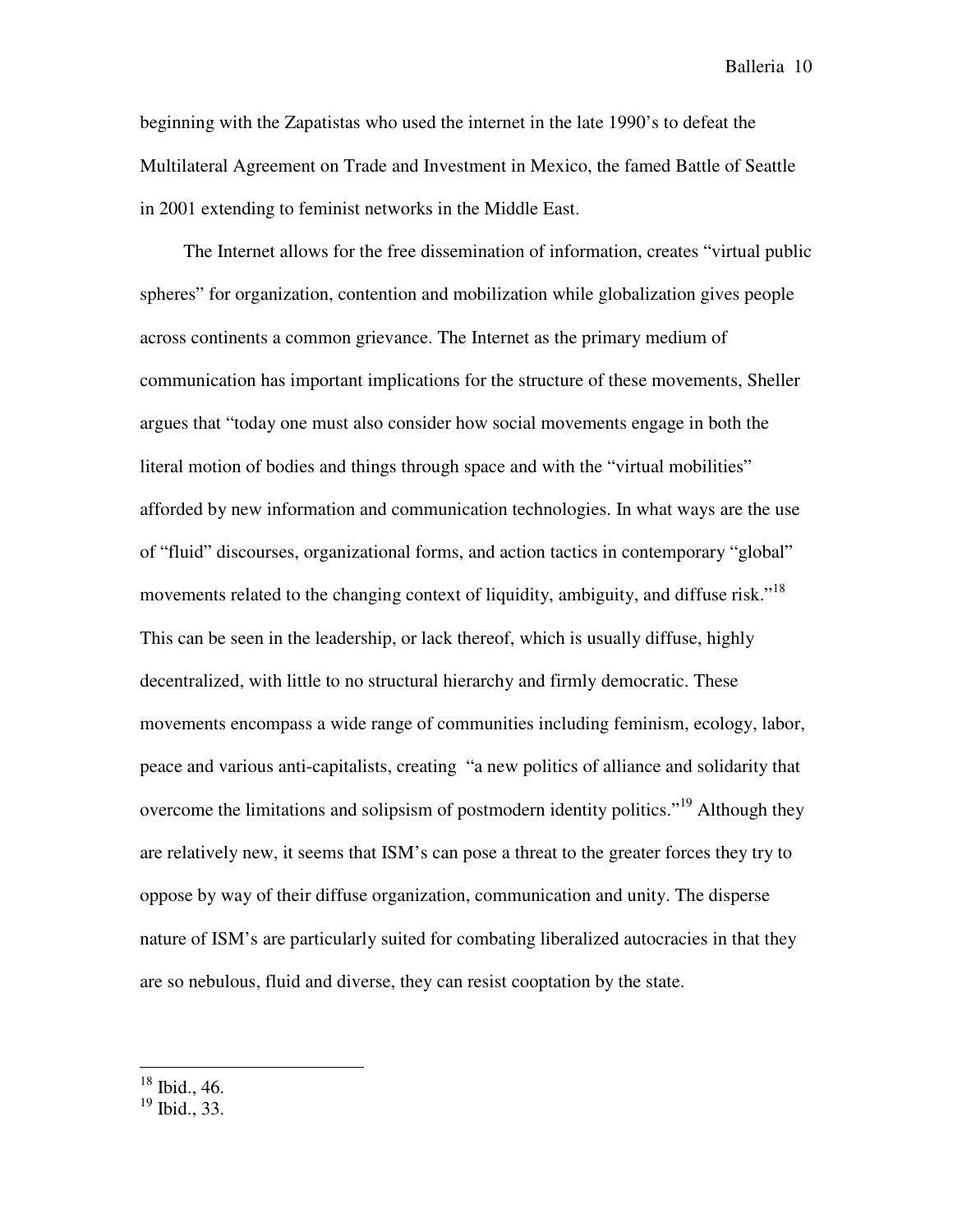These various theories come together to create a framework with which to understand the February  $20<sup>th</sup>$  movement. As I will demonstrate in the following section, the Moroccan state operates as a liberalized autocracy, with the state maintaining power through a strategic opening of political opportunities that creates dissonance within society and centralizes power within the monarchy. This reality determines the political opportunity available to protesters, while the Egyptian and Tunisian revolutions created a wider opening that provided a catalyst for the creation of this movement. Then, through an overview of the organization and demands of the February  $20<sup>th</sup>$  movement, I will show how it acts as an ISM and how this tempers its relationship with the state. Finally, I will provide a timeline of what I have chosen as to be the major interactions between the state and the February  $20<sup>th</sup>$  movement up until now.

### **THE CASE OF FEBRUARY 20TH**

Finding a succinct listing of the demands of the February  $20<sup>th</sup>$  movement is challenging, even more so to find an English version. This, however, speaks to the fluid, decentralized nature of the movement. It is generally agreed that the movement is calling for the king to become a figurehead and the state to become a full democracy, termed a "parliamentary monarchy" rather than the "constitutional monarchy" it is now. Laila Lalami, author, blogger and defacto representative of Morocco to English speakers, summarizes the demands of the movement as: "their demands include constitutional reforms, the dissolution of the present parliament, the creation of a temporary transitional government, an independent judiciary, accountability for elected officials, language rights for Berber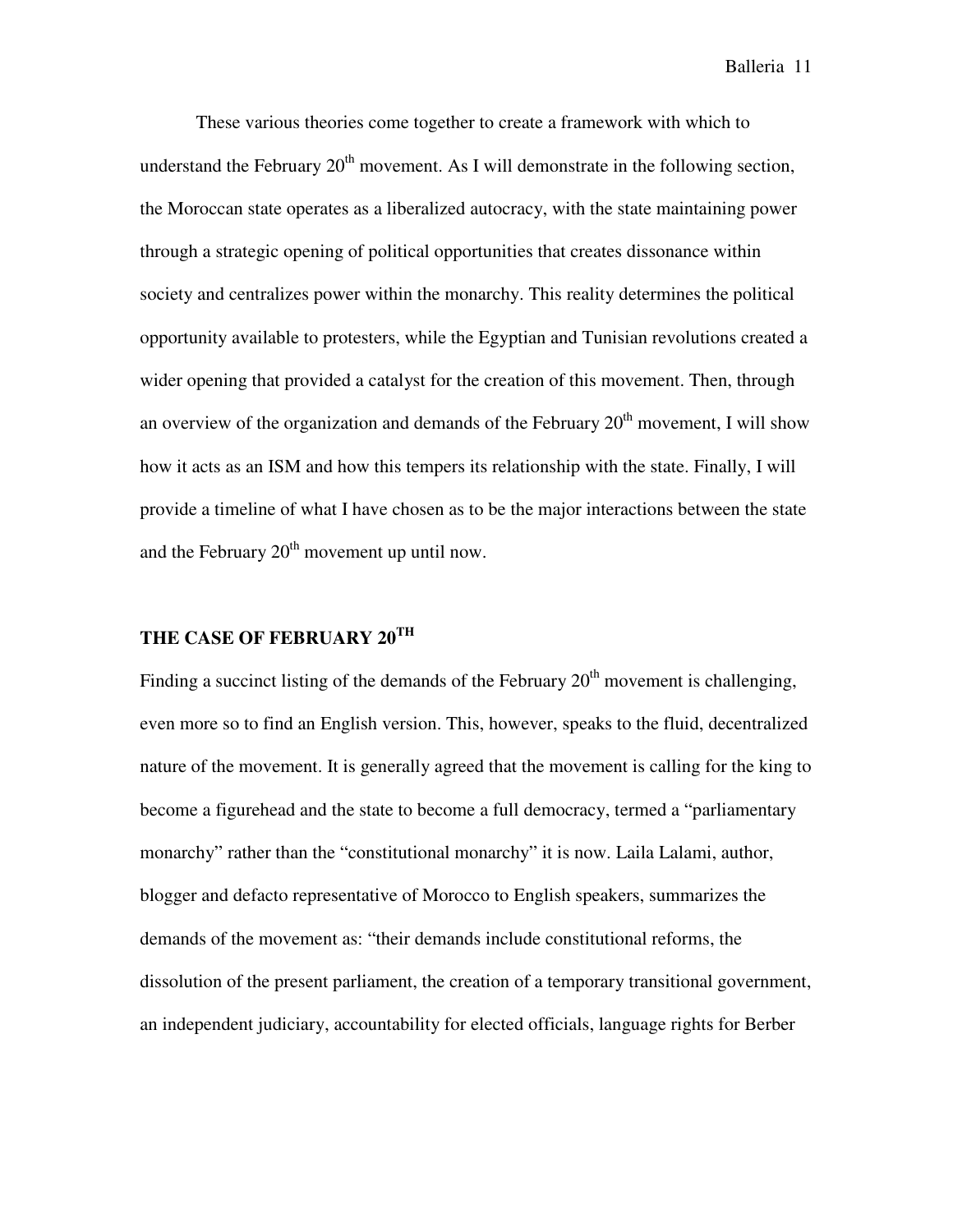speakers and the release of all political prisoners."<sup>20</sup> These demands demonstrate the deplorable state of democracy in Morocco.

 The first article of the 1996 constitution reads: "Morocco shall have a democratic, social and constitutional Monarchy." The second article ensures the sovereignty of the people while the third article protects against a one party system and provides for the participation of political parties."<sup>21</sup> A more accurate representation of power in Moroccan politics can be found in the country's motto: "Allah, al Watan, al Malik", translating to "God, Nation, King." This phrase has often been quoted to show the fundamental, and unifying role that the monarchy has within the Moroccan state. In practice, the monarchy is the center of Moroccan politics with parliament, the ministries and supposedly independent political parties revolving around it. In practice, Morocco operates as a liberal autocracy.

 Brumberg's first distinction between liberalized and total autocracies is that they "have not tried to impose a single vision of political community…they have put a symbolic distance between the state and society in ways that leave room for competitive or dissonant politics.<sup>22</sup>" This qualifier is in response to the Arabist-Islamist rhetoric used by total autocracies to united their population against rival forces such as the West. Morocco takes the opposite tact and promotes the image of a reforming, multicultural, pluralistic society. For example, in an article from Islamopedia.com titled "Mohsine El Ahmadi examines how Moroccan law promotes multiculturalism, as informed by Shari'a," which describes "King Mohammed VI, who ascended to the throne in 1999,

<sup>&</sup>lt;sup>20</sup> Lalami, "Arab Uprisings."

<sup>&</sup>lt;sup>21</sup> "Constitution of Morocco, 1996."

 $^{22}$  Brumberg, "The Trap of Liberalized Autocracy."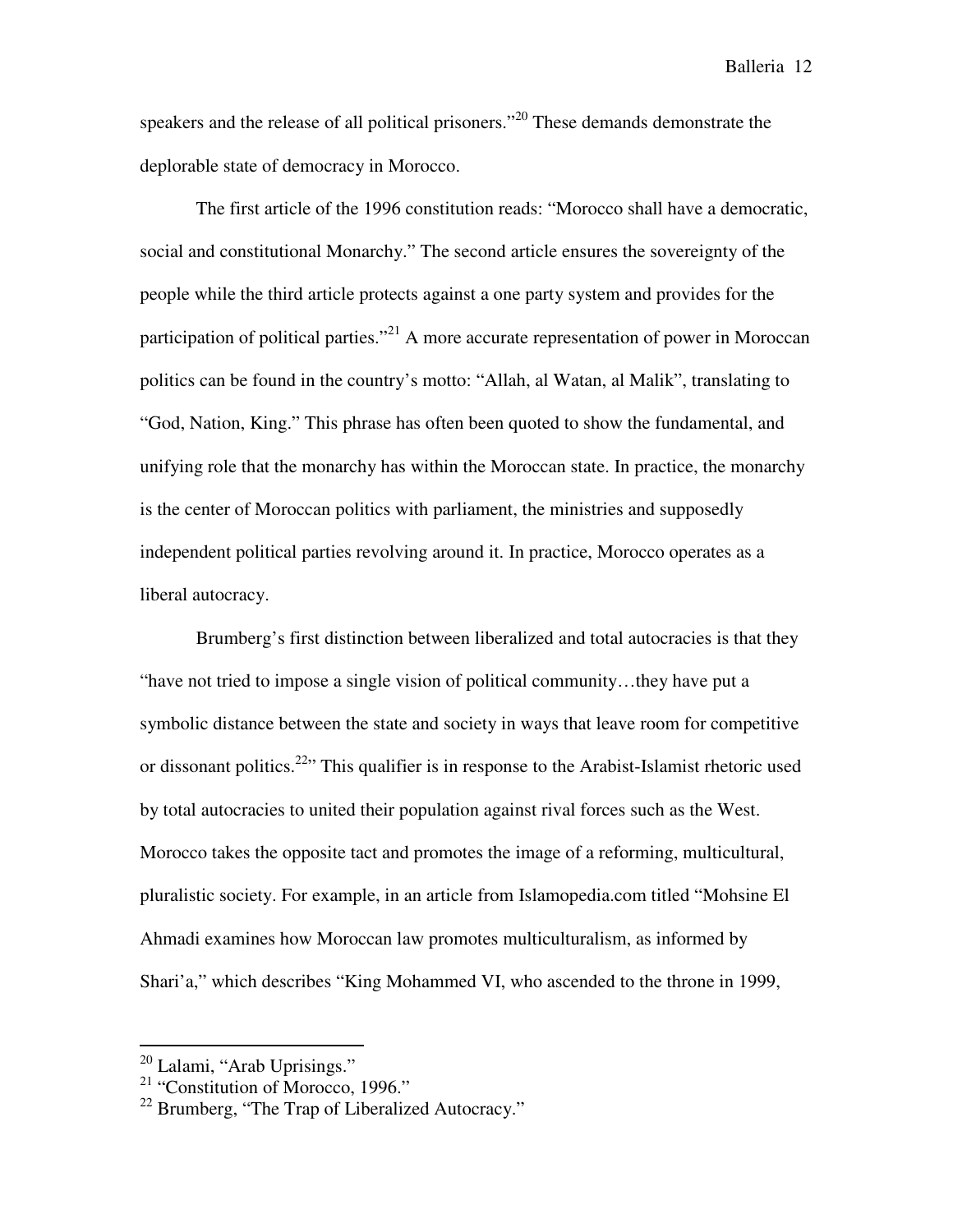made a strategic decision to introduce democratic reforms and restructure the legal system so that Morocco can move toward becoming an inclusive, multi-religious society, one which better adheres to the Universal Declaration of Human Rights (UDHR), which is partly dedicated to progress on religious freedom." The article goes on to describe the king's creation of an agenda called "Reformation of [the] Religious Field" in 2004 which was subsequently delegated to the Minister of Endowment and Islamic Affairs. At the 2007 writing of the article, however, there was no mention of the practical applications of this agenda. <sup>23</sup> The monarchy has made some changes toward creating a more open society and society is considerably freer in comparison to his father Hassan II's repressive regime, but much of the changes are in words only.

 As part of this open regime, plurality has become a hallmark of Moroccan politics. In the most recent parliamentary elections in 2007, thirty-three political parties and thirteen independent electoral lists competed for 325 seats. Of these parties, five were represented in almost every district, and eighteen parties were represented in the majority of the country's ninety-face electoral districts.  $^{24}$  The overwhelming number of political parties creates a cacophony that leaves the monarchy as the center of the power. Amr Hamzawy outlines how this political reality stems from "two central impediments to democratic transition in Morocco, the concentration of power in royal hands and the absence of credible checks and balances."<sup>25</sup> To exacerbate the situation, the electoral system is based on proportional representation, which "always produces a fragmented

l.

<sup>23</sup> http://www.islamopediaonline.org/editorials-and-analysis/mohsine-el-ahmadiexamines-how-moroccan-law-promotes-multiculturalism-inform

<sup>24</sup> Hamazy, *The 2007 Moroccan Parliamentary Elections: Results and Implications*.  $25$  Ibid.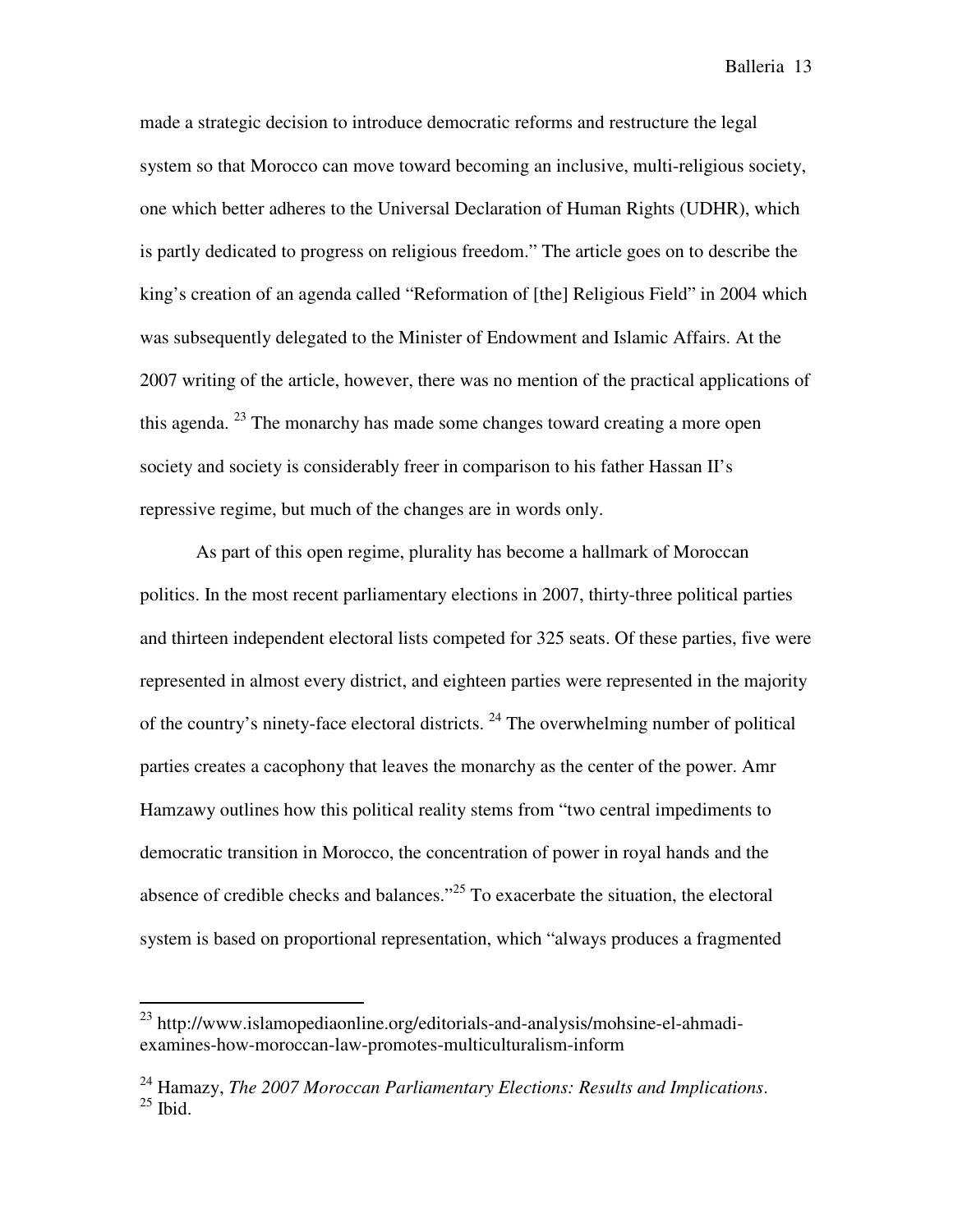parliament that is easily checked by the monarchy." He concludes that the "seemingly pluralistic process that has left the monarchy untouched as the final arbiter of the system."<sup>26</sup> In this way, Morocco fulfills the second requisite of a liberalized autocracy in that "allow contending groups and ideas to put down institutional roots outside of the state" with the intention of creating competition. The very structure of the Moroccan political system ensures dissonance, leaving the king as the arbiter of power.

 Morocco does not have an "obsessive concern with any single interest, class or resource"<sup>27</sup> like oil, the economy is diversified with the key areas of the economy being agriculture, light manufacturing, tourism and remittances, according to the CIA World Fact Book. This, however, does not prevent the monarchy from playing a central role in the economy. A WikiLeaks cables from April 24, 2008 revealed the king's central role in Omnium Nord Africain, a holding company that has substantial shares in many of sectors of the economy<sup>28</sup>. The cable was concerned with the dismissal of the CEO of Wana, one of ONA's subsidiaries, because the king was dissatisfied with his handling of the company. This cable confirmed the king's business role, a topic that the cable observed, *"*too have long sparked hushed debate in Moroccan business circles, but few expect the royal role in ONA to change anytime soon." On March 25, 2010, ONA merged with Societe Nationale d'Investissement, SNI, another major conglomerate. In 2011, Bloomberg News reported that "according to the bourse's website, SNI owns 48.3 percent of Attijariwafa Bank, the country's No. 1 publicly traded lender; 79 percent of Wafa Assurance, the biggest insurer; 63.4 percent of Centrale Laitiere, its largest dairy;

<sup>26</sup> Ibid.

 $^{27}$  Brumberg, "The Trap of Liberalized Autocracy," 61.

<sup>&</sup>lt;sup>28</sup> "WikiLeaks cables accuse Moroccan royals of corruption | World news | guardian.co.uk."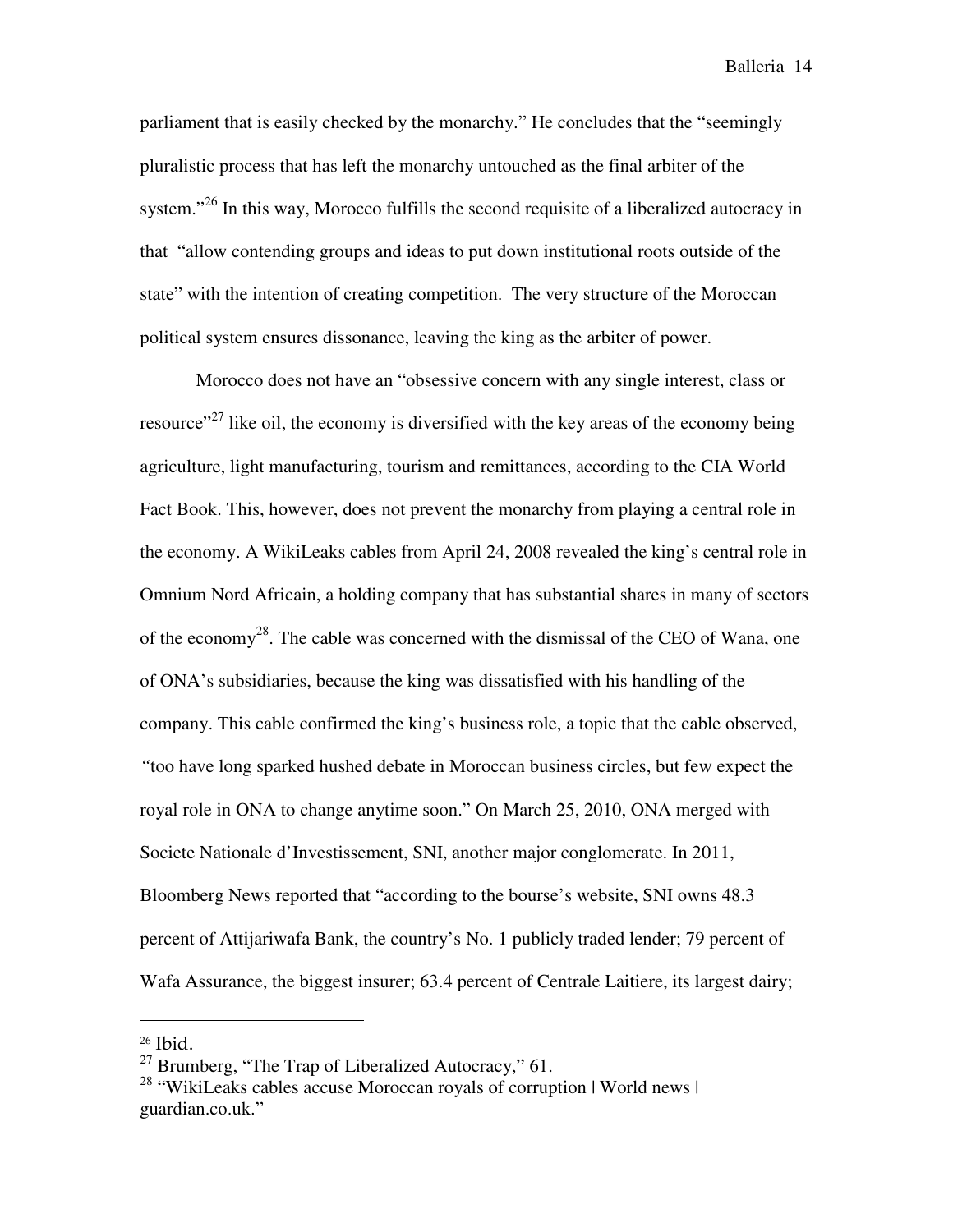75.8 percent of Lesieur Cristal, the main maker of cooking oils; and 63.5 percent of Cosumar, the largest sugar refiner."<sup>29</sup> This issue illustrates the extent of the monarchy's power in Morocco.

 The structure of the liberal autocracy, however, depends on not only the centrality of the monarchy but also on dissonant politics but without any real political society. Protest in Morocco have long existed but have not succeeded in changing the political structure. They are a common sight in most major cities, with one of the most enduring being unemployed university graduates. Human Rights Watch reports that by Moroccan law, organizers of an outdoor demonstration must provide advance notification to authorities "who may forbid the event if they deem it a threat to the public order."<sup>30</sup> The organization continues that "the response of security forces to demonstrations varies widely; they sometimes allow the event to run its course undisturbed; sometimes they beat the protesters with batons, and assault journalists who photograph or film the events. Authorities have over the years charged hundreds of Moroccans with participating in "illegal" demonstrations, and courts have sentenced many of them to prison terms of a few to several months."<sup>31</sup> While the Moroccan authorities allow protests officially, that opportunity opens and closes as the regime sees fit.

 This winter, the Arab Spring began. On the television sets and on the front pages, Moroccans watched the progress of the revolutions in Tunisia and Egypt, seeing protests become revolutions and despotic dictators forced to leave by the will of the people. These protests were new; they were lead by the supposedly apathetic youth of the Arab world

<sup>&</sup>lt;sup>29</sup> Aida Alami, "Morocco King's Investment Fund to Give Up Major Company Stakes -Bloomberg."

<sup>30</sup> Human Rights Watch, *Morocco: Thousands March for Reform | Human Rights Watch*.  $31$  Ibid.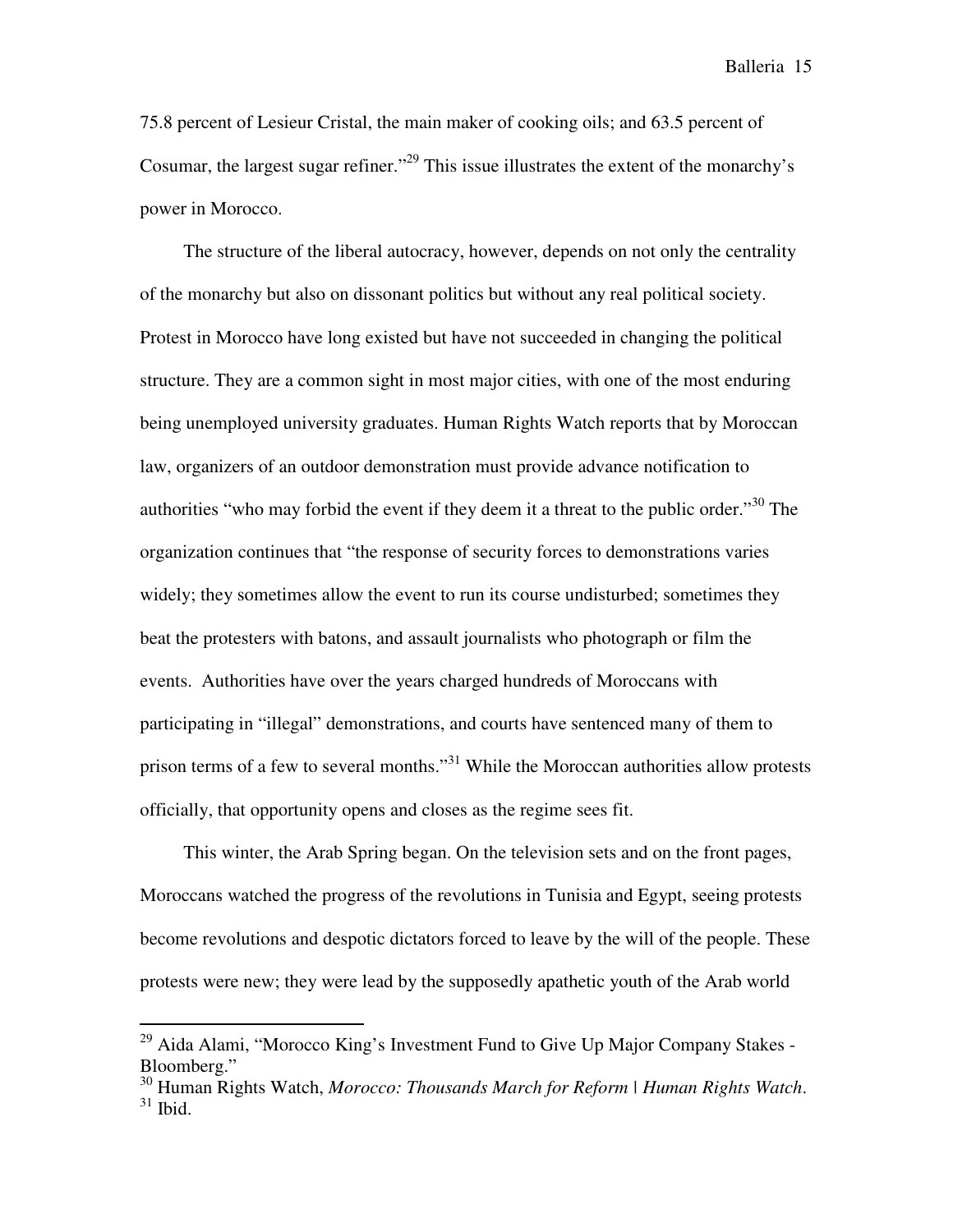and organized using social networks. Within the kingdom, there were some protests in support of the regime and in early January and on Facebook there appeared a group calling for their own Moroccan uprising. The Egyptian and Tunisian revolutions provided inspiration for activists and also served as a warning to Morocco's monarchy. In this way, the revolutions temporarily altered the relationship between the state and society, leading citizens to question the power of authoritarian regimes. In terms of political opportunity these revolutions created a political opening by redefining the place of protest in Arab society. Referring back to Tilly and Eisinger's curvilinear relationship between openness and political mobilization, with the revolutions in Egypt and Tunisia, the political opportunity in Morocco moved from a position of ineffective protest to a point at which it seemed protest could enact real change.

Depending on who you consult, the February  $20<sup>th</sup>$  movement began with either a Facebook group or a video. It all depends on who you ask. In effect, it emerged organically and no one can pinpoint the leader or the moment when it first began. The two minute YouTube video demonstrates the movement's beginnings the best. It is simple arrangement of young Moroccan men and women, each beginning with "I am Moroccan and I will take part in the protest on February 20" and then go on to explain their reasons: freedom, equality, an end to corruption, better living standards, education, labor rights, Amazigh and other minority rights.<sup>32</sup> This video exemplifies the tactics of the February  $20<sup>th</sup>$  movement. It uses new technologies and rhetoric of universal values to bring together diverse segments of the Moroccan population. Also, this video and the movement that followed, exhibits all the characteristics of an interconnected social

l.

<sup>32</sup> *Morocco campaign #feb20 #morocco*.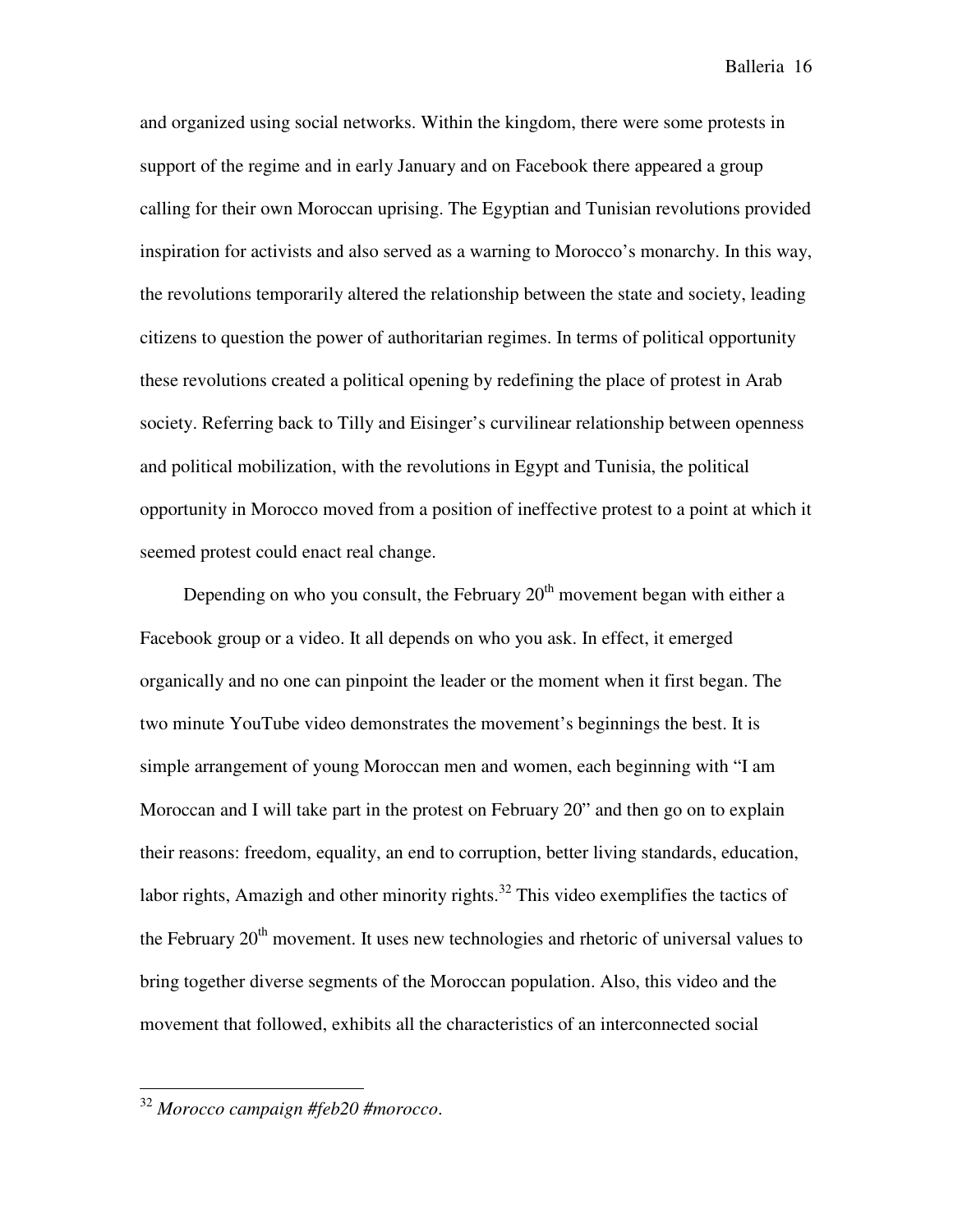movement.

The February  $20<sup>th</sup>$  movement was unquestionably born on the Internet and subsists on the freedom of information that Langman believes is so necessary for ISMs. By who or through which website is an open and irrelevant question for a leaderless movement but the impetus, organization and strategy all are from online. The movement has created its own website Mamfakinch.com, meaning "Never give up," which aggregates information about the movement. Lakome.com, an alternative news website that publishes in both French and Arabic, has also recently been created, and provides a view critical of the monarchy. In fact, the most reliable information about the movement can all be found online from websites such as Hespress.com, Demain.com and Lakome.com.

The rhetoric of the February  $20<sup>th</sup>$  movement is unmistakably preoccupied with Morocco. The flag is featured prominently on websites, the Moroccan identity is strongly represented in their releases, even their initial video was began with the phrase "I'm a Moroccan." Their rhetoric does not mirror those of other globalized movements that Langman uses as examples of ISMs by calling for international solutions to the negative effects of globalization. Their demands, however, do stem from values that have become part of the international social justice language. Democracy, justice, equality, an end to corruption and freedom are all recognized as universal human rights. Some of the demands are very specific to Morocco, however the general call of the movement comes from a common international discourse. This rhetoric has attracted groups from all parts of Moroccan politics—Islamists, Marxists, and increasingly members of political parties all are counted among the members. The majority of the participants however are youth. Interestingly, the February  $20<sup>th</sup>$  movement has no guiding ideology, only demands,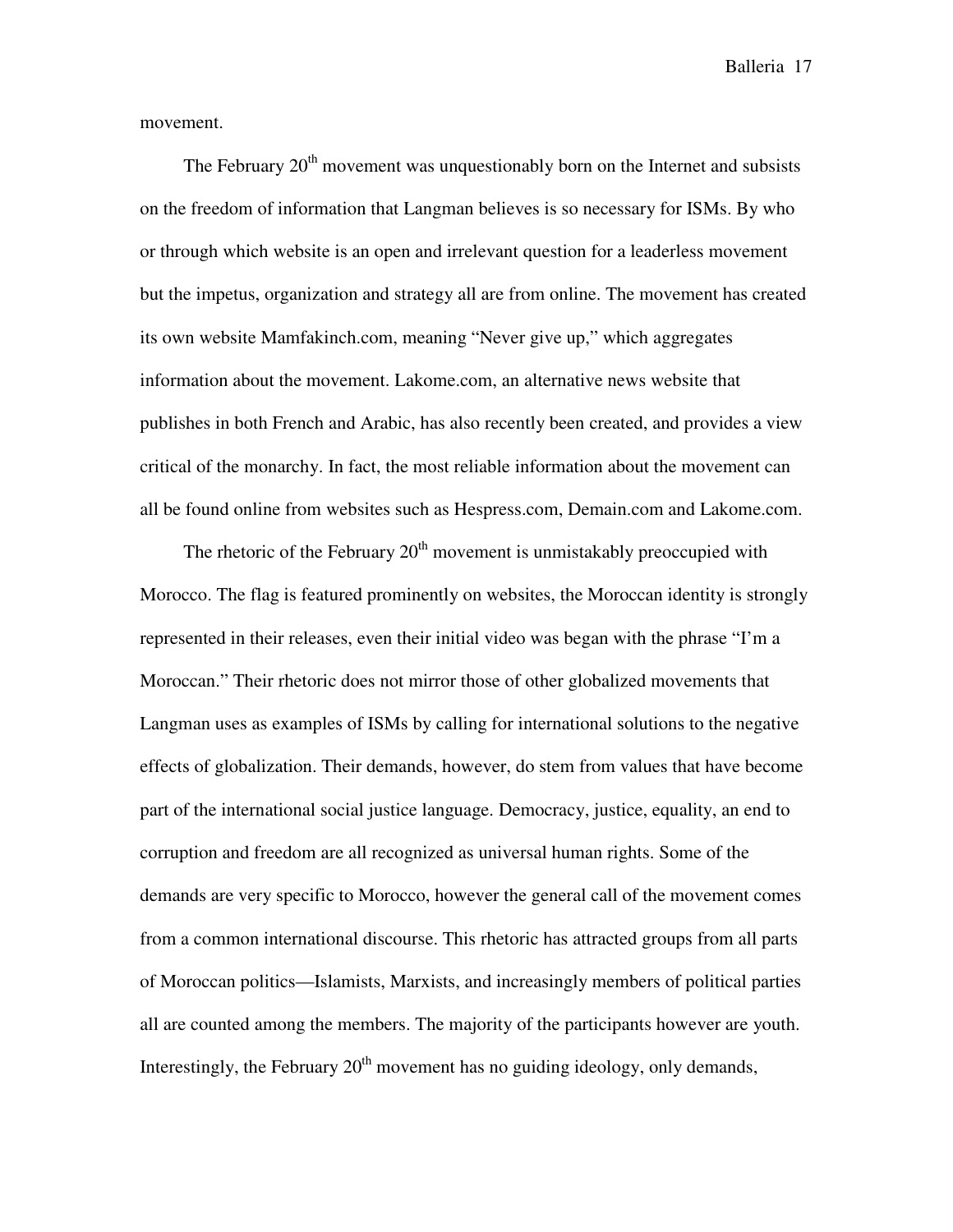allowing for groups with diverse, even contradictory ideologies to coexist as part of the movement.

 These universally appealing goals yet lack of ideology and diversity of communities complicate creating a working organization for a movement. As Langman pointed out, however, the Internet enables social movements to be incredibly diffuse describing their structuring as "decentralized nodules along communication networks as are easily created, constructed and rhizomatically spread to deterritorialized "virtual public spheres"…where people and information intersect in virtual communities or subcultures."<sup>33</sup> The February  $20<sup>th</sup>$  movement reflects this structure in real public life as well. The group is made up of coordinations in the most of the major cities in Morocco that meet, discuss and organize their own events. These coordinations are sometimes one and the same as the Tansiquiyat, local groups that emerged in 2008 in response to rising food prices, an innovative type of civil society in Morocco. The meetings are run democratically, without a specific leader. There are officers in the coordinations but they mainly serve a logistical purpose such as communicating between the groups. The groups have no hierarchy or no official leader. There have, however, emerged certain central members who have become the spokespeople for the movement at conferences, with the international and national press and at protests. Overall, however, the organizations are highly localized with only goals in common.

#### **THE EVOLUTION OF A MOVEMENT**

l.

Many ratings agencies listed Morocco as the most stable country in the region after the

<sup>33</sup> Langman, "From Virtual Public Spheres to Global Justice," 55.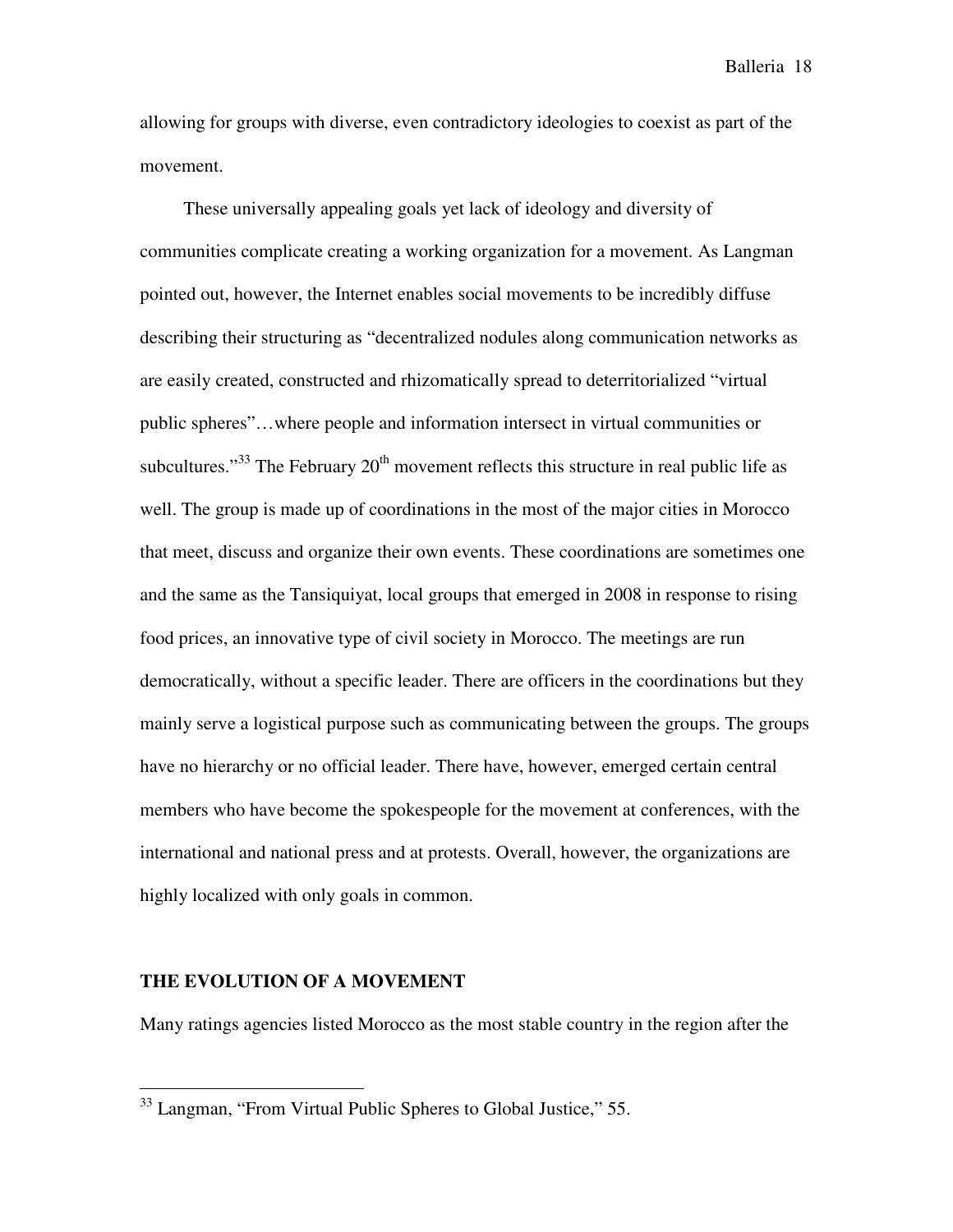Arab Uprising<sup>34</sup>. While the February  $20<sup>th</sup>$  movement does not threaten revolution only reform, it's success has startled many observers and the monarchy by surprise. Estimates of participants range, but most agree that these protests are the largest, most widespread protests in Morocco's history and they have been growing. Stanford University professor and Moroccan, Ahmed Benchemsi claims that there were 120,000 protesters in "no less than 53 cities and villages."<sup>35</sup> Since the beginning of the movement until I finished my research on May 1, 2011, there has been a constant tug of war between the monarchy giving concessions in hopes of controlling the movement and February 20th trying to press for more change. The monarchy has responded in ways typical of a liberalized autocracy—allowing some openings while attempting to continue maintain central power through different policies of cooptation and undermining the movement. Many of the February  $20<sup>th</sup>$  movements actions have tried to circumnavigate the structures the monarchy has put in place. This relationship has brought the movement out of traditional spaces of political contention; spaces of conflict include music festivals, business boardrooms and picnics at secret prisons. As of now, the protests continue while the monarchy stays firm. Below is a timeline of the important events in the movement's short but exciting history, but their significance will be discussed later through the interviews.

This relationship began before February  $20<sup>th</sup>$ . There was a media campaign through social networks and by some government ministers to discredit members of the protest calling them everything from homosexuals to nonbelievers<sup>36</sup>. Simultaneously, the broadcast media networks such as 2M, made lies of omission by completely ignoring

<sup>&</sup>lt;sup>34</sup> "UPDATE 1-Thousands of protesters demand 'A New Morocco' | News by Country | Reuters."

<sup>&</sup>lt;sup>35</sup> Benchemsi, "Moroccan monarchy's sacredness: an obstacle to democracy - CDDRL."

<sup>&</sup>lt;sup>36</sup> Champion, "Morocco Joins In, Defying Predictions."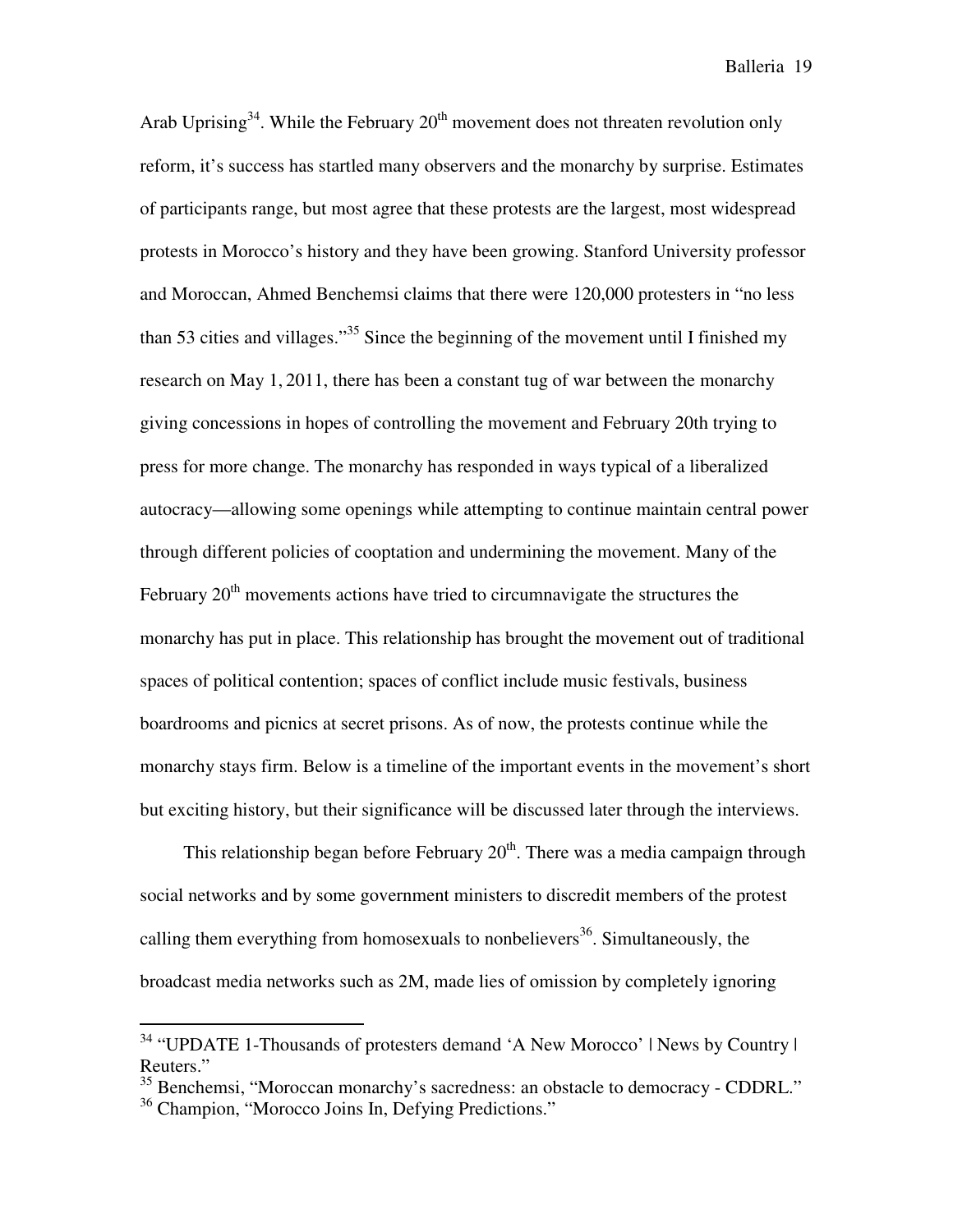existence of calls to protest. Government ministers called the protesters foreign agents, a scheme borrowed from other rulers in the Arab world, and the official news agency of Morocco release a statement that the protests had been canceled.<sup>37</sup>

 After the initial protest was deemed a success because of sheer numbers and absence of government brutality, the populace seemed emboldened. In the days following the protests, media outlets that previously ignored the movement began discussing their demands and expectations for the monarchy. The February  $20<sup>th</sup>$  movement tried to sustain momentum by continuing to release information through the Internet, staging smaller protests in front of Parliament and coordinating for the next protest nation-wide protest on March  $20<sup>th</sup>$ . Meanwhile, the king stayed silent for weeks while the country waited expectantly.

 On March 9, the king made his speech. In it he outlined what seems like sweeping reforms that have the potential to significantly alter the political system. They include the direct election of the prime minister and regional governors, full recognition of the Amazigh identity and transforming the judiciary into an independent branch of government. There was no mention of the February  $20<sup>th</sup>$  movement. The next day he appointed a constitutional commission made up of by, as Benchemsi puts it "18 local experts, the overwhelming majority of whom are loyal civil servants. Little independent spirit is consequently expected."<sup>38</sup> The commission was instructed by the king to "listen" to political parties, trade unions, youth organizations and qualified civil society groups, intellectuals and scholars, to work closely with them and to seek their views."<sup>39</sup> Political

<sup>37</sup> Lalami, "Morocco's Moderate Revolution."

<sup>&</sup>lt;sup>38</sup> Benchemsi, "Moroccan monarchy's sacredness: an obstacle to democracy - CDDRL."

 $39$  His Majesty, "Moroccan king promises reform."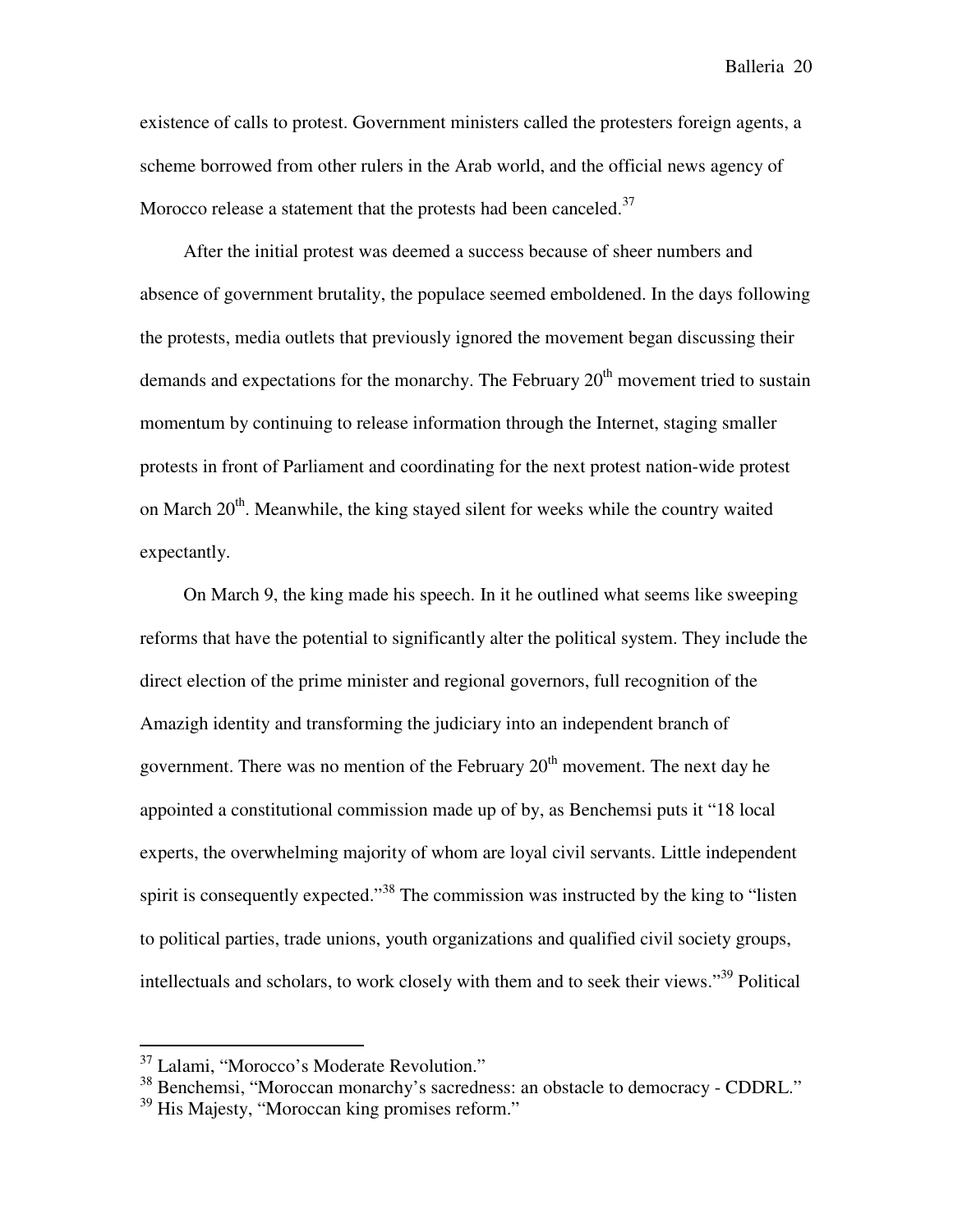party spokespeople, domestic media sources and government officials all hailed it as a landmark move by the king to voluntarily give up power, many remained skeptical. Political parties soon after presented their proposals, which mirrored the king's wishes though appeared to be more extensive than their previous platforms for change, making it appear that the success of the February  $20<sup>th</sup>$  movement had radicalized them. Reuters reported that Eurasia Group, a political risk consultancy, said reform would "not strip him of his broad powers" but allow greater political participation "which will likely placate many regime critics."<sup>40</sup> Regardless, the March  $20<sup>th</sup>$  protests continued as planned, peaceful with more numbers than before.

On April  $5<sup>th</sup>$ , Reuters reported that 45 members of the February  $20<sup>th</sup>$  movement from 40 different cities were invited to participate in a meeting on April 16th, although the movement had was skeptical of the king's real commitment to reform.<sup>41</sup> The process of rejection provided insight into the workings of the leaderless movement—on April  $5<sup>th</sup>$ , Reuters reported that the Rabat constituency would boycott the talks and by April  $8<sup>th</sup>$  the entire movement had rejected the invitation. One member explained, "They could have released political prisoners or shown serious resolve fighting corruption by unearthing old and recent cases<sup>"42</sup> By rejecting involvement in the constitutional commission, the movement made clear that it demanded material proof of the king's commitment, not symbolic acts.

On April  $10^{th}$ , Mamfakinch.com released an open letter written by the February  $20^{th}$ movement addressed to the artists of the music festival Mawazine, asking for them to

<sup>&</sup>lt;sup>40</sup> Reuters, "ANALYSIS-Moroccan king navigates tightrope with reform plan."

<sup>&</sup>lt;sup>41</sup> Karam, "Youth group snubs Moroccan king's reform invite | News by Country | Reuters."

<sup>&</sup>lt;sup>42</sup> "Morocco king's reform team open to youth proposals | News by Country | Reuters."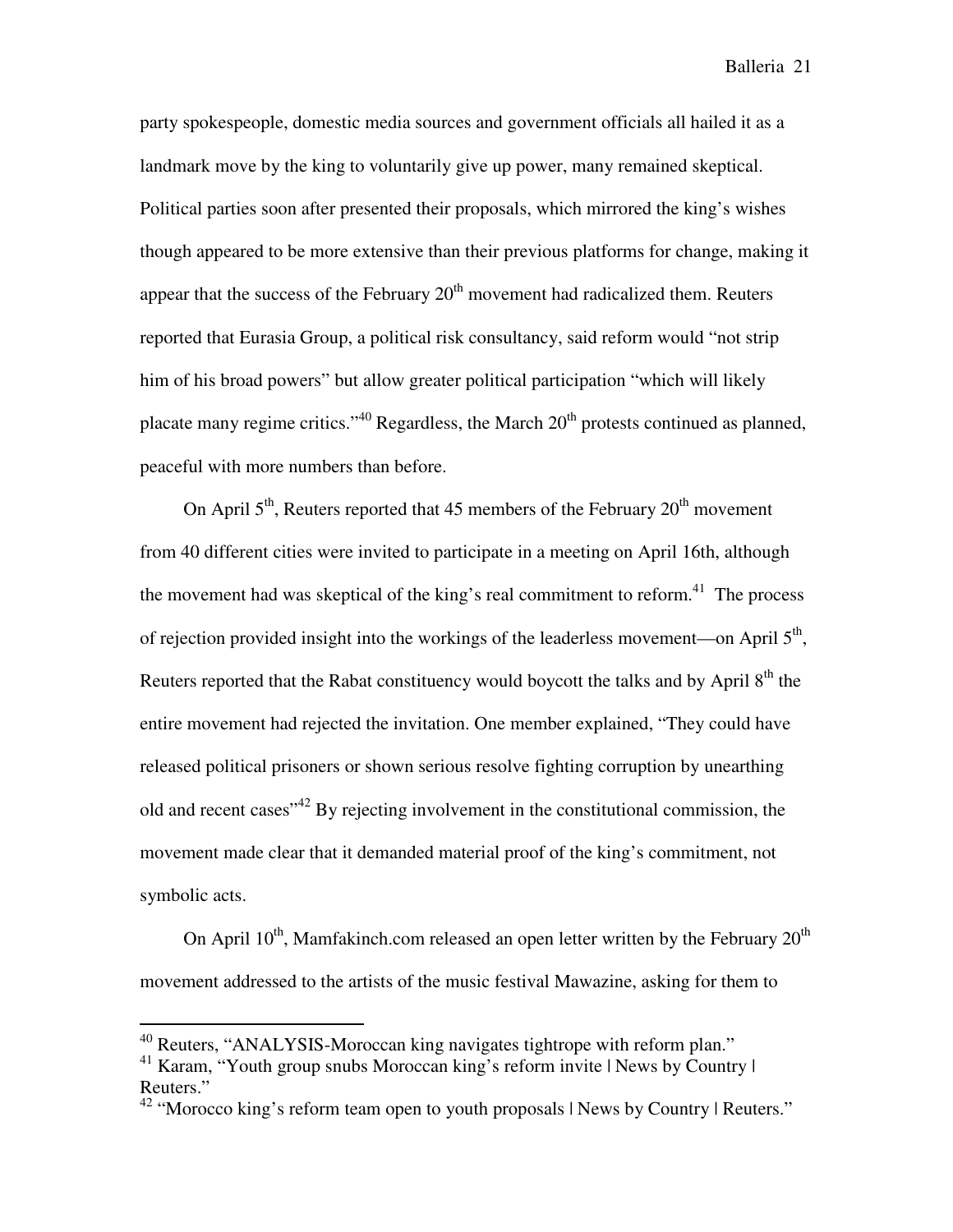cancel their appearance, saying "By refusing to attend, you will contribute to reforming Morocco and paving the way for its transition to democracy" <sup>43</sup> Mawazine has been held annually since 2001 and has evolved into a major music festival featuring local, national and international pop stars. As the Facebook group "The National Campaign for the Cancelation of the Mawazine Music Festival" explains "the priorities for spending public funds in Morocco should be the infrastructure, the promotion of basic services and the provision of jobs for the youth."<sup>44</sup> It has come under recent criticism as being part of the "festivalization" of Morocco, a trend towards commodification of Morocco's culture into festivals and also placating the youth by spending money on entertainment rather than government projects.

On April  $14<sup>th</sup>$ , 190 political prisoners, mainly Salafi jihadist prisioners, had their sentences pardoned or reduced by Mohammed VI.<sup>45</sup> The trials of many of these prisioners were highly controversial because they were one of the 2,000 people arrested after the Casablanca bombings. One of the prisoners, Mustapha Mouatassim, explicitly thanked the youth for their release.<sup>46</sup> The government, however, did not mention the movement's role in their decision to release the prisoners.

On April  $22<sup>nd</sup>$ , Bloomberg reported that the monarchy was decreasing its involvement with the group SNI, which it described as a "Moroccan investment fund with assets valued at least \$2 billion controlled by King Mohammed VI" has "plans to become a minority investor in a number of companies to reduce its influence over the

<sup>43</sup> Almiraat, "Morocco: Controversy Over International Music Festival · Global Voices." <sup>44</sup> Ibid.

<sup>45</sup> Mekhennet, "Moroccan King Opens Door for Change."

<sup>&</sup>lt;sup>46</sup> "Mouatassim: Un grand merci à nos jeunes."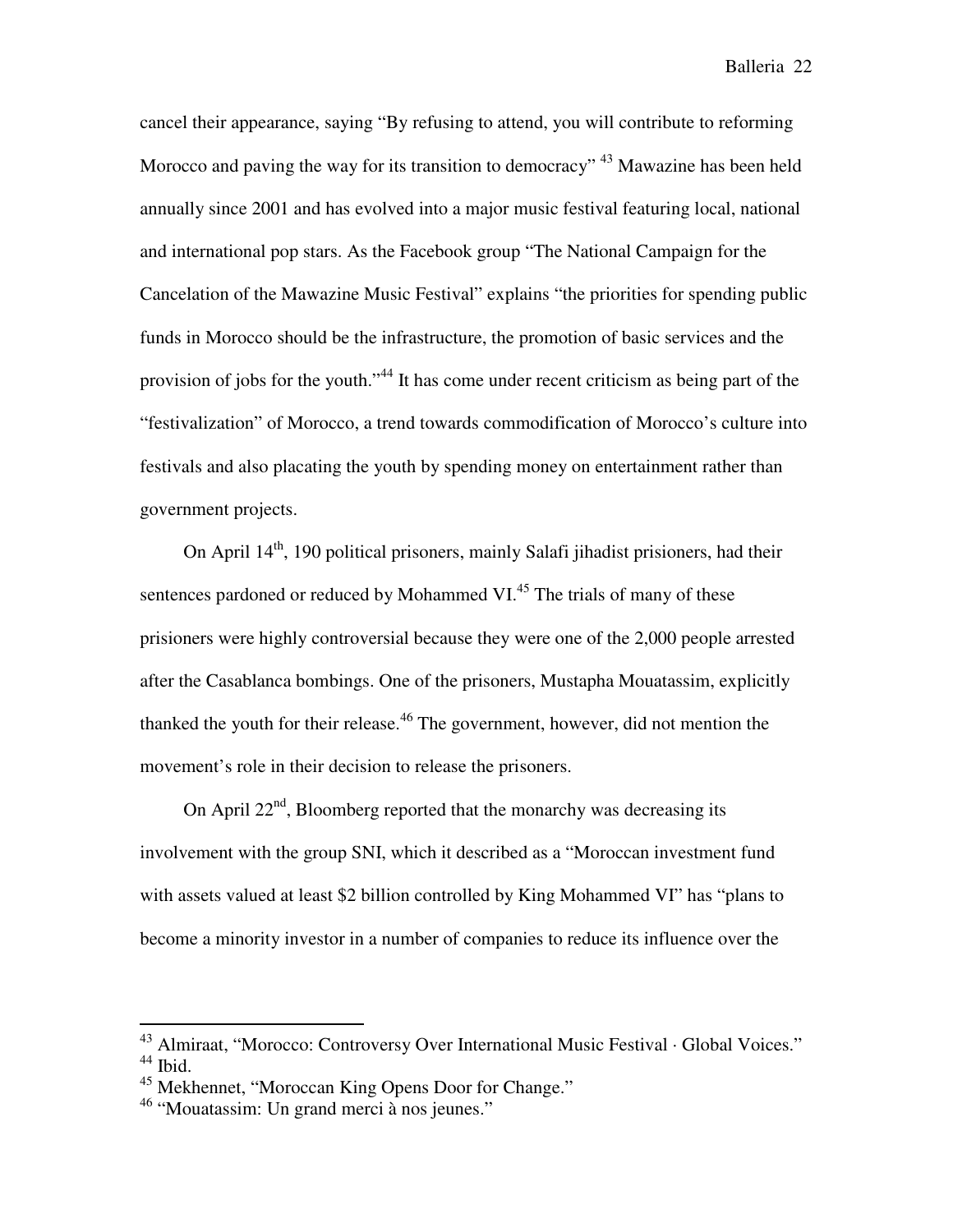economy."<sup>47</sup> Karim Chbani, an investment manager for the fund, responded to criticism about SNI's close role with the monarchy in that it had "contributed to the economic and social development of Morocco and that "we have always ensured transparency and civic responsibility"<sup>48</sup> While the representative did not state whether this was inspired by the protests, the king's business role had been a central complaint in the May  $20<sup>th</sup>$  protest and was to be rallying cry for the April  $24<sup>th</sup>$  protests.

The April  $24<sup>th</sup>$  protest was promoted heavily by the February  $20<sup>th</sup>$  movement, including a guerilla appearance on a national TV program when audience members held up signs with the movement's logo on it, visibly distracting the host. Coordination was again put together on Facebook, with Mamfakinch.com providing a Google map guide to the locations of all the protests, which it reported was now in 100 towns around Morocco.<sup>49</sup> This protest was focused on corruption and unemployment, with calls for El Himma, Fasi and other corrupt elites to step down. In Rabat, the protest was moved to a low-income residential neighborhood, at once bringing the protest to a wider public and bringing media attention to the social problems in Morocco. Reuters reported that 10,000 people joined in at the Casablanca protests and again the nationwide numbers were reported to have increased.

On April  $26<sup>th</sup>$ , Prime Minister Abbas Al Fassi announced an increase in minimum wage that would cost the government up to \$5 billion over the next five years, a major

<sup>&</sup>lt;sup>47</sup> Aida Alami, "Morocco King's Investment Fund to Give Up Major Company Stakes -Bloomberg."

 $^{48}$  Ibid.

 $^{49}$  "Mamfakinch.com — ابريل 24خارطة مسيرات — Mapping des marches du 24 avril."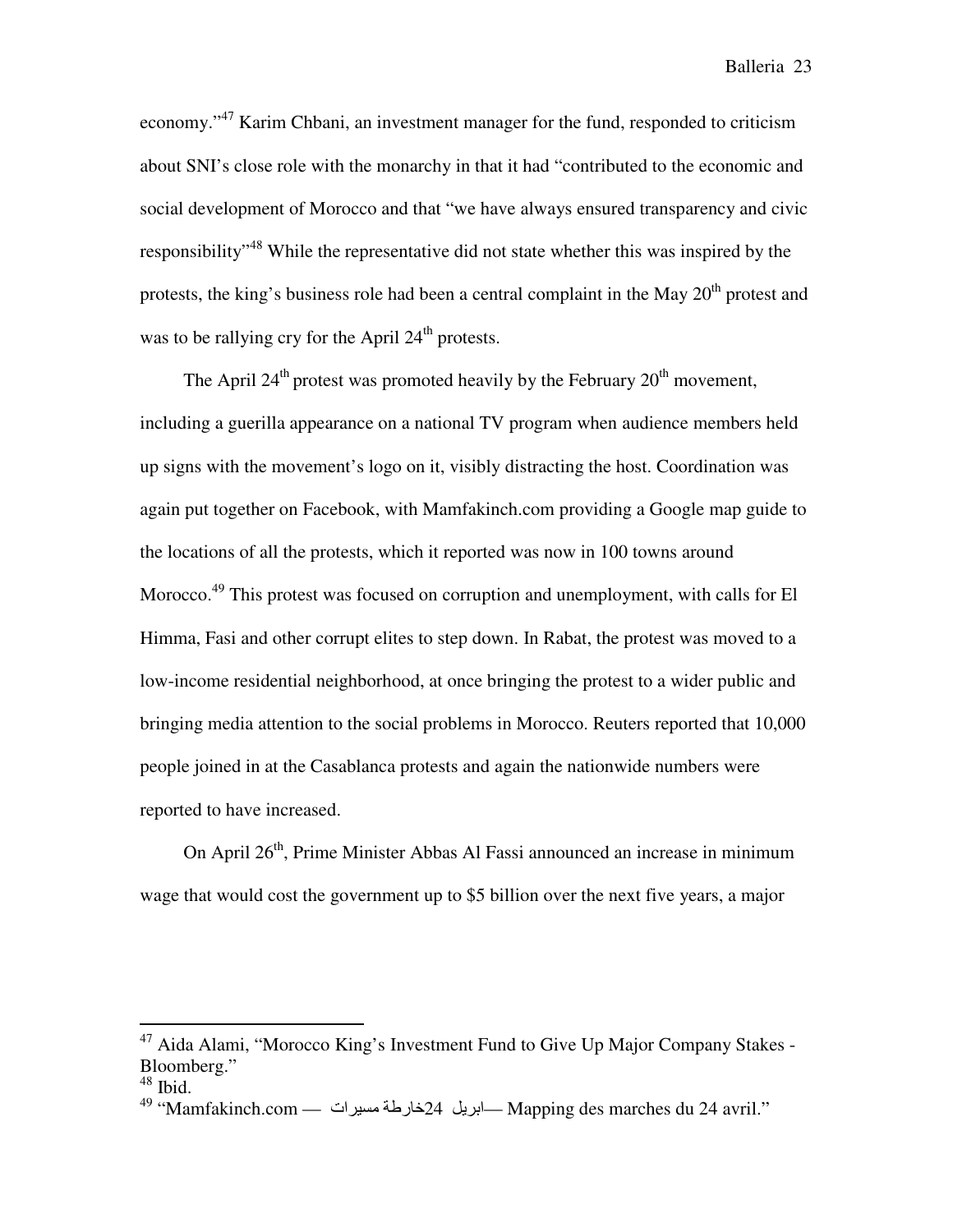win for labor unions. <sup>50</sup> According to state television, public sector employees would receive an increase in 600 per month beginning May 1 while, minimum wage for private sector employees would be raised by 10% from July and 5% at the beginning of 2012. The current minimum wage is 2,110 dirhams. Additionally, The minimum pension would be raised by 70% to 1,000 dirhams per month. The government also promised jobs in the public sector for 4,300 graduates and higher wages and benefits to the 47,000 members of auxiliary forces who tame protests and fight riots.<sup>51</sup>

Then, on April  $29<sup>th</sup>$ , a bomb went off in a popular tourist cafe in Marrakech, killing 16 people. This bomb was called a terrorist attack, some speculating that it had the hallmarks of an Al Qaeda attack. This is the first major terrorist attack since the Casablanca bombings in 2003.

On May  $1<sup>st</sup>$  there are traditionally protests of labor unions across the globe with Morocco being no exception. February  $20<sup>th</sup>$  asked to march with the workers, saying if they were rejected they would march separately for worker's rights and also denouncing terrorism. Despite the government's agreement to raise wages, two of the largest labor unions in Morocco, the UMT and the CDT, agreed to march with February 20th. The UMT's procession was lead with a sign reading "for the dissolution of the government and parliament."<sup>52</sup>

 The movement continues with the routine of weekly protests, with the plans posted on the Facebook group's wall and website. They plan to hold demonstrations in solidarity with those killed or wounded in the bombings and denounce terrorism in Marrakech on

<sup>50</sup> "UPDATE 2-Moroccan unions win wage hikes as protests grow | News by Country | Reuters."

<sup>51</sup> Reuters, "UPDATE 2-Moroccan unions win wage hikes as protests grow."

<sup>52</sup> "Rabat: l'UMT adopte les revendications du 20 février."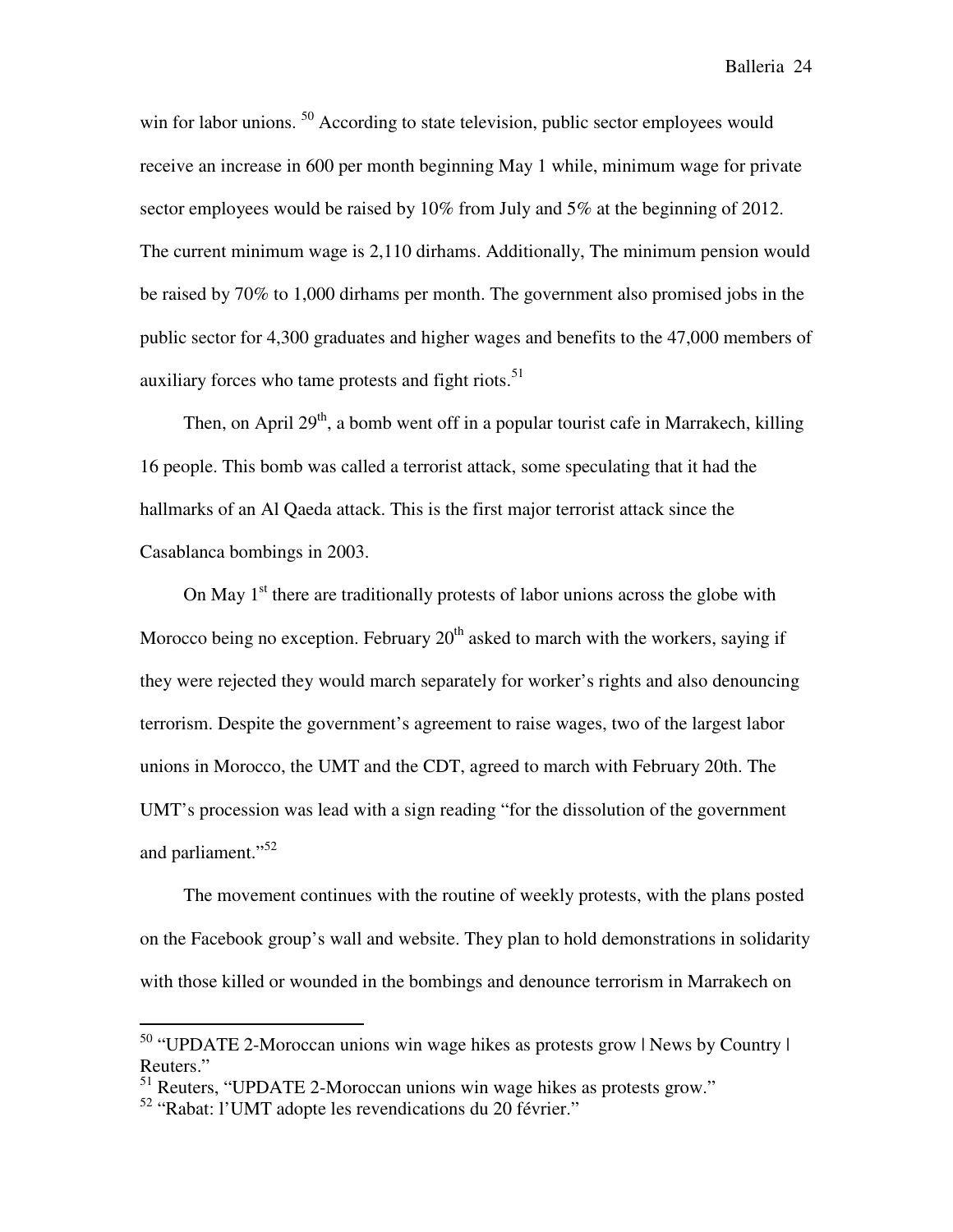May  $8<sup>th</sup>$ . Also, there are plans to incorporate innovative forms of protest, the next major project is a picnic in the forest surrounding the secret Temara detention center on May  $15<sup>th</sup>$ . Lakome reports that "by this action, the movement claims to trial those responsible for torture and serious violations of human rights.<sup>53</sup>"

 Throughout the past three months, there have been three nationwide protests, each with increasing numbers of participants across larger swaths of the nation. Responses have come from all corners of the polity: The king initiated a constitutional reform commission; Political parties have radicalized their own rhetoric to closer match that of the movement; Labor unions agreed to march with the young protesters. However, by simply watching the political scene, much of the story is lost. The king has also raised minimum wage and gave more jobs to unemployed graduates, addressing economic grievances. A music festival became a symbol of squandering of government money. The king partially bowed out of his "business role" by reducing SNI's share of their subsidiaries, quietly addressing charges of corruption. A terrorist attack changed the agenda of the movement and brought the country to a standstill. These interactions can be summarized as the king giving small allowances in different sectors to placate the people enough that this movement does not become bigger. It also can be seen as either strategic or foolish maneuvering by the movement to stay free of influence of the king by rejecting any direct negotiation. There are few prospects for resolution and many continue to speculate on the outcome. In the next section, I outline the viewpoints of four Moroccans close to the movement, each attempting to answer the questions: Why Now and What Next?

l.

<sup>53</sup> "Le 20 février s'attaque au centre de Témara."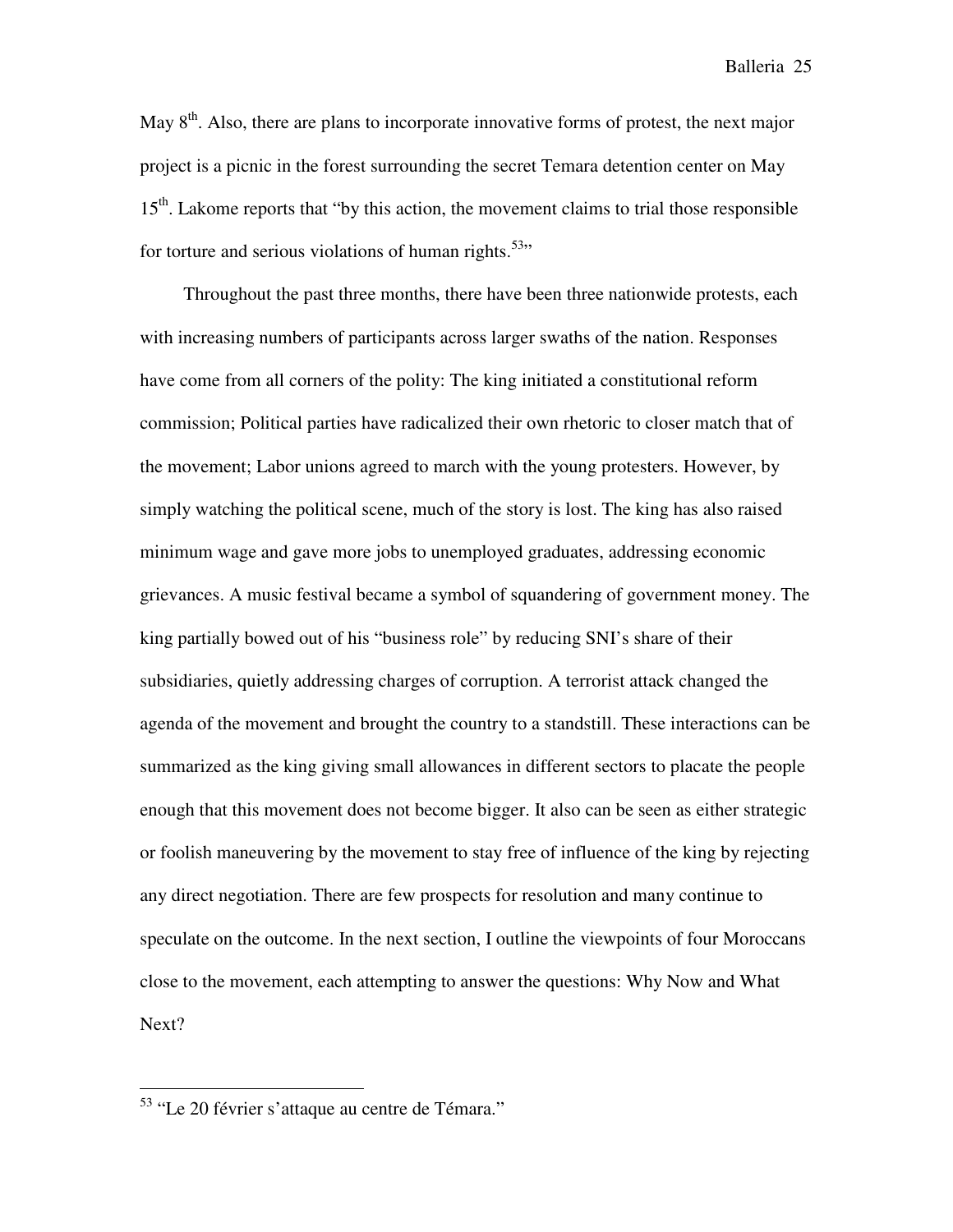#### **LIMITATIONS**

The two primary limitations in conducting field research on this topic were time and language. I was limited to three and a half weeks of field research, which severely limited the breadth and depth of my research. Secondly, I am only comfortable interviewing in English and Spanish. I used a translator in two of my interviews, both of which are noted in the paper. One portion of an interview was, amusingly, conducted through Google Translate, which I have duly noted. While I tried to interpret and understand these interviews through the translator, technological or human, certain words, feelings and emotions were undoubtedly lost. These limited language abilities also biased whose viewpoints I was able to hear. With most of the interviews I formally sought I did not specify that it must be in English, such as my interviews with government officials and recognized leaders of the February  $20<sup>th</sup>$  movement. My informal and spontaneous interviews I conducted on the streets and at protests, however, were limited to English speakers. This may have biased my sources towards more educated, richer, more cosmopolitan segments of society so that I was unable to capture a wide overview of protesters here.

My restricted language capabilities also limited me to articles, media, social networking pages and so forth that were primarily in French rather than Arabic sources. Much of my information and news came from the Francophone sources. I did also use Google Translate for a basic understanding of postings from social media sites, but I could not translate the hybrid Latin alphabet form of Arabic popular on these forums.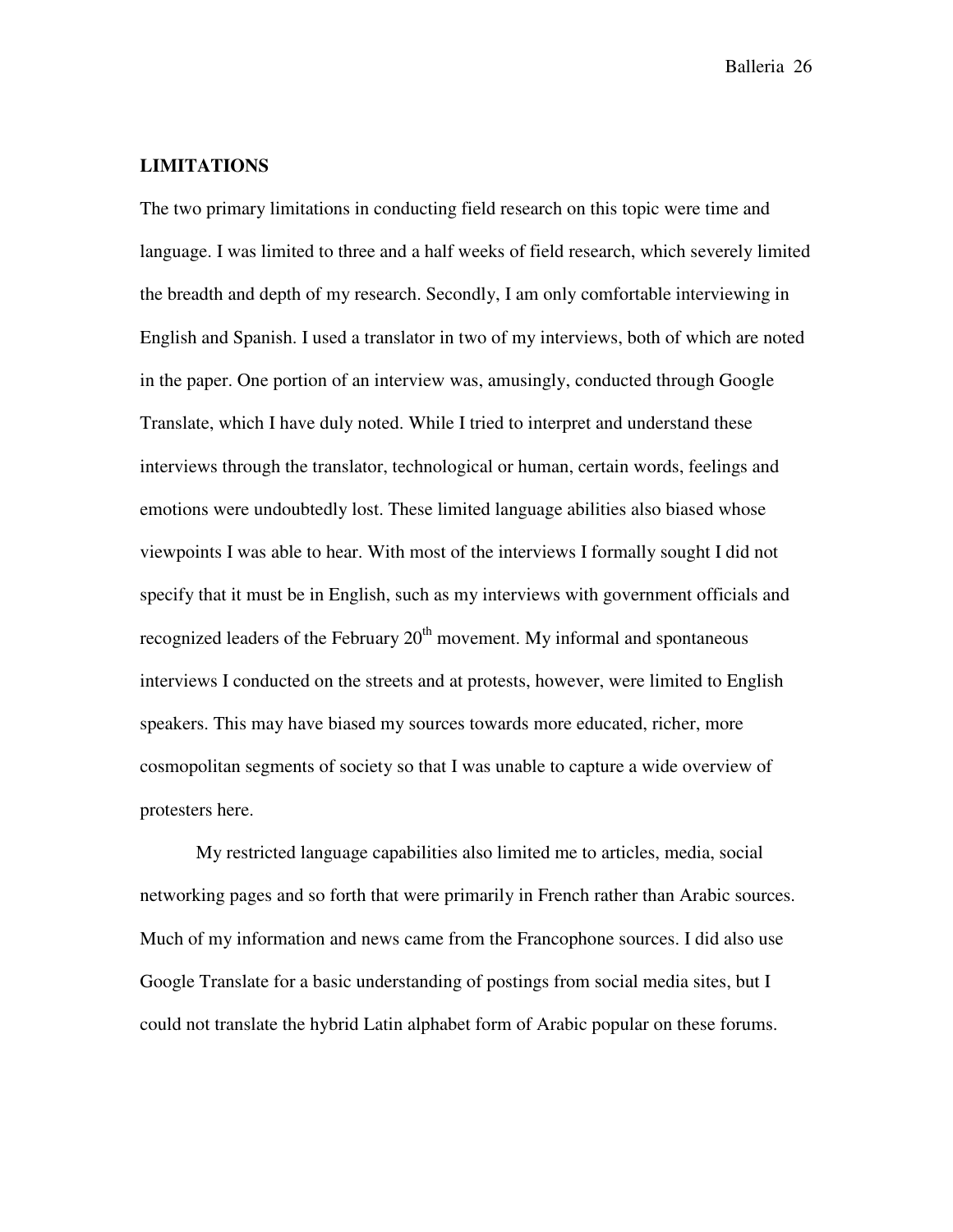The largest limitation to my research was that subject was constantly evolving, and continues to. I arrived in Morocco before the February  $20<sup>th</sup>$  movement had even been manifested in its eponymous protest. My research began on April  $11<sup>th</sup>$  and this paper only considers events up to the May  $1<sup>st</sup>$  protests. Because the movement evolved as I carried out my research, some interviews were conducted before and others after important national events, such as the Marrakesh bombings and the April  $24<sup>th</sup>$  and May 1<sup>st</sup> protests. These events may have affected how interviewees responded to questions, so the dates of the interviews must be taken into consideration.

#### **WHY NOW, WHAT NEXT?**

Capturing, evaluating and explaining a movement in real time is nearly impossible. Nevertheless, government officials, academics, people deeply involved in the movement and regular citizens are continually attempting to answer the question: Why Now? And What Next?

Each response creates a rhetoric that attempts to explain the social movement. Through interviews with representatives of different participants and "rhetoric-builders" I have attempted to capture the existing perspectives about the February  $20<sup>th</sup>$  movement. The assembly is imperfect, but it provides a varied group of explanations, criticisms, expectations and evaluations of the movement. Included are academics partial to the movement, government officials against the movement, self-proclaimed alienated leaders, various protesters and central organizers. Some topics are revisited by most, such as the role of Facebook, the Arab Spring or corruption within the government, while some topics and viewpoints are mentioned by some individuals. After each one I analyze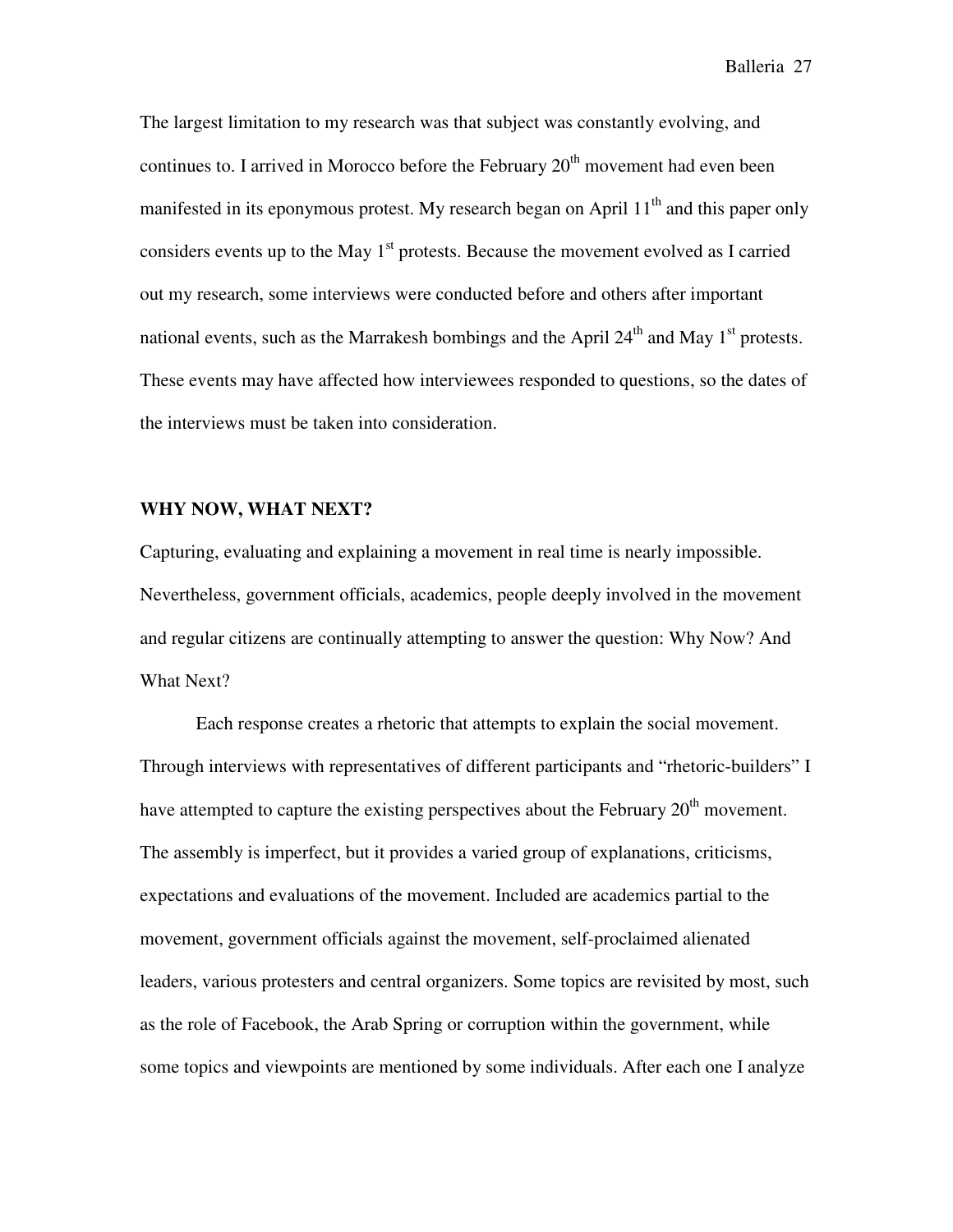and contextualize, however each of these viewpoints are up for further interpretation and analysis as the movement develops and history solidifies an answer to those unanswerable questions: Why Now and What Next?

#### **THE ACADEMIC**

Mohammad Madani is a political scientist and professor of constitutional law at Mohammad V University in Rabat. He was introduced to me as an academic following the February 20<sup>th</sup> movement. His previous scholarship includes the book *Le paysage politique Marocain*, and he has participated in various seminars concerning the Moroccan political sphere. His interest in the February  $20<sup>th</sup>$  movement is more than academic, he also has participated in some of the marches. I talked to him in the middle of April.

Shortly after we sat down and I explained my curiosity in the subject, he laughed and said, "I suppose the question is, why now?" It is a difficult question, almost impossible to answer, he said. But, he began to try.

"Morocco has been undergoing a silent revolution." Demographically, the country joins the rest of the Arab world with a youth bubble. Not only are these youth distinctive in their numbers, but they also have an entirely different political, social and cultural outlook than previous generations. Many of them grew up with Mohammad VI, known as the "new reform-minded king" and did not experience the repression of the years of Hassan II. They have seen the reforms of the king and those have become part of the political expectations.

In addition to the political openness, the family structure has been deeply changed with the shift to urban lifestyles. Families have changed from large extended family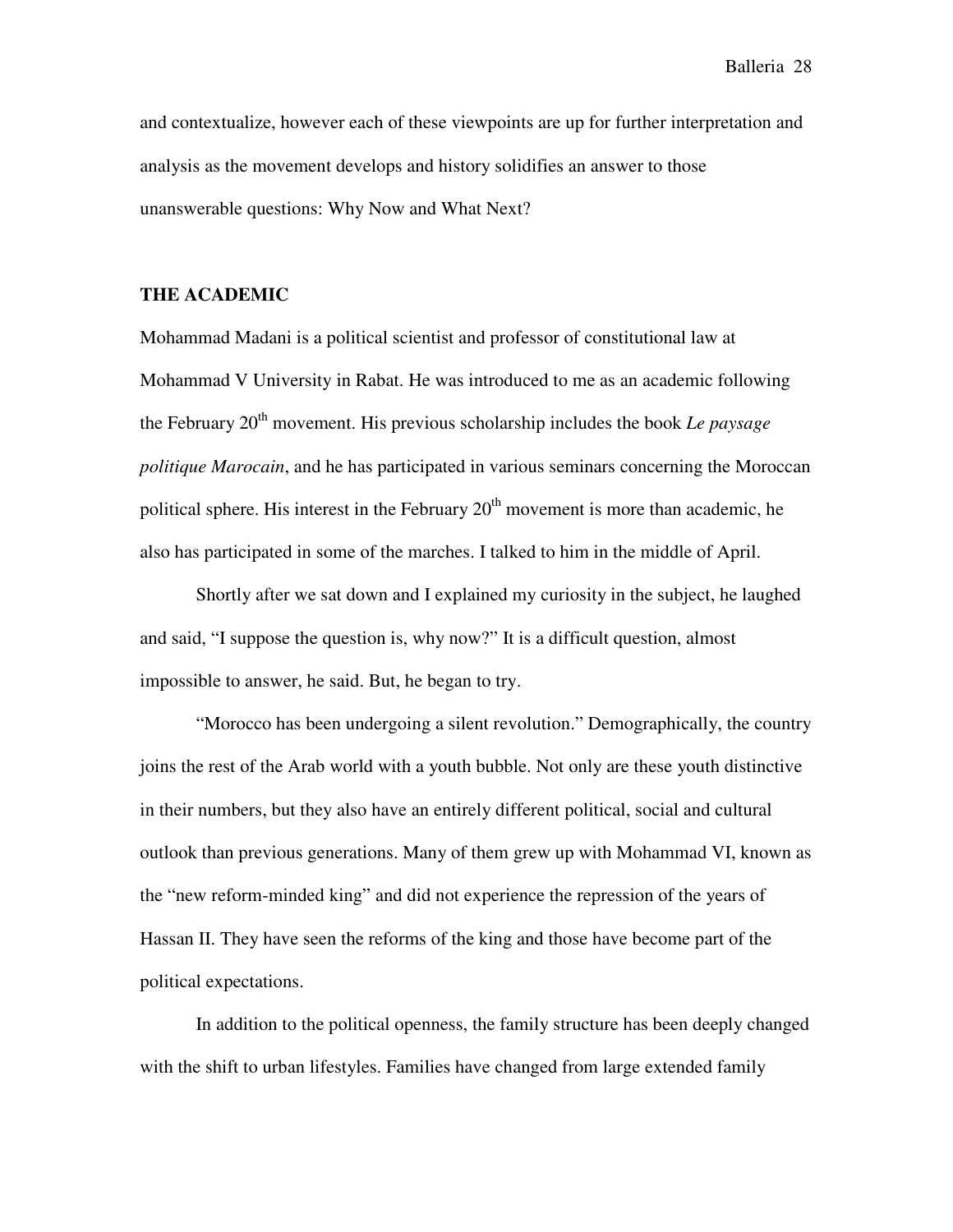networks to small nuclear families. Also, for both economic and social reasons, family planning has become more common and more education is available for women. With this shift toward smaller families, the individual has become more important. As Madani put it, "the individual is more emancipated." What remains to be seen, and what academics such as Madani have been waiting for, is how this new individuation will affect the political arena.

On Facebook, the individual finds a new space of expression. Facebook is a perfect medium to not only express personal interests but also to operate independently of the family, other societal forces, and most importantly, the state. Madani sees it as creating "a new public space" and, subsequently, a "new way of political participation". Madani hestitates to credit Facebook with creating civil society in Morocco, but he believes its importance lies in that it "gives the young people a space which is not supervised by the State. The state does not watch it like it watches real space." This virtual space has emerged as a "space for contention."

"We can't talk about the public sphere if there is not access to information" Madani contends. Outside of Facebook, Moroccan Internet news sources, such as Lakome.com and Demain.com, have recently been created to compensate for the deficiencies of the print and broadcast media. Through these new forums, users can create alternative information from raw video uploads to opinion pieces. This adds a parallel source of information to the controlled information of the state. Facebook has allowed the new youth of Morocco to express their individuality but also freely exchange information about politics and society, creating an alternate public space that did not exist previously.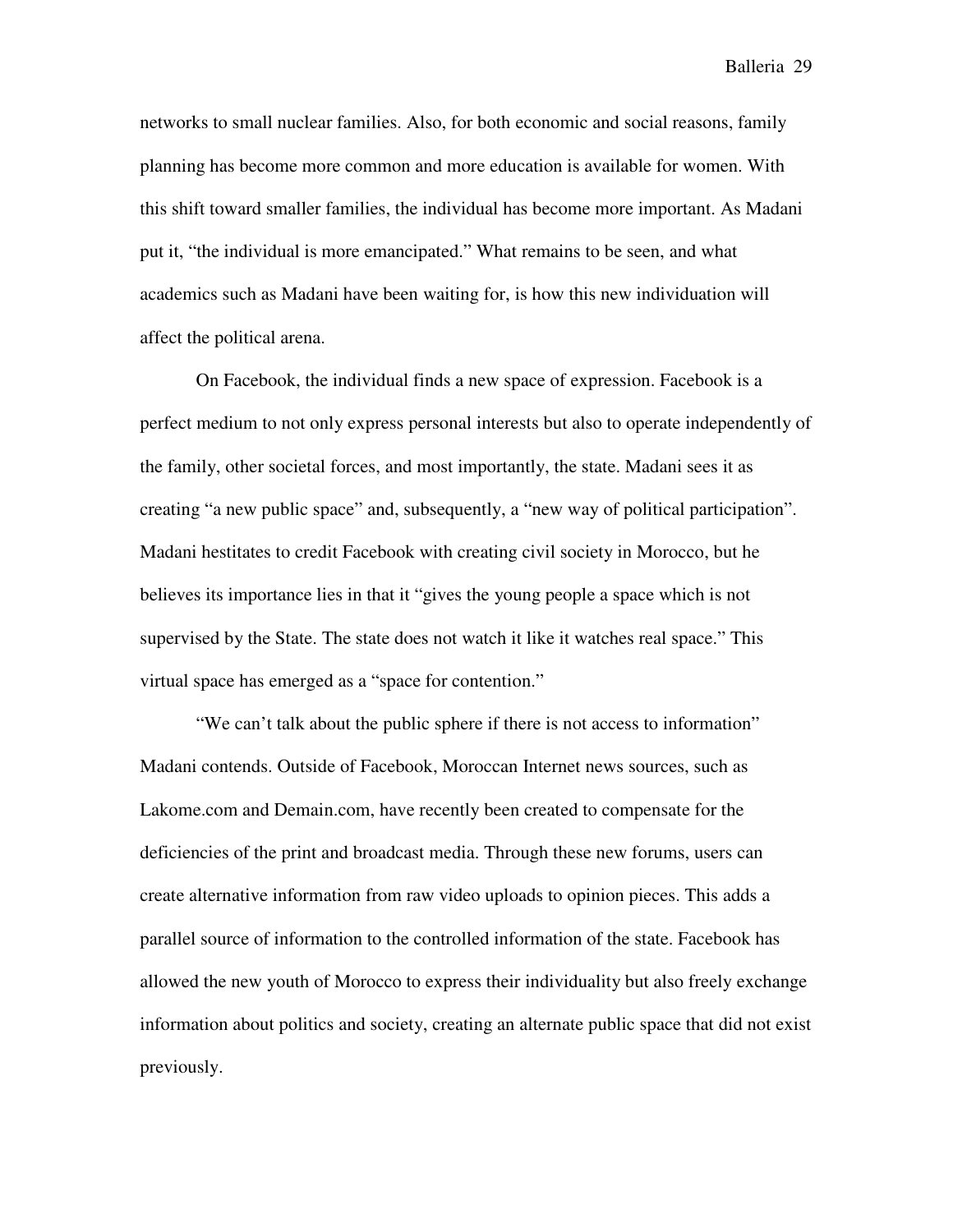As for the state's official reaction to the movement, Madani was unimpressed. "The king's speech was an answer to the movement, but not real. It's a formal answer but not to the main grievances of the movement." It did not signal that the king would become a symbolic leader, only a restructuring of some elements of government. Madani equates the state with the monarchy and the Makhzen , and did not see this speech or any of the king's reactions as changing their central role. Importantly, however, this speech signifies that the movement has the attention of the powerful. "Now, everyone, the parties, the king and the government are listening to what the movement says", Madani says.

The other reactions of the state, however, also interest Madani. The largest obstacle to making the February  $20<sup>th</sup>$  movement a sustainable movement is making connections with the "popular class." Madani points out that in the Egyptian revolution, the poorer segments of society joined the middle class intellectuals who began the movement within the first week. While he says he cannot yet fully explain this issue, he hypothesizes that it is due to two issues: the complexity of the movement's demands and the state's attempts to placate the people. The first issue he hopes will be resolved with time as people begin to talk about and understand what is a "parliamentary monarchy." The second issue is the state's attempts at placating, controlling and garnering support within the population. At the time of our interview on April  $18<sup>th</sup>$ , Madani had observed that the state was trying to address existing grievances such as raising workers wages, in order to keep the support of the labor unions, an important part of civil society. Even small groups were benefitting, crackdowns on street sellers had decreased. These tactics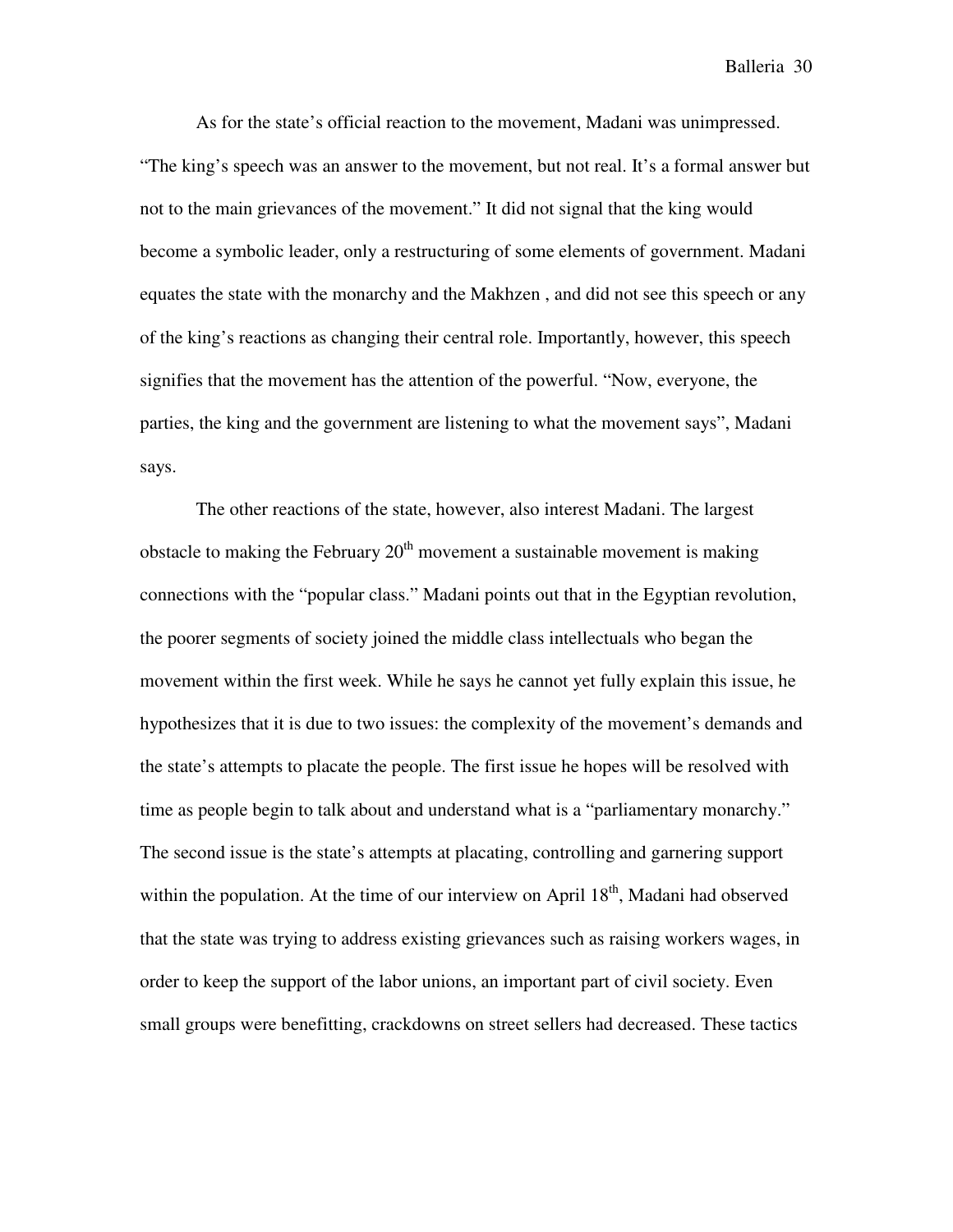were not surprising to Madani, since they were similar to the creation of government jobs for unemployed graduates. The aim, Madani explained, was to "contain the movement."

The reactions of the parties and the media seemed to Madani to be attempting to follow the shifts in power. The media had begun to cover the movement it had mainly ignored before February  $20<sup>th</sup>$  because, as Madani put it "the movement is marketable"; protests sell papers. The parties are taking a "wait and see" approach, shifting with small steps towards the movement. He did point out that some of the parties were nothing but a continuation of the state. If the movement continues to be "strong and compact" in the April  $24<sup>th</sup>$  protests, the parties may shift closer.

On April  $11^{th}$ , he outlined his hopes, his fears and his worse fears. His hope, he said, was that this movement leads to "successful establishment of a sustainable democracy." His fear, however, was that "the popular class will not follow the movement, but in that case the people in the middle class will find a way to make democracy." The worse case scenario, however, is an increasingly authoritarian state. However, Madani was less hopeful than he had been three weeks prior, but still saw the February  $20<sup>th</sup>$  movement as a breaking point in Moroccan political history.

Overall, however, he held hope for the future: "You can't contain a generation. You can political actors." Even if the February  $20<sup>th</sup>$  movement did not make real gains during this time, the change and discourse they had begun would be present for generations to come. "This is new to have people fighting in the streets for democracy." He maintains, also, that the changes the movement calls for are the best for Morocco. "Democracy is not only a grievance for elites, but it benefits all parts of society." He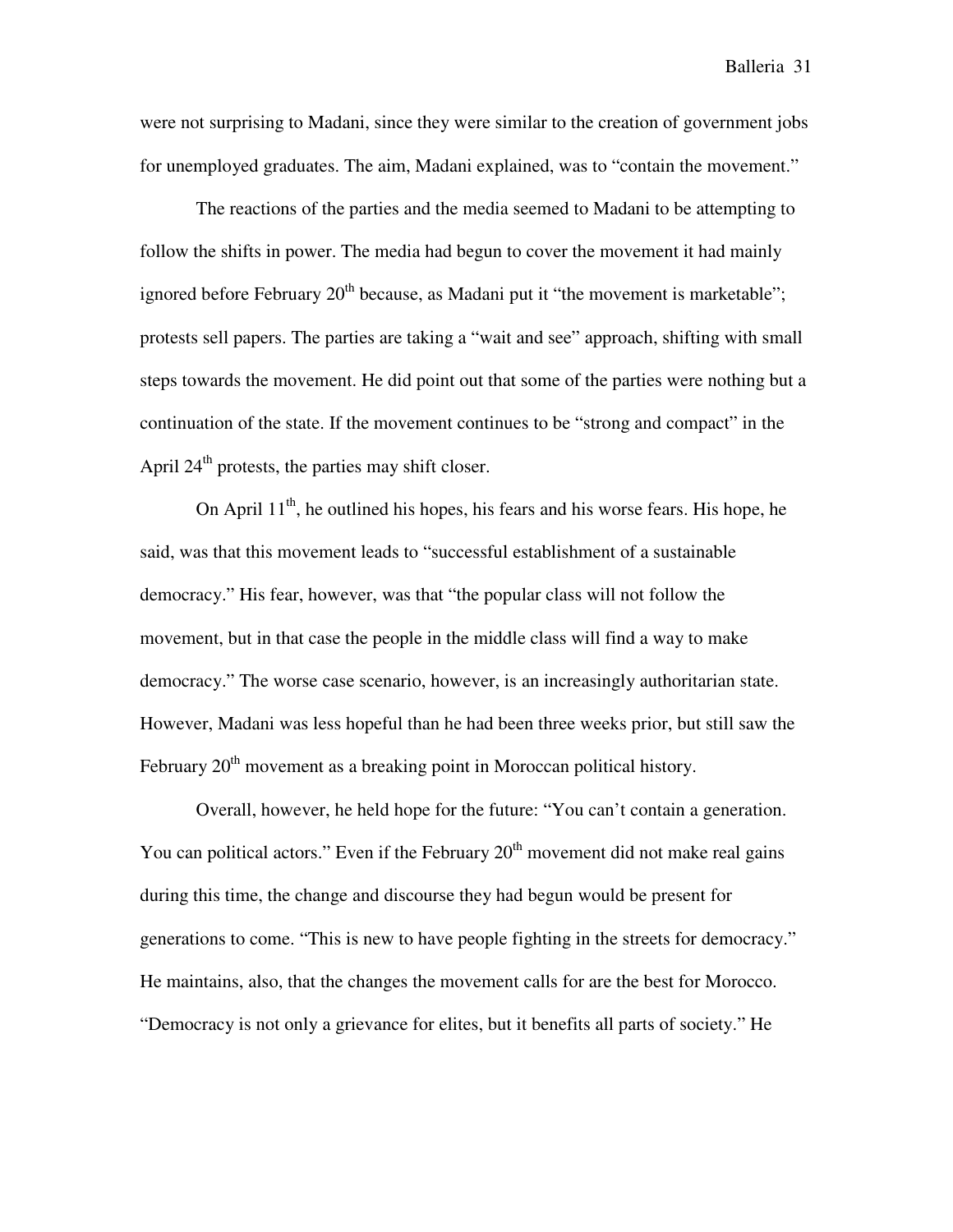concluded, "what is important is that the movement stays unified, strong and makes the link with the popular class."

—————

Madani's view on the February  $20<sup>th</sup>$  movement has been informed on years of experience in academia and politics. He looks at the situation in the terms of political science—the state, civil society and different political systems. Although his analysis of the situation is biased towards his support of the February  $20<sup>th</sup>$  movement, he does provide a close to impartial overview of the major players within Moroccan politics. Madani explained the existence of the February  $20<sup>th</sup>$  movement mainly through societal changes. He did not mention any increased adversity that may have prompted the protests. Instead, he saw demographic factors and the development of a new medium as being principally responsible. According to political opportunity theory, a concept Madani could very well be familiar with, these external factors are the best predictors of popular uprisings, not single events or increases in grievances.

Madani highlights Facebook and the free flow of information as one of the most instrumental tools that create political opportunity for protesters. The Internet as a democratizing force has been widely discussed and documented, and the role of social networking in the Arab Uprisings is another example of this relationship. It is important to note, however, that Madani sees Facebook and its popularity as being tied to the new culture of the individual in Moroccan society, so that the presence of this social medium has complemented, developed and enabled a tendency that was already present due to demographic changes. Facebook itself cannot be credited with the creation of individuality, it is a passive actor. The Internet and Facebook, however, did create a new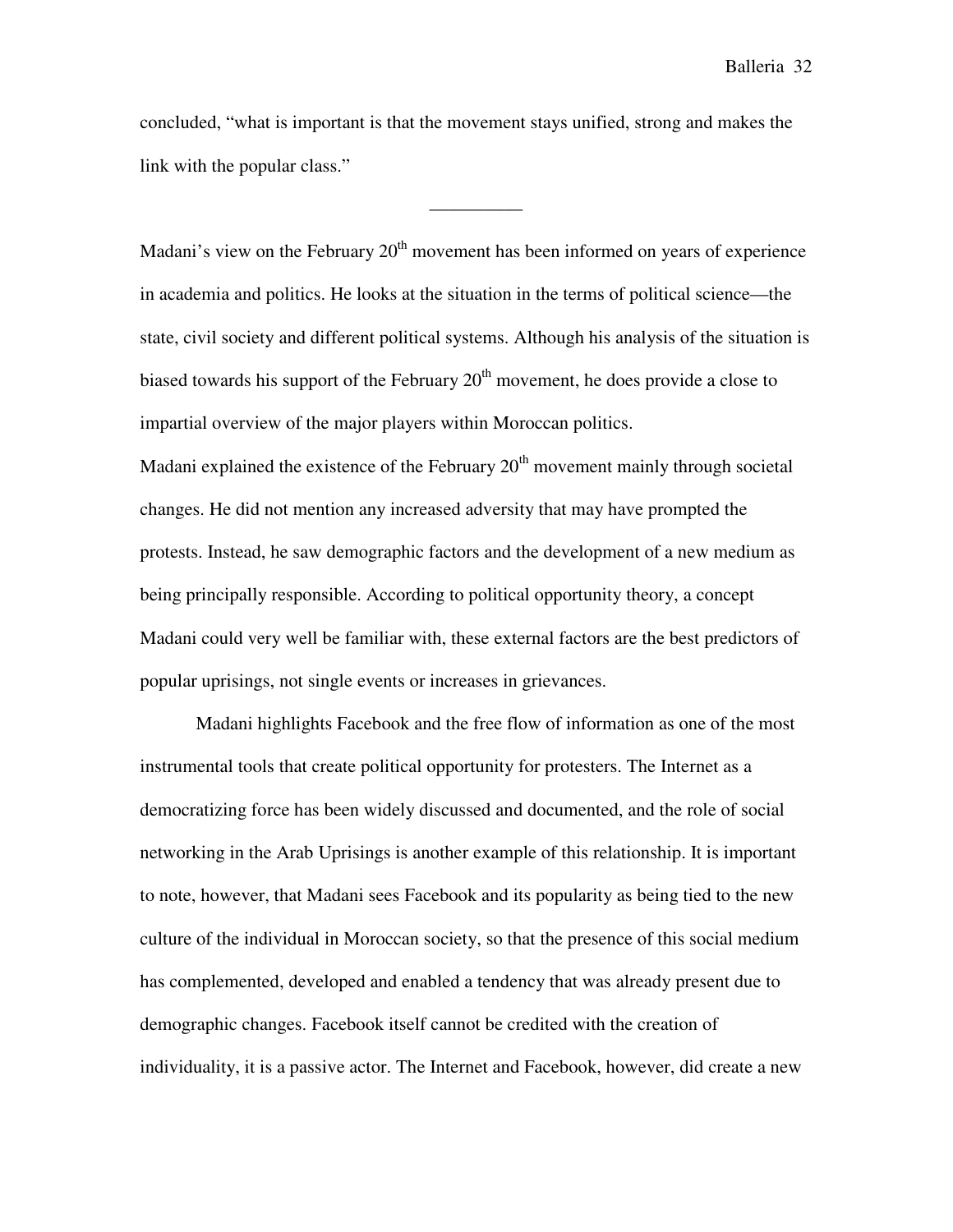public space and forum for information that Madani saw as instrumental in creating, strengthening and sustaining this movement.

The concept of public space came up many times in my interview with Madani. He mentioned public space as if it were an emerging phenomenon—that public space can only exist with free access to information. Public and private space are clearly delineated in Morocco, with each one having different sets of norms and social protocol. In Madani's use of the term public space, however, it signifies a space for open discourse and political participation. This sort of public space does not exist in Morocco, except for in the so-called "virtual public spheres" online. Otherwise, public space is under scrutiny by the state, demonstrating the control the state exercises over political discourse. This control shows how in everyday life, Morocco operates as an autocracy.

The autocratic nature of the Moroccan state is further proved in Madani's assertion that the state is the monarchy and the Makhzen. This definition excludes the legislature, political parties and the judiciary, fundamental components of the state in a democracy. Clearly, the representative portions of the government are almost powerless, leaving the people out of the government. Madani sees democracy as the form of government that is best for Morocco. Interestingly, rather he said that democracy would not only benefit the elites but also the poor, reversing the traditional way that democracy is conceptualized. Democracy is seen as something that empowers grassroots, marginalized people, yet it is being fought for by the "elites" of Moroccan society. These elites are the not the powerful circle of the Makhzen that benefit from the autocratic regime, but the ones who are elite in a socioeconomic sense—educated, middle class, urban dwellers—who provide support for the February  $20<sup>th</sup>$  movement.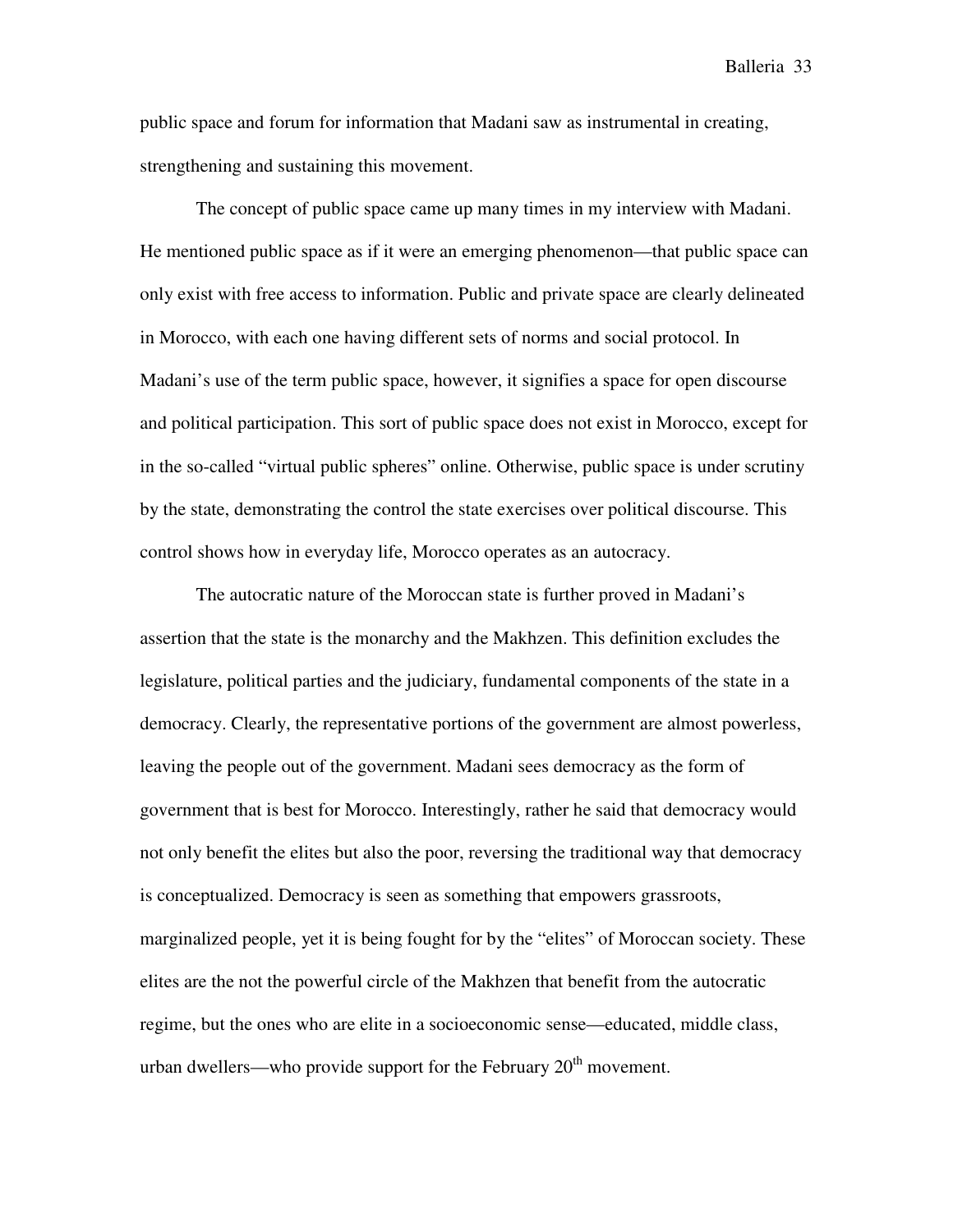In most conceptions of resource mobilization theory, human resources usually are exactly these elite—ones who are conscientious and demand change with secure enough finances to support the cause. The February  $20<sup>th</sup>$  movement is experiencing an interesting reversal of this reality, in that they now need to mobilize the rest of the population. This population does not have financial capital to contribute but they provide the human mass that immediately threatens political parties and by extension, the regime. As Madani mentioned, in order to mobilize this group they must understand the somewhat complicated idea of a "parliamentary monarchy" as opposed a "constitutional monarchy". Essentially, the February  $20<sup>th</sup>$  movement is trying to make the population aware that they are living in a autocracy not a democracy. It is not by mobilizing financial resources but by creating a popular consciousness that the February  $20<sup>th</sup>$  movement can truly threaten the regime. As Madani concludes, however, this generation made up of individuals and empowered by the freedom of information cannot be controlled forever.

Madani outlines the forces driving the movement and the obstacles. There are major societal and demographic forces that have created the February  $20<sup>th</sup>$  generation, while the state is conscientiously opening the political system enough to maintain power. In Madani's evaluation of the February  $20<sup>th</sup>$  movement, its existence is not surprising and neither is the states reaction. However, the success of its call for democracy depends on the people.

## **THE GOVERNMENT OFFICIAL<sup>54</sup>**

l.

<sup>&</sup>lt;sup>54</sup> Bouaya, interview.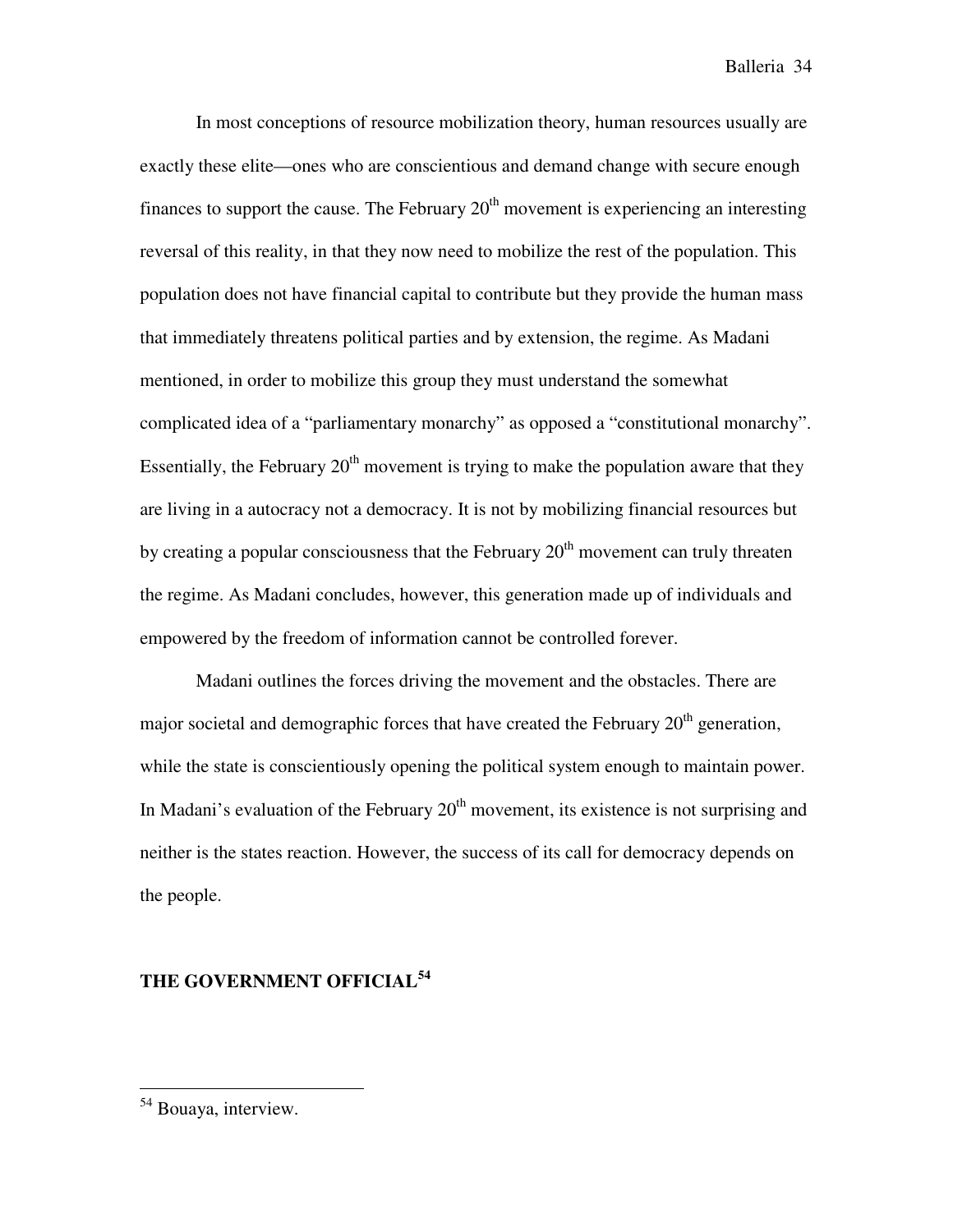I interviewed Mohammad Reda Bouaya, director of the National Insitute for Youth and Democracy the day after the April  $24<sup>th</sup>$  protest. This interview was first translated by a student whose grasp of English was not sufficient so we resorted to using Google Translate to translate his French to English until luckily, a man who had lived in America for twelve years dropped by and served as a translator for the remainder of the interview. Although the language barrier was a hindrance to our understanding of each other, it also forced each of us to be very direct in our questions and answers. He assumed the role as a representative of his organization and deigned to give personal opinions about my questions.

Bouaya explained that his office is responsible for "the development and training of youth political leaders and the integration of citizenship in the society". The institute gets funding from the Moroccan government through the Ministry of Youth and Sport, as well as through Fredreich Edbert and sometimes from USAID. These organizations both are Western with mission statements that state they are interested in promoting democracy. The programs are nondiscriminatory in terms of ideology—it works with youth involved in political parties from the left, right and center and as well as for politically active youth in universities, schools and government ministries.

Bouaya's also used external forces to explain the February  $20<sup>th</sup>$  movement. He immediately explained that, "we are a developing country. We have social, political and economic problems." He went on to enumerate the social problems including a high unemployment rate and low incomes. The general idea he tried to convey was that the February 20<sup>th</sup> movement was voicing grievances that had long been part of society.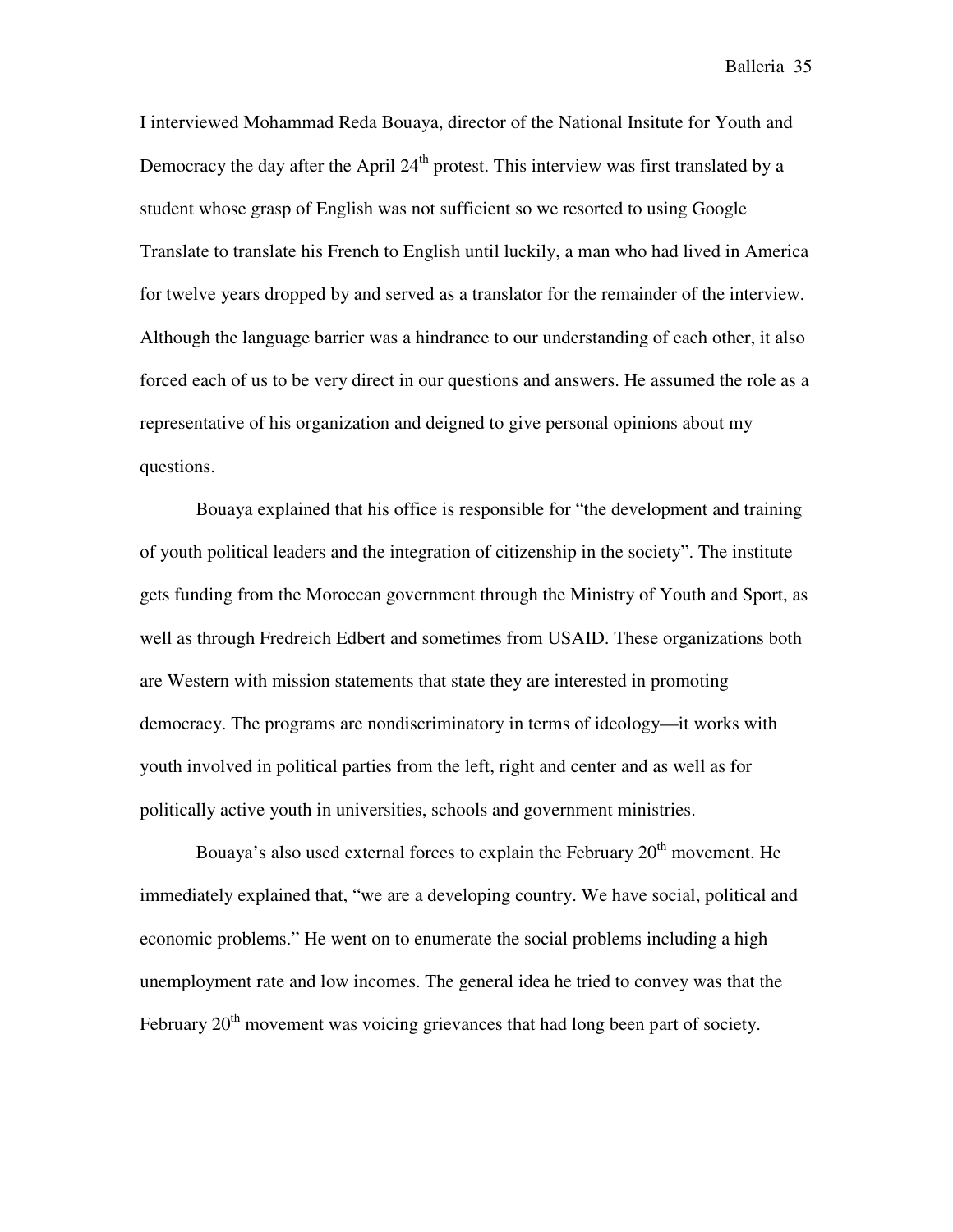Bouaya could not give his personal viewpoint but did outline the organization's stance on this on the February  $20<sup>th</sup>$  movement which consisted of explaining the right to protest in Morocco. He enumerated them as such: "First, all people have the right to peaceful protest. Second, all people have the right to express their expectations and problems while respecting the views of others. Third, this is a country with laws and you must respect the laws of the country." There is openness for political contention in Morocco, Bouaya explained, "the youth can participate and express their opinion through the right forms of communication and dialogue."

Bouaya sees the February  $20<sup>th</sup>$  movement as being successful in gathering support from different segments of society and recognizing the social and economic problems. It's weakness however, is that it is doing nothing but copying the Arab Spring. "Morocco is different" he said. Bouaya is alluding to the idea of Moroccan exceptionalism, which believes that Morocco's relative stability and liberal society is proof that it does not have the same problems as the rest of the Arab world. The problems can range from such varied issues as despotism, human rights abuses or Islamic fundamentalism. "They're just shouting" Bouaya continued to say to describe the participants of the February  $20<sup>th</sup>$ movement. "They just want to get on TV," he said. On the whole, he took a pessimistic view on the future of the movement, firmly saying "there is no future for the movement."

The only effect Bouaya could see that the February  $20<sup>th</sup>$  movement had on the monarchy is that it quickened the pace of reform. The constitutional reform, he explained, "Sooner or later it would happen through the government." As for the political prisoners who had been released on April  $14<sup>th</sup>$ , their release was preprogrammed." He continued,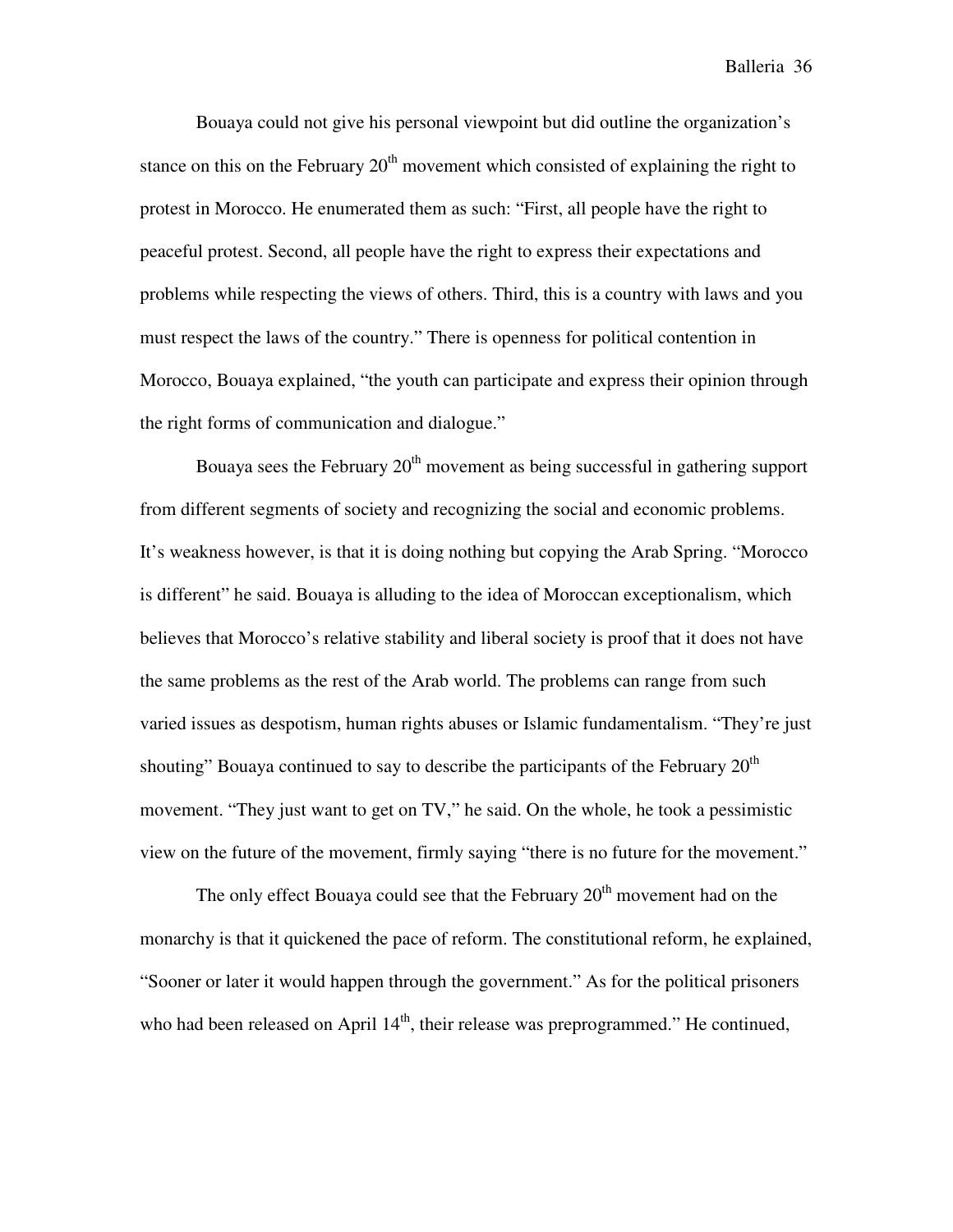aided by our newfound translator, "We've been having freedom of speech since the 1960s." When I asked about the years of lead, he corrected himself, changing to 1996.

As for corruption it is a reality of Moroccan politics, "it's a problem with the rotten Moroccan mind." This stretches from the government to the February  $20<sup>th</sup>$ movement since "most people in the February  $20<sup>th</sup>$  movement are corruptible." The king, however, does not suffer from the Moroccan mind according to Bouaya. I asked him why people think that the king is not corrupt if the people he chooses to surround himself with are. First, he immediately reminded me that "I never said the people around the king are corrupt." Then, he said that while some of those around the king are corrupt, the monarch himself is good.

—————

Throughout Bouaya's interview emphasized the structural causes of Morocco's social, economic and political problems. He understood the grievances of the people of the February  $20<sup>th</sup>$  movement to be valid. These problems, however, were not due to governmental policies but a result of its status as a developing country. The monarchy and government cannot be held accountable for structural problems since these stem from issues outside of their control. As for issues within the system, such as corruption, he blamed those upon a cultural mentality that was endemic to Morocco. These are useful points of view to take since while it does not ignore the issues of the society, it places responsibility on forces beyond any one actor's control. This transfer of blame gives the state impunity from its own failings and makes protesting the state illogical.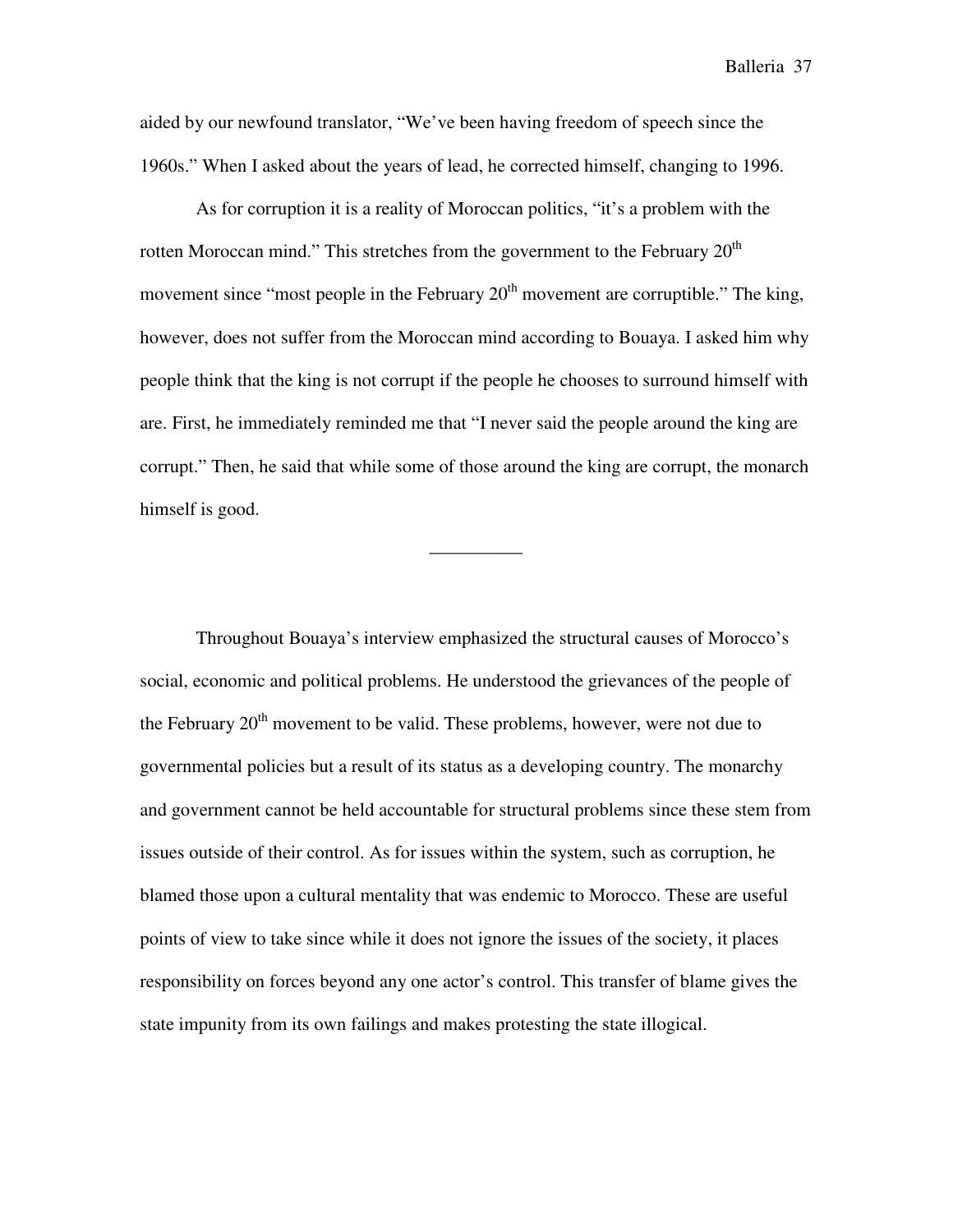A liberalized autocracy earns it's name because it has the trapping of a democracy but continues to exhibit autocratic behaviors. Accordingly, Bouaya continually emphasized the democratic nature of Moroccan society while ignoring autocratic tendencies. Each of these rights and responsibilities he listed adhere to the ideals of democracy and the implication was that the February  $20<sup>th</sup>$  movement was to act as any other political organization in a democracy. It is important to note that in each of the three rights he listed, the agent was always the protester, who had both the right to contention, but also the responsibility to respect the laws. There was no mention of the government's responsibility to answer the demands of the protester. While Bouaya was using the rhetoric of democracy, he was implying that there is little responsibility that the state has towards the citizen, yet the citizen must respect the state.

For a liberalized autocracy to remain successful, it must maintain its legitimacy. In Morocco this means not only the traditional legitimacy of the king but also his role as a reform-minded king. Adding to this rhetoric of Morocco as a democracy, he continually routinized the February  $20<sup>th</sup>$  protest movement and made it clear that the state was acting independent of the demands of the movement. All of these actions are simply part of the democratic transition process that the king started as he took power. This political opening in response to protests is a classic tactic of a liberalized autocracy. Furthermore, he belittled the protesters themselves, making it clear that their true aims in protesting was glamour and were corruptible. Obviously, such people could not viably criticize the king or even critique it. This argument legitimizes the king's centrality in the state by maintaining that it accurately representing the needs of the people.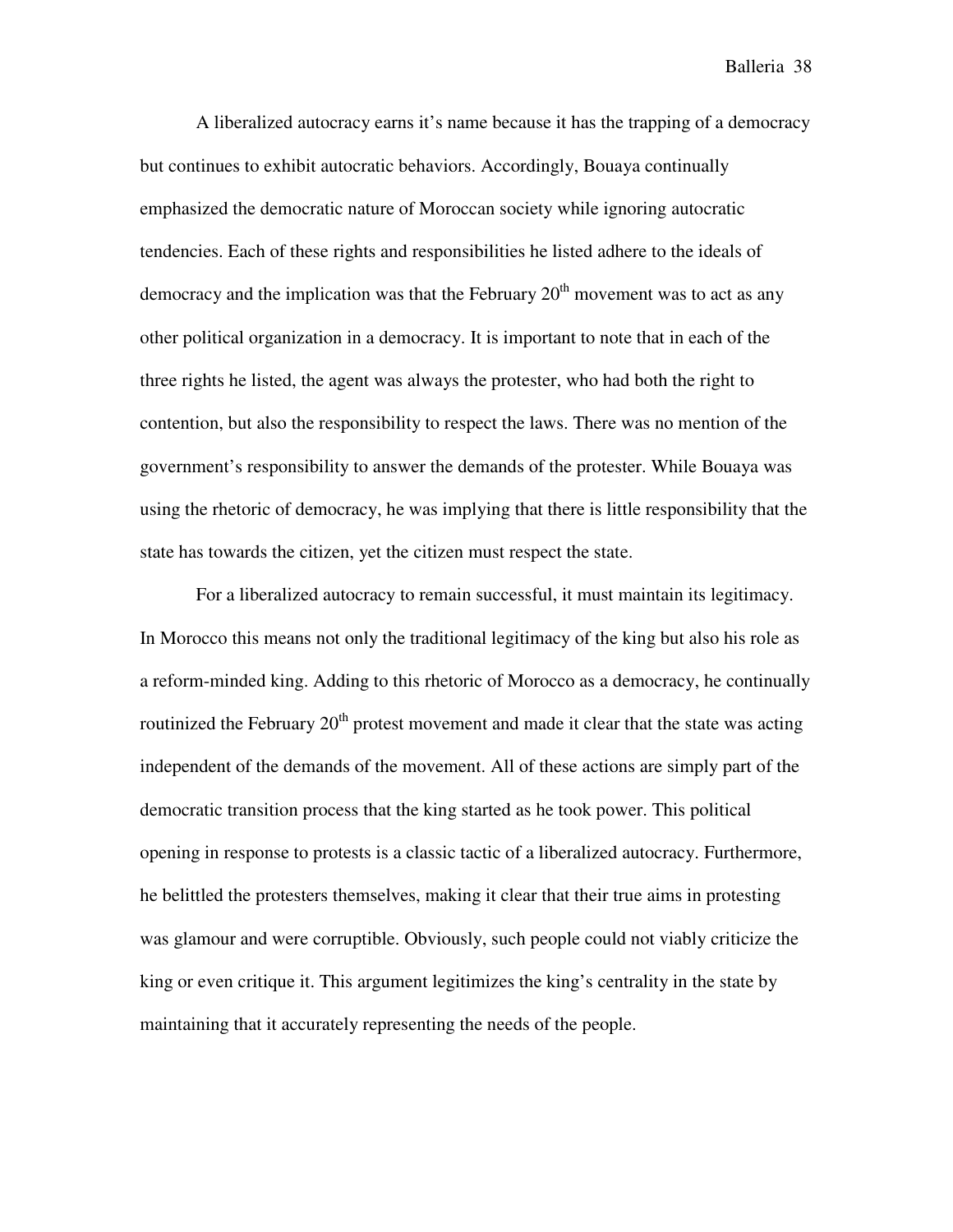Bouaya constructs a paradigm of the Moroccan political system that firmly maintains the monarchy as the legitimate arbiter of power in Morocco. He does recognize issues in Moroccan society, but those are caused by structural issues outside of state control. Furthermore, the protesters do not present a viable alternative to the state's power and their critiques are misguided and methods are improper. All of these elements create a vision of the state that reinforces the dominance of the monarchy in a liberalized autocracy.

## **THE OUSTED LEADER<sup>55</sup>**

Said Benjabli is the self-proclaimed leader of the February  $20<sup>th</sup>$  protest movement, which is a self-proclaimed leaderless movement. His claim rests on the fact that he was the first one to create the February  $20<sup>th</sup>$  movement Facebook group, although technically he only changed the name from "Moroccan's Communicate Directly With Mohammad VI." His legitimacy has been recognized by the United States State Department, who flew him to America recently to participate on various panels and allow him to experience the nation. He is also frequently quoted in foreign papers as a representative of the movement. As the movement has progressed, however, Benjabli has been ostracized, even losing his administrator status of the group he created. Benjabli was there from the beginning, but his methods did not follow with the rest of the movement.

Benjabli has had a long experience with political and digital activism. His activist credentials include a long involvement with the PJD, which ended with a five-month

<sup>55</sup> Benjabli, interview.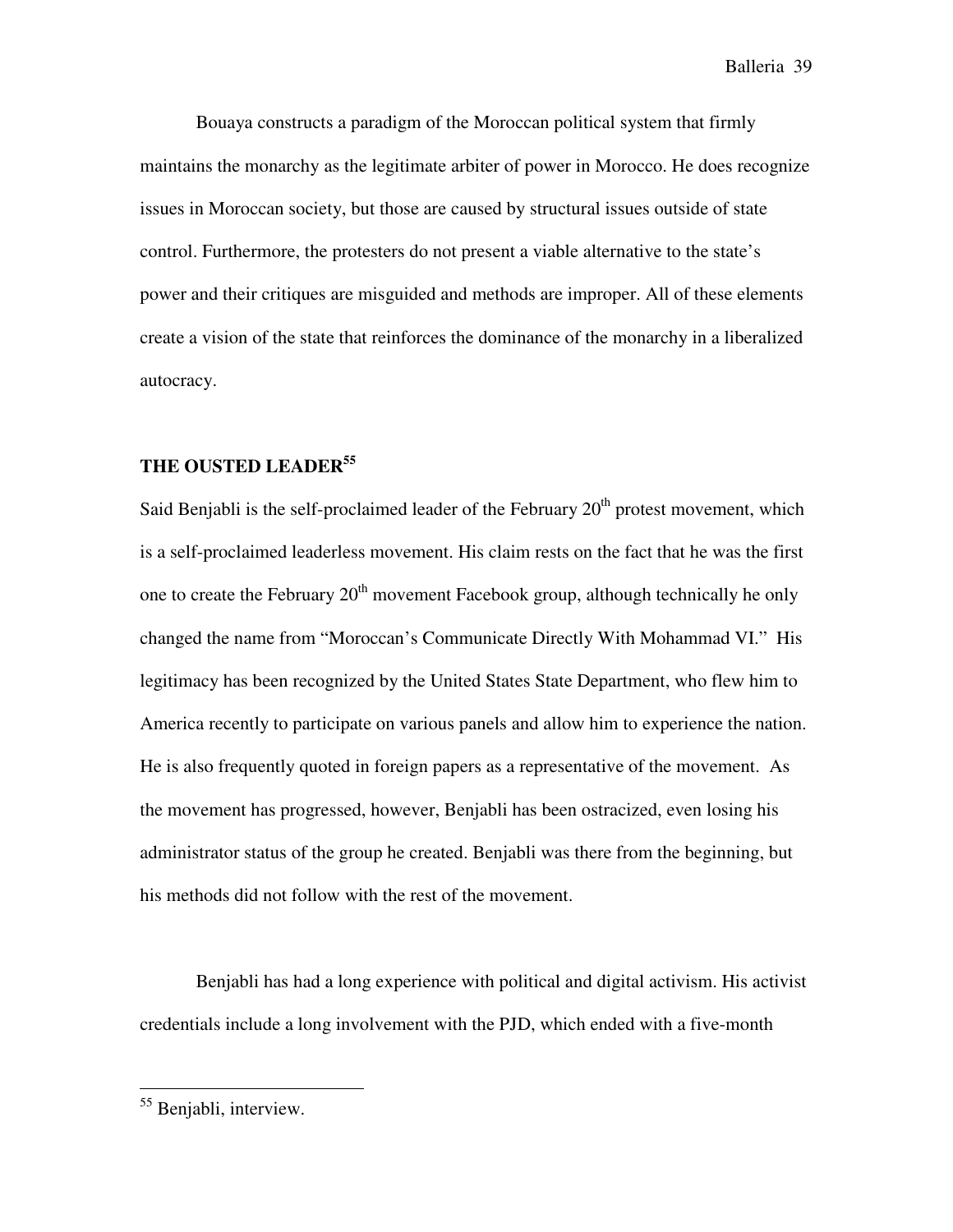prison sentence after he protested a new education law by ripping an exam paper. During that time he decided to leave the PJD after developing his own idea of secularism, explaining that "you develop your own ideas in prison, you can't develop your ideas as part of a group." Before his involvement with the February  $20<sup>th</sup>$  movement he was the president of the Moroccan Bloggers Association and now he is a writer for Hespress.com, which he says is the top news site in Morocco.

The beginning of the February  $20<sup>th</sup>$  movement surprised Benjabli. After the name change, Said watched his group increase to 15,000 members in 20 days. At first, he chose to be anonymous in the creation of his page, because he knew that he would become a target of the government. He only revealed himself at the end to "give the page credibility." Immediately after identifying himself, he became the object of slander produced by, according to Benjabli, the government and opposition groups who "named me gay, nonbeliever and traitor."As it became clear that what had began on Facebook was going to be a movement, there rose various groups with differing conceptions of what the future of the movement should be. His ideas were not accepted by most of the February  $20<sup>th</sup>$  movement and though a process that Benjabli did not specify, he was ousted from his role in the movement. Now, he takes a highly critical stance on the way the movement's strategy, organization and future.

Benjabli also explains the beginning of the February  $20<sup>th</sup>$  movement with outside factors. As Madani did, he sees the freedom of information that the Internet provides as a key catalyst for the emergence of the protest movement in Morocco. The Arab Uprising provided the inspiration, "we are now seeing that Morocco is living in the past. We want to live in our times." He further explains that the combination of free information and a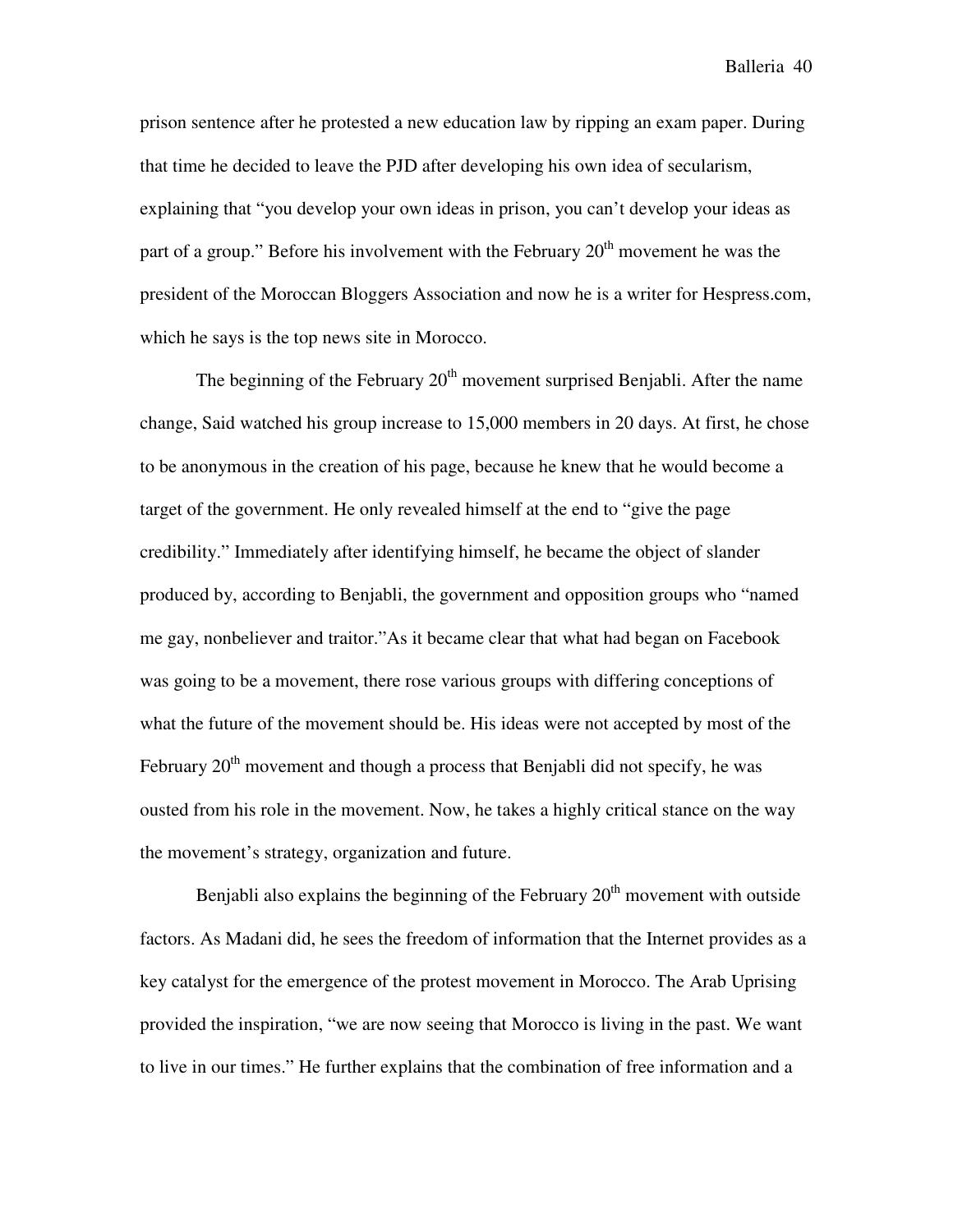modernized mentality means that the ineffectiveness of government has now become unacceptable to the general population. This has created a frustration in the population that is aimed entirely at the government, "We know there are many problems. We also now know the solutions. We can see the problems, we can see the solutions, and we see that the government does nothing. There are resources, intelligent men, and the government does nothing." The final piece is that there is no longer violent oppression to protests, "now the government cannot kill hundreds. There has been a change in mentality." Benjabli attributes the February  $20<sup>th</sup>$  movement with an opening of society, state and information, which has created a new mentality in Morocco that is supportive of protest movements.

To Benjabli, leadership has always been a problem with in contentious Moroccan politics. Before the beginning of the Arab Spring, Benjabli attempted to bring together different groups such as political parties, labor unions and human rights groups with "no results" He outlined the reasons for his failure. First, "I am loser man." Second, the prevailing mentality of "ideology before goals", which he labeled as an "Arab and Moroccan problem." Third, "people like things clear with a plan", which is challenging when unifying differing sectors of society. The fourth reason for failure, was "we need more time."

This organizational strategy according to Benjabli, is not sustainable. Benjabli contends that "leadership is necessary for in movements that want change. Without leaders we are only pawns of the parties." Without leadership, the February  $20<sup>th</sup>$ movement is vulnerable to being manipulated, which Benjabli believes is happening now as children of political party members rise to prominence within the movement and try to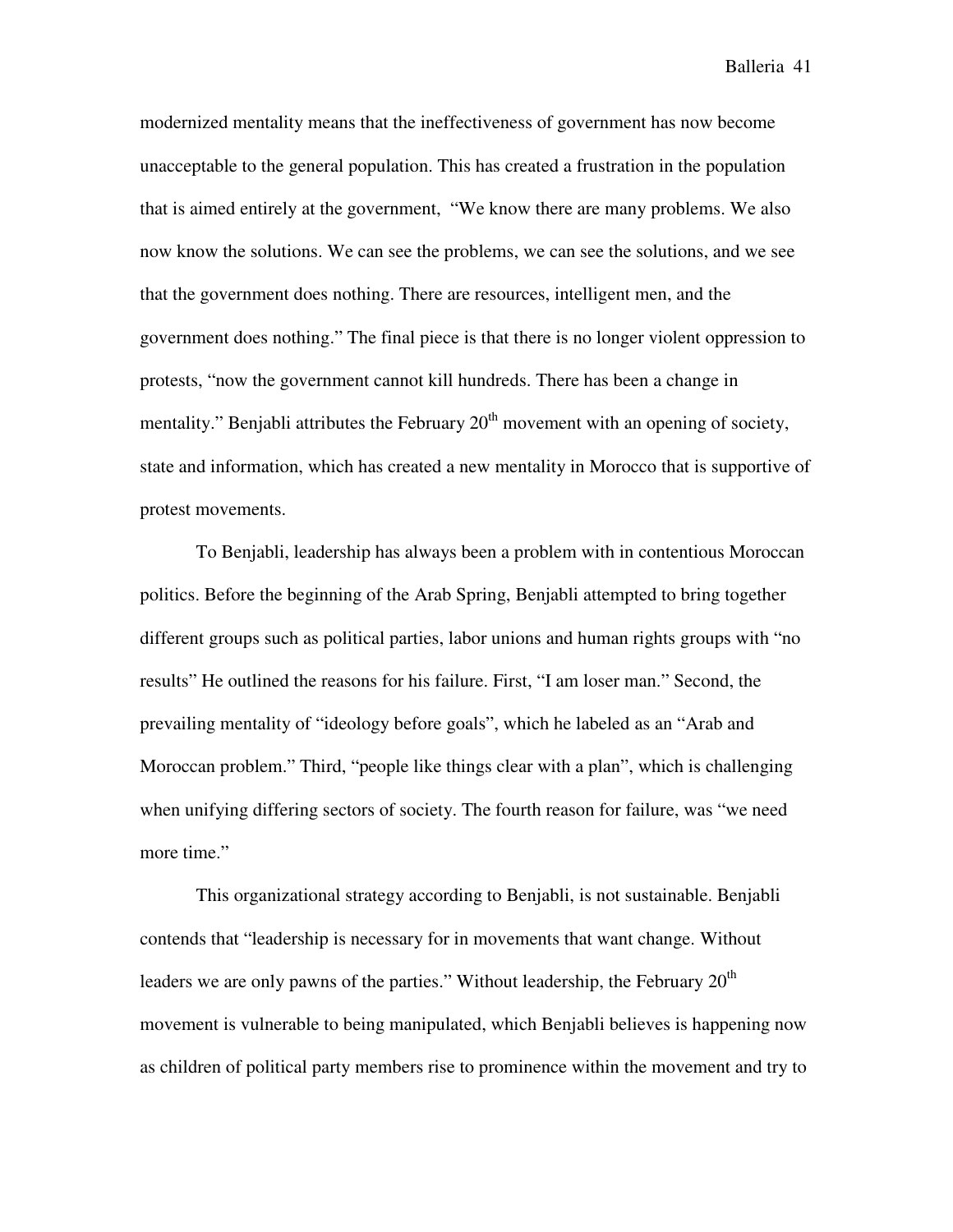enact their parent's policies. While the Egyptian and Tunsian revolutions were lead by "real activists" the youth of the February  $20<sup>th</sup>$  movement are "fake heroes." The February  $20<sup>th</sup>$  movement he believes "N'est pas normal," meaning it is not authentic.

"We are making a new revolution with old tools," as a result of the dependency on preivous generations. He points to the graphic style adopted by the movement saying it tries to evoke bygone revolutions, "What is the color of the February  $20<sup>th</sup>$  movement? Black. The color of freedom should be yellow, or green, or blue, but not black." Some of the protesters even refuse to have their photos taken, which Benjabli finds ludicrous, "We are a Facebook revolution, we can't have a Facebook revolution without pictures. It is not creative, just like other generations." In order to be truly successful, the February  $20<sup>th</sup>$ movement must embrace a new ideology.

Despite these failings of the movement, Benjabli remains hopeful. He does not believe that real change will come with the constitutional reform, but instead will come in the next two or three years. He, as Madani, believes that the February  $20<sup>th</sup>$  movement represents a change in the mentality of contentious politics in Morocco.

—————

Benjabli provides insight into the creation of a movement through Facebook—the viral mushrooming of members, the power and pitfalls of anonymity and the lack of cohension that ousted him from his role. He gives a first hand account of the state's attempt to discredit individuals of the movement, though importantly, no one spoke out against the movement's right to exist, again demonstrating the balance Morocco maintains between democracy and autocracy. He emphasizes, however the power of free information in not only creating a new movement but also a new consciousness among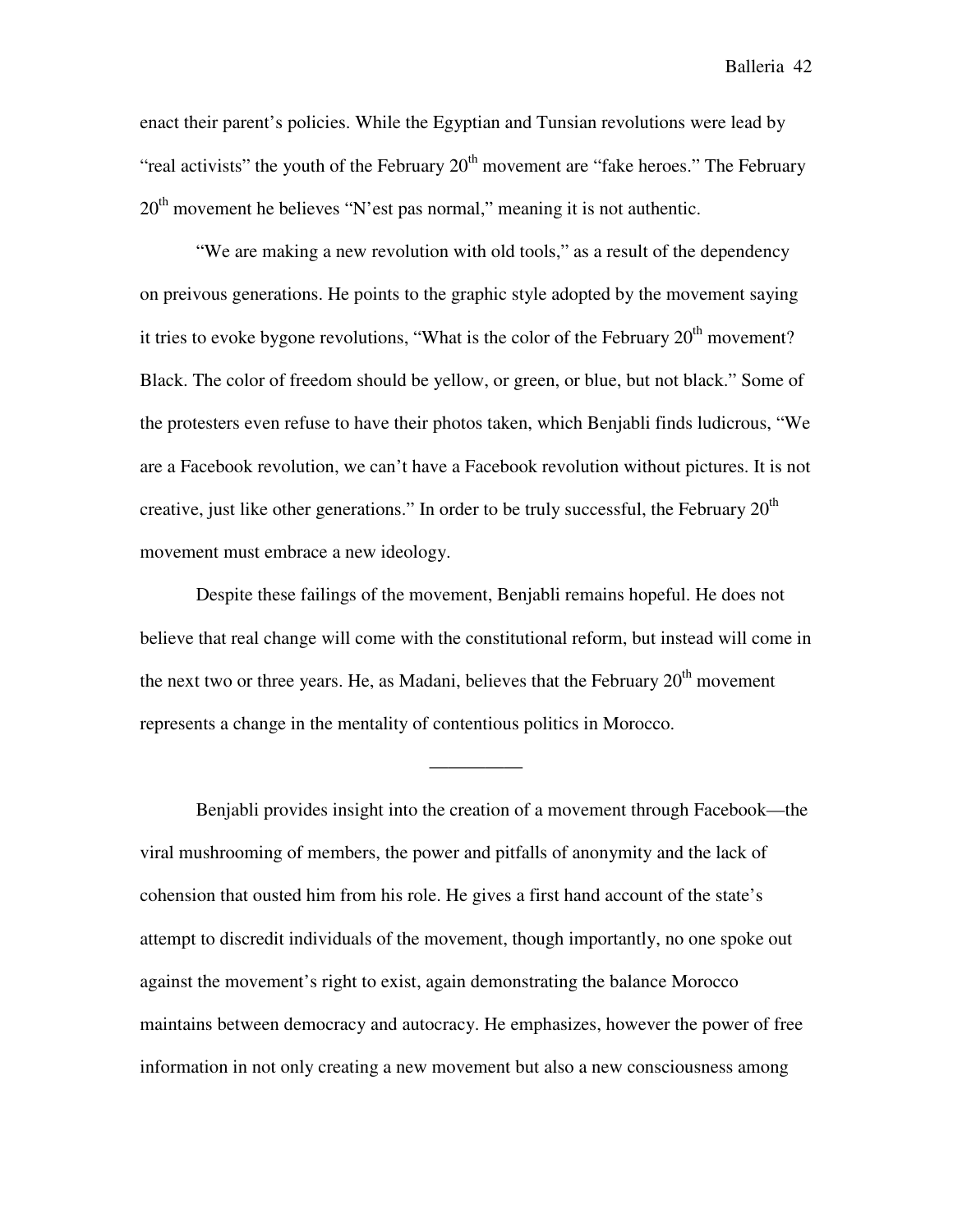the population. This sort of mass dissemination of information is what interconnected social networks thrive on. This change in mentality is what Benjabli believes is to be the legacy of the February  $20<sup>th</sup>$  movement, even if they do not achieve their immediate goals. This new type of movement seems to Benjali to be creating a new form of political society.

Benjabli was, as a whole, critical of the organizational strategy of the February 20<sup>th</sup> movement, seeing this as its major weakness. His assessment of the lack of leadership questions the effectiveness of the fluid, diffuse networks of organization that loosely bind ISMs. His experience of being ousted from a leadership position may have colored his perceptions of the movement, although this does not make his criticisms invalid. As a result, the movement is liable to be corrupted by outside forces, lack a guiding strategy to allow it to negotiate the state's tactics and creates a reliance on traditional concepts of revolution.

Benjabli's disappointment in not succeeding in uniting different sectors of the activist community earlier was palpable, but in outlining these failures, he was contextualizing the success of the February  $20<sup>th</sup>$  movement. As young protesters they are automatically charismatic. Also, as a leaderless movement without an ideology, they are united by their demands, which provide enough clarity that other activist organizations are eager to be supportive rather than be divided by ideals. The existence of dissonance among protest groups also speaks to the influence of liberalized autocracy on even oppositional, extra-institutional politics in Morocco. By specializing within an autocratic system, the state does not perceive the movement as a threat to its legitimacy and the state is more likely to met the demands of the people. While this empowers individual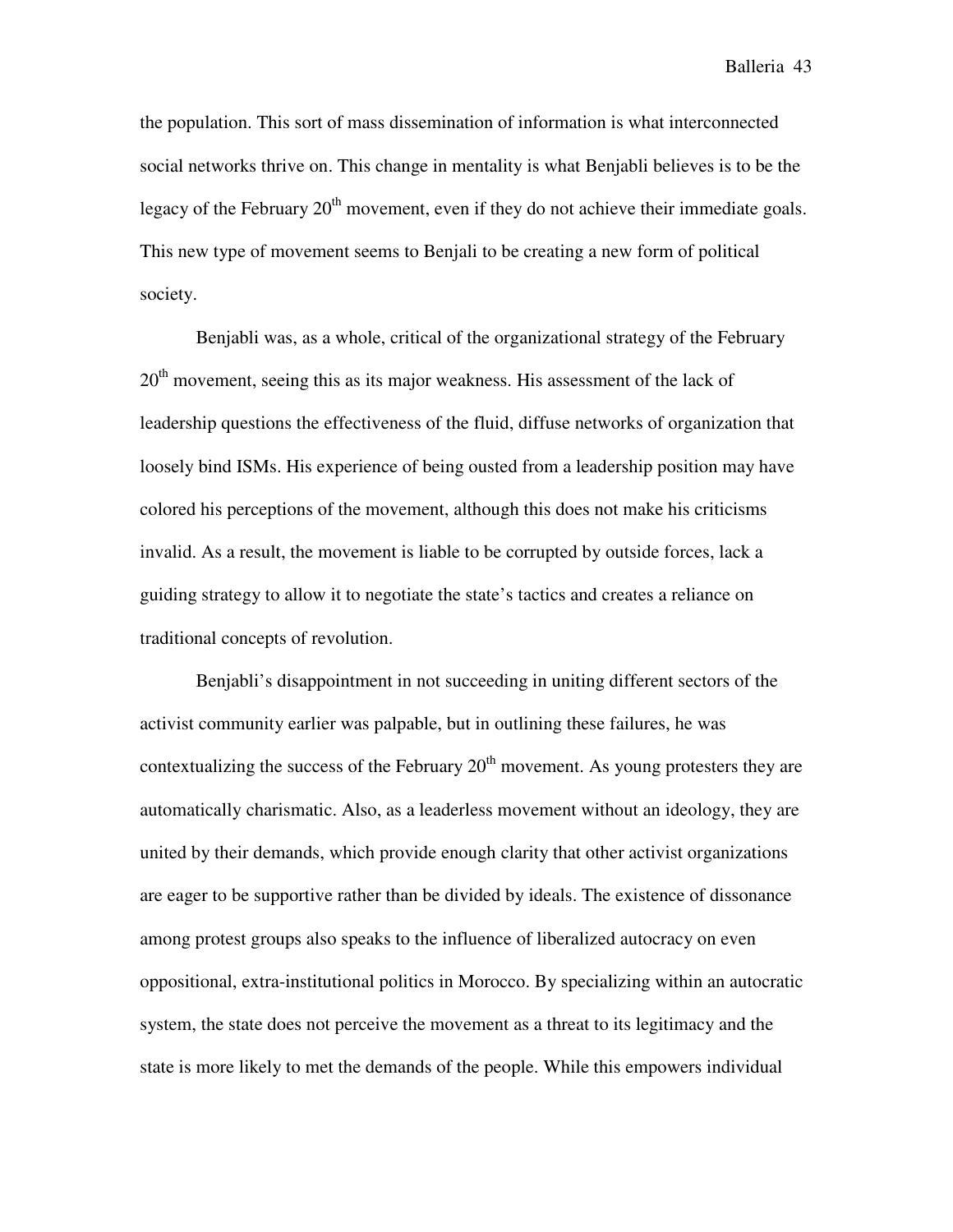movements, it allows the state to "divide and rule" as Brumberg outlined. By completely eschewing an explicit ideology, the February  $20<sup>th</sup>$  movement has been able to accomplish what other movements have not, and unite all facets of contentious politics.

## **THE YOUNG ACTIVIST<sup>56</sup>**

Omar Radi is 25 years old, but he has been involved in politics for ten years. He first joined the anti-globalization group ATTAC when he was sixteen, since then he has been involved in such widely publicized campaigns such as the one against the Ramadan fast and also with the Casablanca Tansiquiyat, where he was part of the ten people who first proposed the February  $20<sup>th</sup>$  movement. He now works as an independent journalist, writing for Les Echos and volunteering his services for Lakome.com. He has become something of a spokesman for the movement and its supporters, frequently participating in debates covering topics such as civil liberties in Morocco or the future of the constitutional reform. Radi shrugs off his involvement the movement, saying "I've been a militant activist for many years, it corresponds." I met him at the April 24th protest, and we later met to interview on April  $26<sup>th</sup>$  and May  $6<sup>th</sup>$ .

Radi explains the February  $20<sup>th</sup>$  movement as being partially inspired by the uprisings in Egypt and Tunisia and also being facilitated by the freedom of information and organizational capacity of Facebook. He sees the February  $20<sup>th</sup>$  movement as coming from a long history of protest in Morocco, saying for years "the only way to make change in states like Morocco is to protest." It is only recently with the February  $20<sup>th</sup>$  movement that there has been a change across protest movements, "now there is a new mentality

<sup>56</sup> Radi, interview.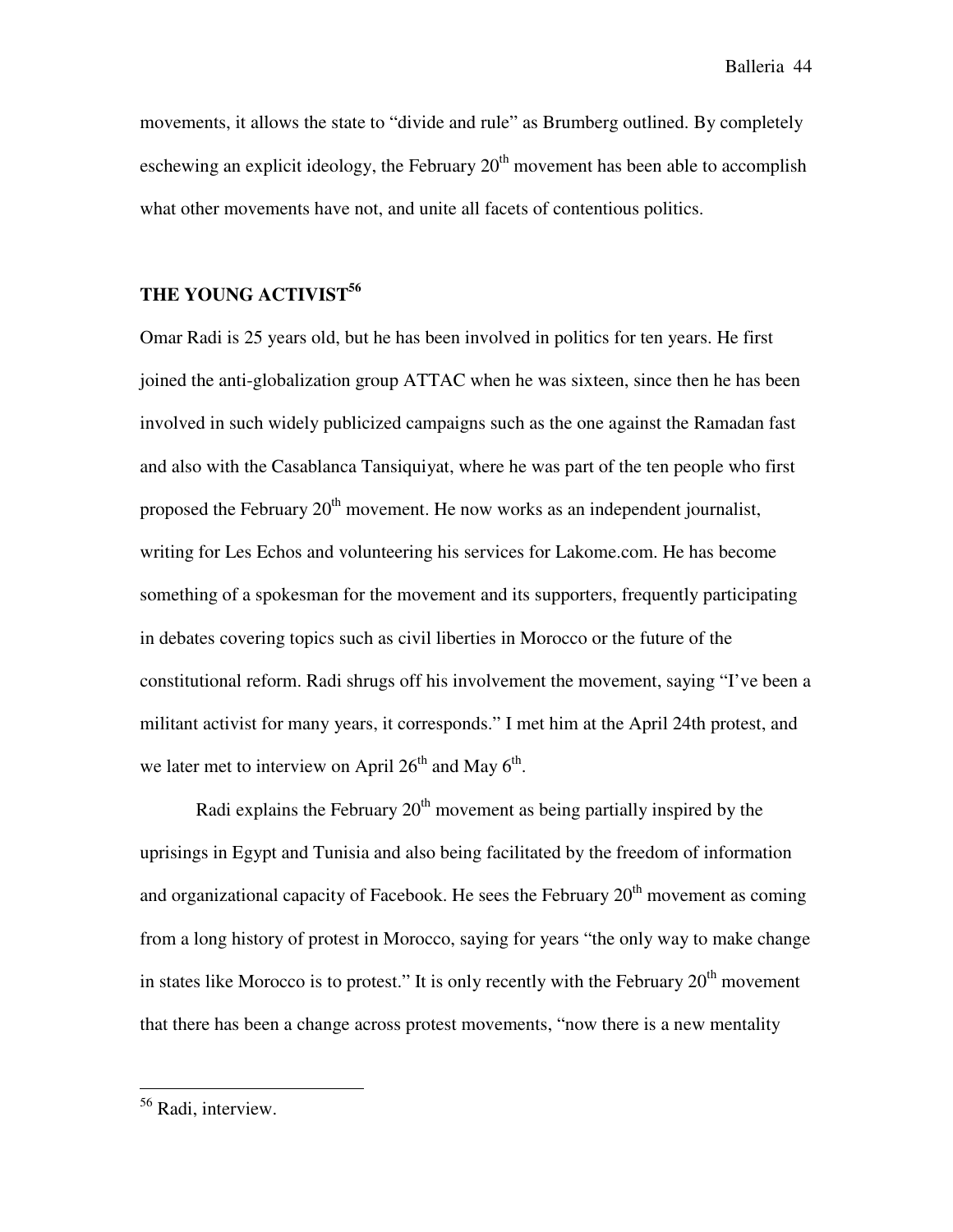that we need to strengthen and we need to unify." The unity comes from the demands of the movement, which this is not surprising since, according to Radi, these demands surfaced in the 70s and include "freedom of expression, freedom to create political parties and ending antidemocratic practices." Since then, different political organizations have specialized in certain demands, but on Facebook "the youth synthesized them and published a call." The February  $20<sup>th</sup>$  movement is able to rally so much support from political groups with such opposing ideologies specifically because these demands are "common points of all the ideologies."

 Radi sees connections between these demands and global movements. To him, the demands themselves are universal rights. His conception of these values as universal stems from his opinions of globalization; he supports a non-exploitative globalization, believing that the transfer of technology and ideas across cultures is good. He names "democracy, justice and equality" as universal human rights, and ones that Moroccans, as well as all other citizens, are entitled to. He mentioned that he personally had been inspired by other activists such as the 2001 Argentina uprisings in the wake of the economic crisis and also the Battle of Seattle, but others drew inspiration from other sources. Radi, however, is not interested in theories. He sees them as byproducts of academia that do not necessarily explain reality. Most importantly they are not useful in guiding the actions of movements.

As for the leaderless organization of the February  $20<sup>th</sup>$  movement, Radi sees it as nothing new, and merely a matter of practicality. "How do you organize 100 different February  $20<sup>th</sup>$  movements in 100 different cities? If we spend all of our time trying to form a hierarchy and talking about leadership, we will not get anything done." After all,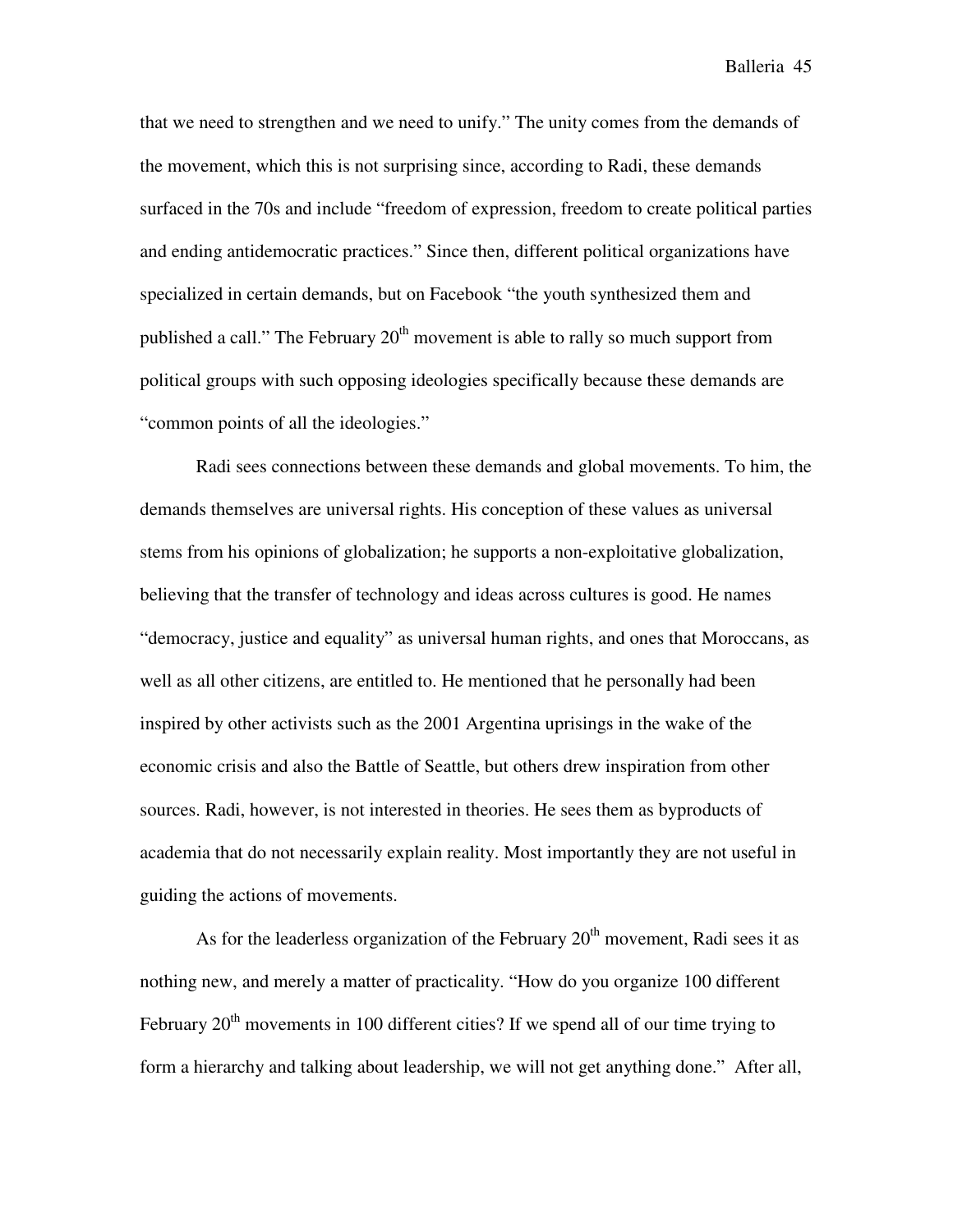"if there is a head of the organization, the state can kill, well, neutralize the head." It is more than a matter of survival to Radi, goals are simply more important than creating an ideology. He points out that the February  $20<sup>th</sup>$  movement is not only protesting but holding meetings across the country, creating change and proposals. As a side note, he mentioned that he had the idea to have a picnic next to the secret detention center of Temara.

Radi explains that the February  $20<sup>th</sup>$  movement makes many of its decisions in a highly decentralized manner. There are weekly meetings of coordinations of the February 20<sup>th</sup> movement in many of the major cities. At these meetings, a few people volunteer and then are elected to lead the meeting, where they cover topics that are proposed, also, by the mass. There are a few officials within the movement, but mainly to operate the logistics, such as a communication officer who connects the different coordinations, represents the movement to the press or releases statements, such as the open letter to the performing artists of Mawazine. This anarchistic form of organization evolved organically, according to Radi, and is enabled by Facebook.

I should note, however, other activists I talked to do not agree upon that Radi's explanation of how the February 20th movement operates. These differing viewpoints on the organizational strategy of the February  $20<sup>th</sup>$  movement may be a result on the fact that they don't have one. Since this movement is constantly evolving and has only been in existence for a few months, it may be too soon to define its strategy.

Overall, Radi is very optimistic about the future of the February  $20<sup>th</sup>$  movement. However, he mentioned that there is the possibility that if the king begins to answer with repression, the movement could "radicalize" and there could be violence. Barring that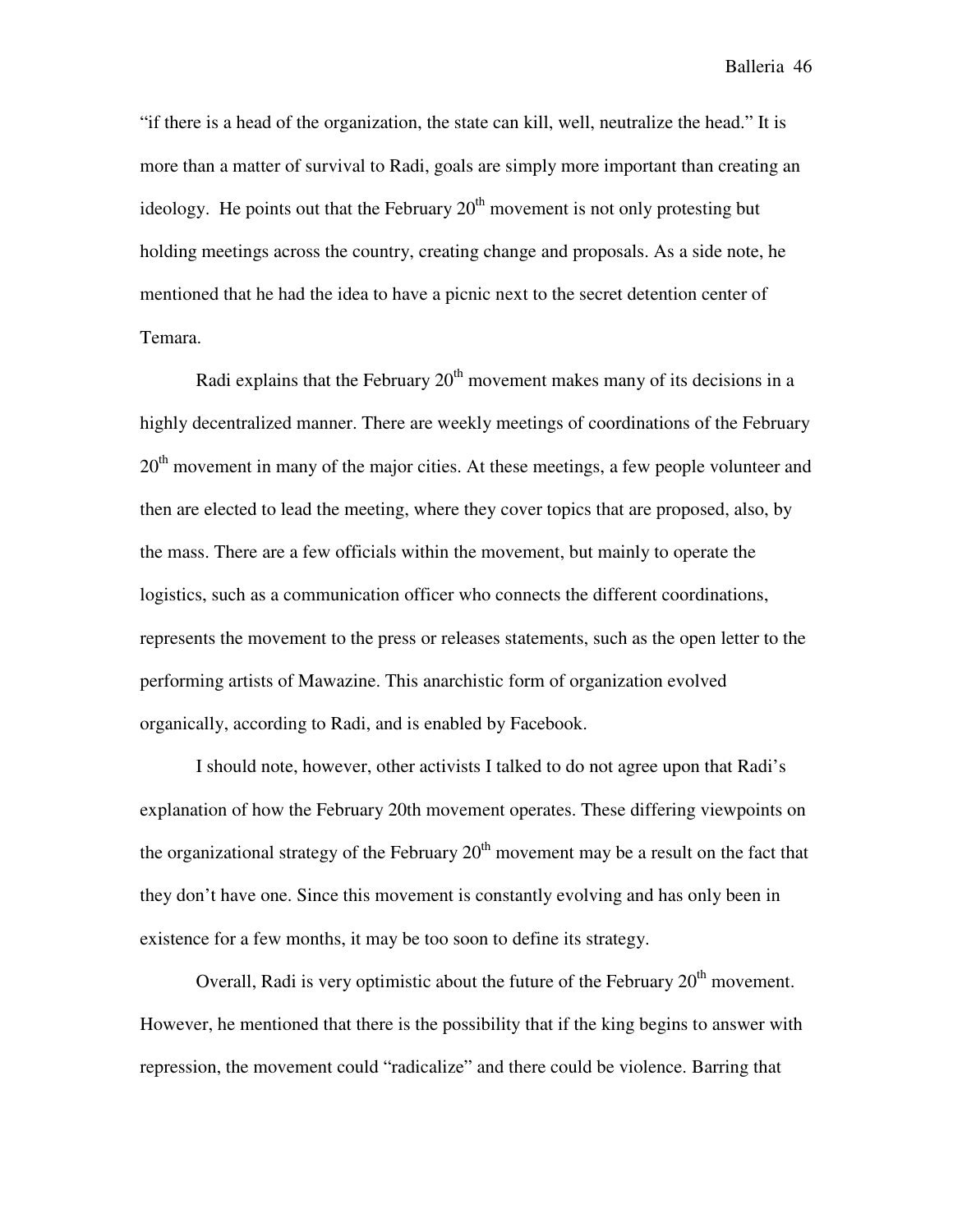possibility, the movement does not want to become a political party "they just want to [support] the change and after that reorganize the political scene." Their role would be to give credibility to some parties, to support other parties, perhaps even create other parties, according to Radi. While he did not specify a guiding ideology for this new role, he said it would merely be "the change they want."

—————

Radi takes an interesting position among activists. He is the archetype of a member of an ISM, in that he is steeped in a globalized political discourse, applies them to his immediate context and then uses the Internet to mobilize. As both a print and online journalist Radi takes an active role in disseminating alternative information to the Moroccan population. As an activist, he applies the lessons from international organizations to the Moroccan context, melding strategies to create innovative forms of protest. While Radi does not exemplify all members of the February  $20<sup>th</sup>$  movement, an archetype that does not exist, his brand of activism has shaped the way in which the movement relates to the state.

This education makes the ISM form of organization seem very logical. The Internet enables expansive, horizontal organization so that hierarchies become irrelevant. Without this form of communication organizing 100 different coordinations in 100 cities would necessitate the creation of a chain-of-command. To Radi, it is self-evident that the construction of a hierarchy would distract from the overall goals of the movement. The precedent of goals over organization and ideology, as I have mentioned, allows the movement to create a unified front.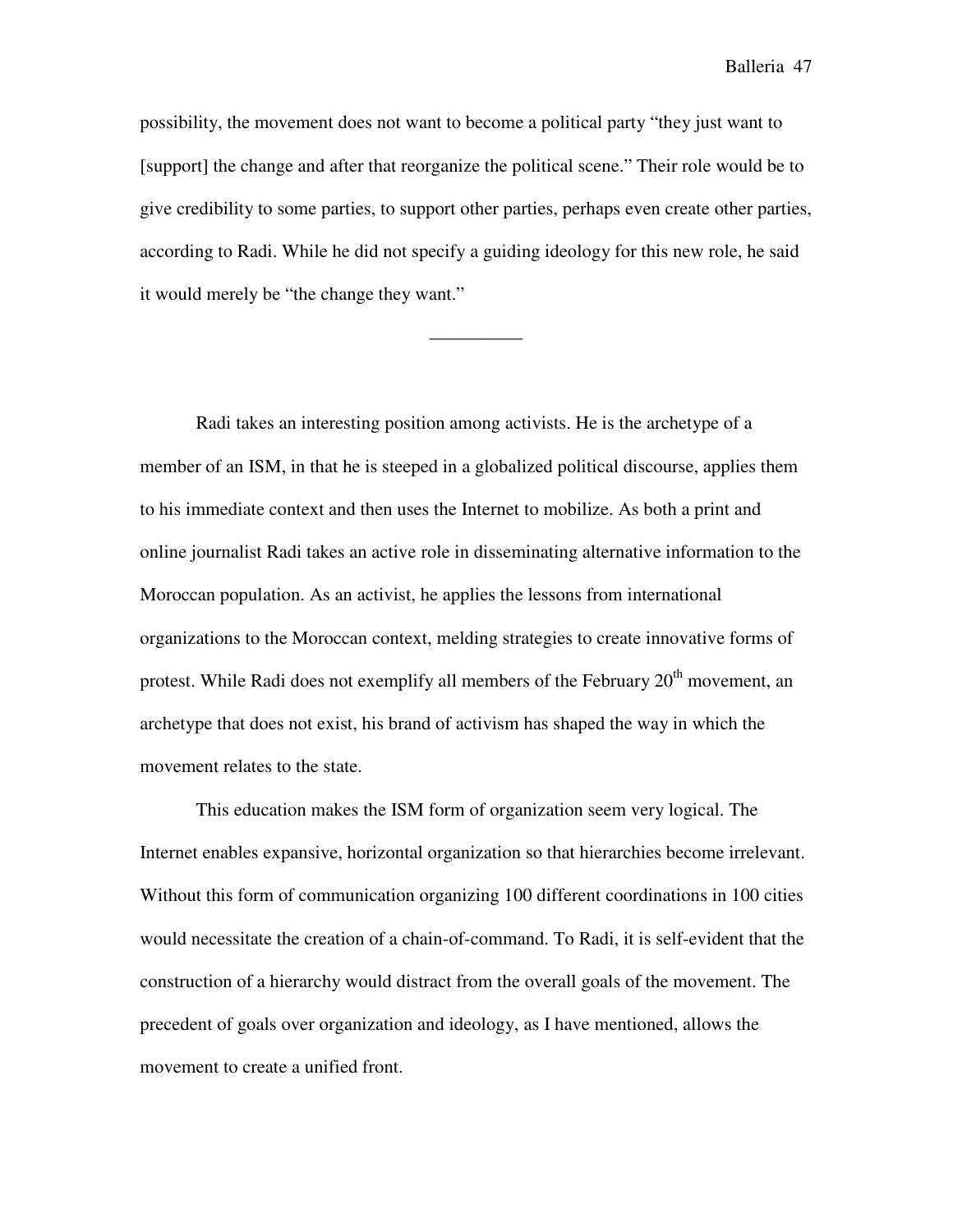The future political role Radi proposes for the movement defies easy categorization. It seems contradictory—it is concerned with politics, but is not a political party. It could be called a civil society organization, but how can such an organization be sustained without a guiding ideology? The best description may be that F20 would operate as a civil society organization and later develop an ideology that extrapolates from their demands. It could resemble the universal rights that Radi mentions without being placed on an ideological spectrum. The possibility of further repression leading to radicalization and violence, however, demonstrates that despite the successes of the movement, the state still exercises some control over the future of the movement. Radi presents the new logic of protests created by the paradigm of ISMs and extends it to a new political opening in Morocco.

#### **CONCLUSIONS**

The case on February  $20<sup>th</sup>$  is not yet closed. A true conclusion on the topic must wait for years to determine the impact of this movement. Throughout this paper I have tried to connect the events of the movement to broader theories in order to provide a framework to analyze it. I have demonstrated how Morocco shows many of the characteristics of liberalized autocracy. It uses many of the strategies to maintain and centralize power: fragmented dissonant oppositional politics; strategic political reforms and openings; and claims to legitimacy both by representation of the people, tradition and religion; all of which pose real challenges to efforts towards full democracy. In lieu of the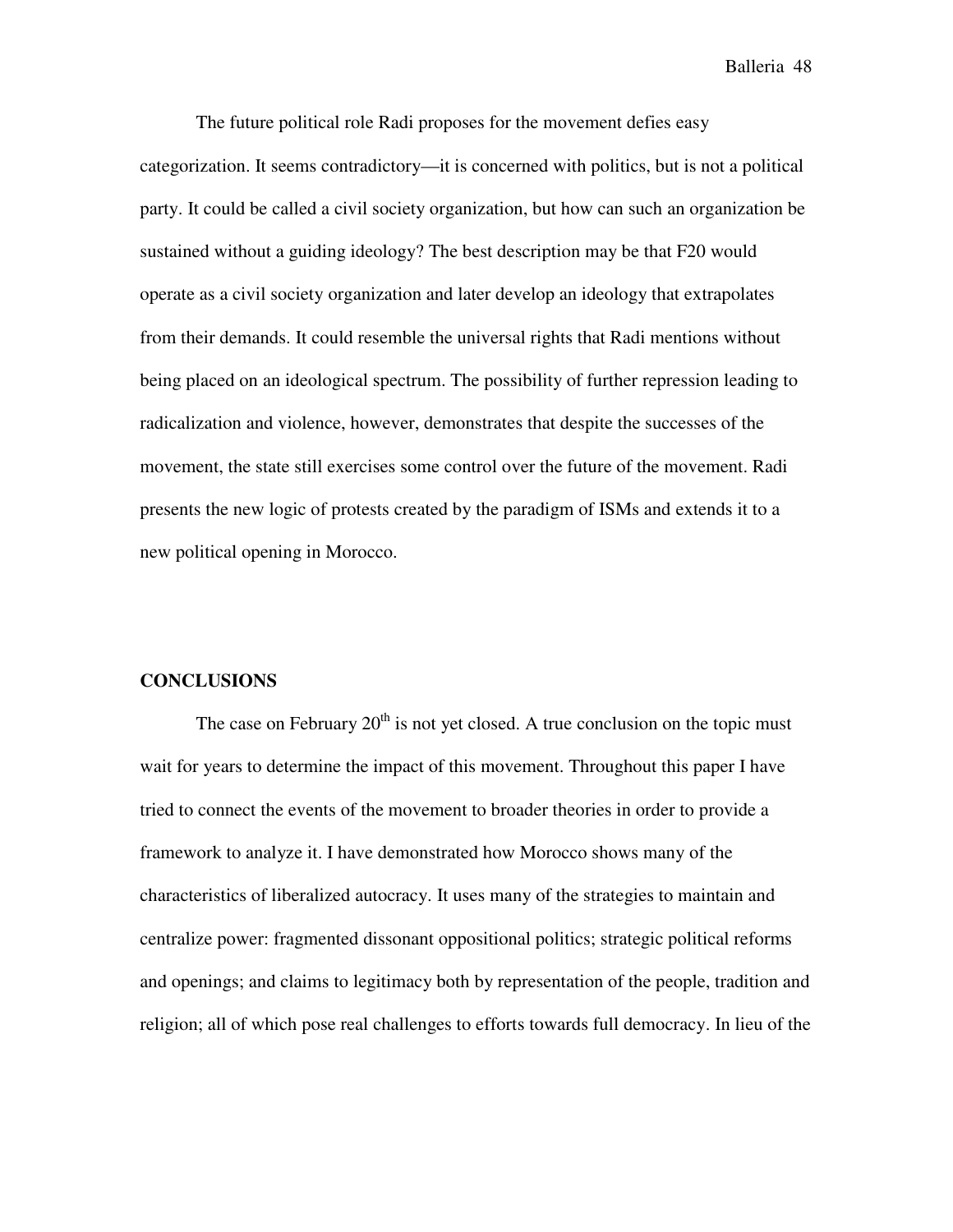emergence of an active political society with enough power to contest the monarchy's a liberalized autocracy can maintain power indefinitely.

Political opportunity, however, can come from outside of the regime's sphere of influence. The Egyptian and Tunisian revolutions provided an example to Moroccan activists, a threat to the monarchy and challenge the long-held notion of endemic Arab autocracy. This opening in the political sphere allow for the emergence of the February  $20<sup>th</sup>$  movement. This movement adapted the strategies of ISMs to Morocco's reality. Social networking sites create "virtual public spheres" that allow free alternative information to reach a large audience. This creates a new consciousness, spurring the people to mobilize. The organization of the movement is highly decentralized, depending on local nodes called "coordinations." The movement is united by goals that are spread through the Internet, eschewing any certain ideology.

As of now, the February  $20<sup>th</sup>$  movement has had some measurable success in challenging the Moroccan regime, though it has not succeeded in dismantling it. First, it has created the biggest grassroots mobilization in Morocco's history. It has succeeded in uniting social movements across the political spectrum through their demands for a full democracy. Second, it has forced the monarchy to respond to their demands either directly or indirectly—the creation of a constitutional reform commission, the release of political prisoners, the raising of the minimum wage, the monarchy's disengagement from SNI—addressing economic, social, human rights and corruption problems. There also have been responses in the political realm with the radicalization of parties. Additionally, with the emergence of the protest movement, there also has been an opening of the media in Moroccan society with traditional media becoming more critical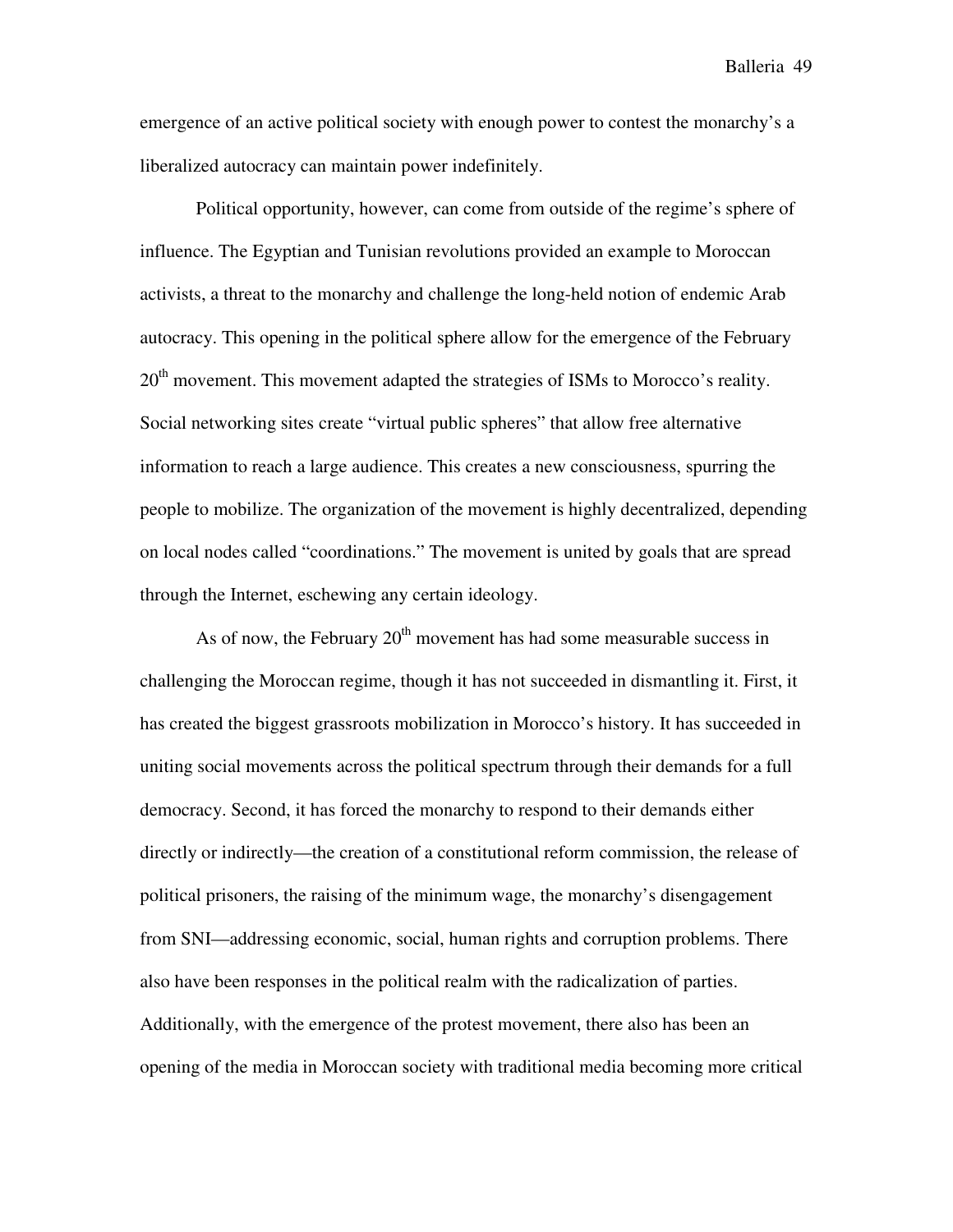of the regime and online news sources gaining prominence. These changes all point to a creation of a fledgling active political society.

It must be noted, however, that many of these changes may be part of the "unvirtuous circle" that Brumberg alluded to, they may be temporary openings of a regime under pressure. The constitutional commission is expected to follow the guidelines of reform set by the king, as will the other political parties, social and civil society organizations that are invited to contribute. The release of political prisoners, while significant, only constitutes a small portion of the population of prisoners thought to be unjustly held. Also, the unity achieved by the February  $20<sup>th</sup>$  movement is tenuous at best and could fracture the movement prematurely. As of yet, the monarchy has not installed any major structural changes, or seceded any meaningful powers.

Nevertheless, it appears that the February  $20<sup>th</sup>$  movement may have a lasting impact on the balance of power in Morocco. As Langman notes, the decentralized organization of ISMs, their primary existence on the Internet and their broad, sweeping goals have meant that they live for an unusually long time. While this does not ensure any success, it does point to the potential for creating a new force within the politics of Morocco. Some of the more durable changes of the February  $20<sup>th</sup>$  movement can be found on the Internet. Social networking tools, which seem to have installed themselves as part of the fabric of society, can double as a new public space for political discussion. The new media outlets such as Lakome.com and Mamfakinch.com could become online institutions that provide news, opinion and discussion outside of state control. Finally, the young organizers of February  $20<sup>th</sup>$  have learned the important lessons of organizing, mobilizing and navigating the politics of protest.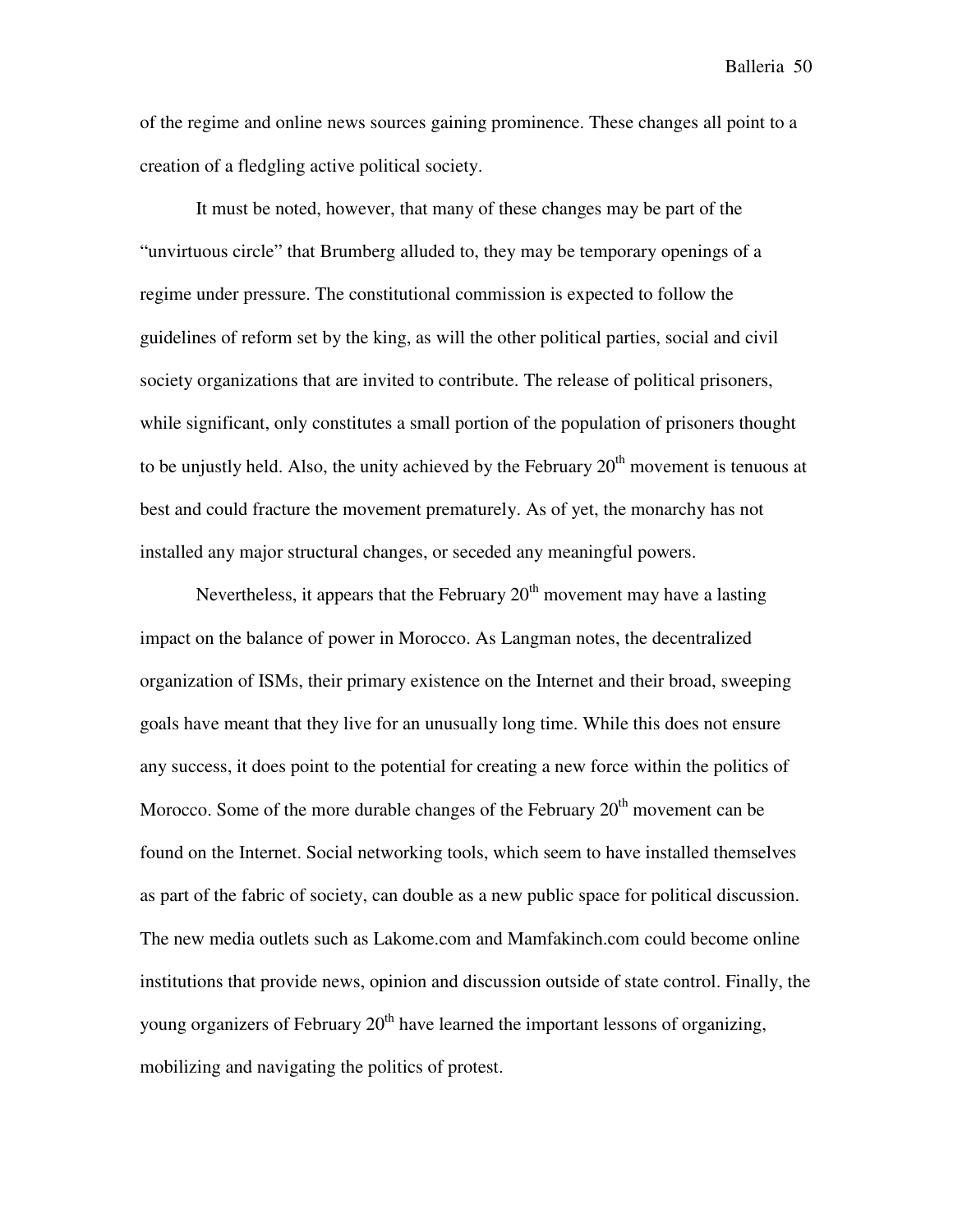These changes are admittedly ephemeral and vulnerable to suppression by the state. Though, while a liberalized autocracy has many repressive characteristics, it still derives it's legitimacy from an appearance of freedom and democracy. On May 25, 2007 the state-owned Maroc Telecom banned access to YouTube, allegedly because of some posting that were critical of the king and pro-Polisario. After a general outcry and condemnation by Human Rights Watch and other watchdog organizations, the site was back on. The Internet and a citizen's unfettered access has become an unalienable right, and if the Moroccan state attempts to block it, it risks its legitimacy. The Internet combined with group of activists, may be able to lead to a change in the general consciousness of the Moroccan citizen.

As of yet, there is no proof of a new mentality among Morocco, but there is sentiment of hope that can be gleaned from the interviews. Madani, Benjabli and Radi all pointed to a changing mentality in Moroccans as the most significant contribution of the February  $20<sup>th</sup>$  movement. As Madani said, "you cannot control a generation." While the movement may fracture, be co-opted by the state or simply fizzle, out the demands and its promises will remain in this generation's consciousness. The February  $20<sup>th</sup>$  movement has introduced a new form of social mobilization, a new unifying rhetoric for demands and a new imperative for change.

 In closing, I will tell a small story. I took a late night train home from Marrakech to Rabat on the night of April  $20<sup>th</sup>$ , exactly two months after the first protest. At one o'clock in the morning, the car was a mixture of sleeping passengers, teenagers glued to their computers, old women chatting among each other and a few men in the back singing and smoking cigarettes. The men came into the car, still lively and one asked loudly if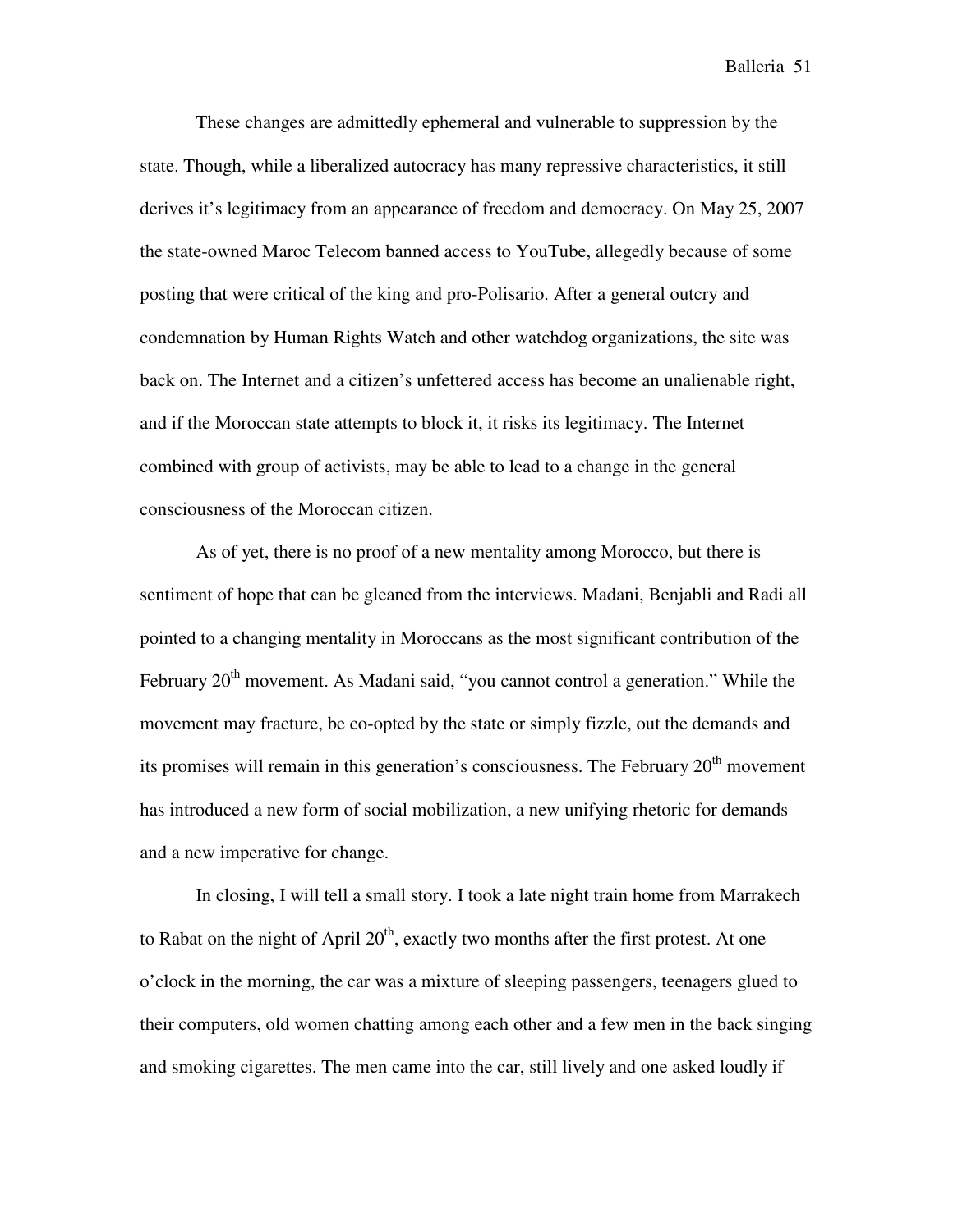anyone was sleeping. If they were, it didn't matter because he began to wax poetic on some subject of great importance. With my minimal Arabic, most of what he said is a mystery to me, but I could pick out some phrases " $20<sup>th</sup>$  of February", "King", "constitution" and "democracy." This sparked a conversation among his friends, with the car beginning to stir. Gradually, fellow passengers began to contribute each seemingly unable to resist. Then one older woman stood up, said "Excuse me, but…", gave her opinion and the entire car entered into debate. What exactly was discussed that night, I don't know. I got off at the next station. But this opening of public space into one of political discussion is the legacy of the February  $20<sup>th</sup>$  movement.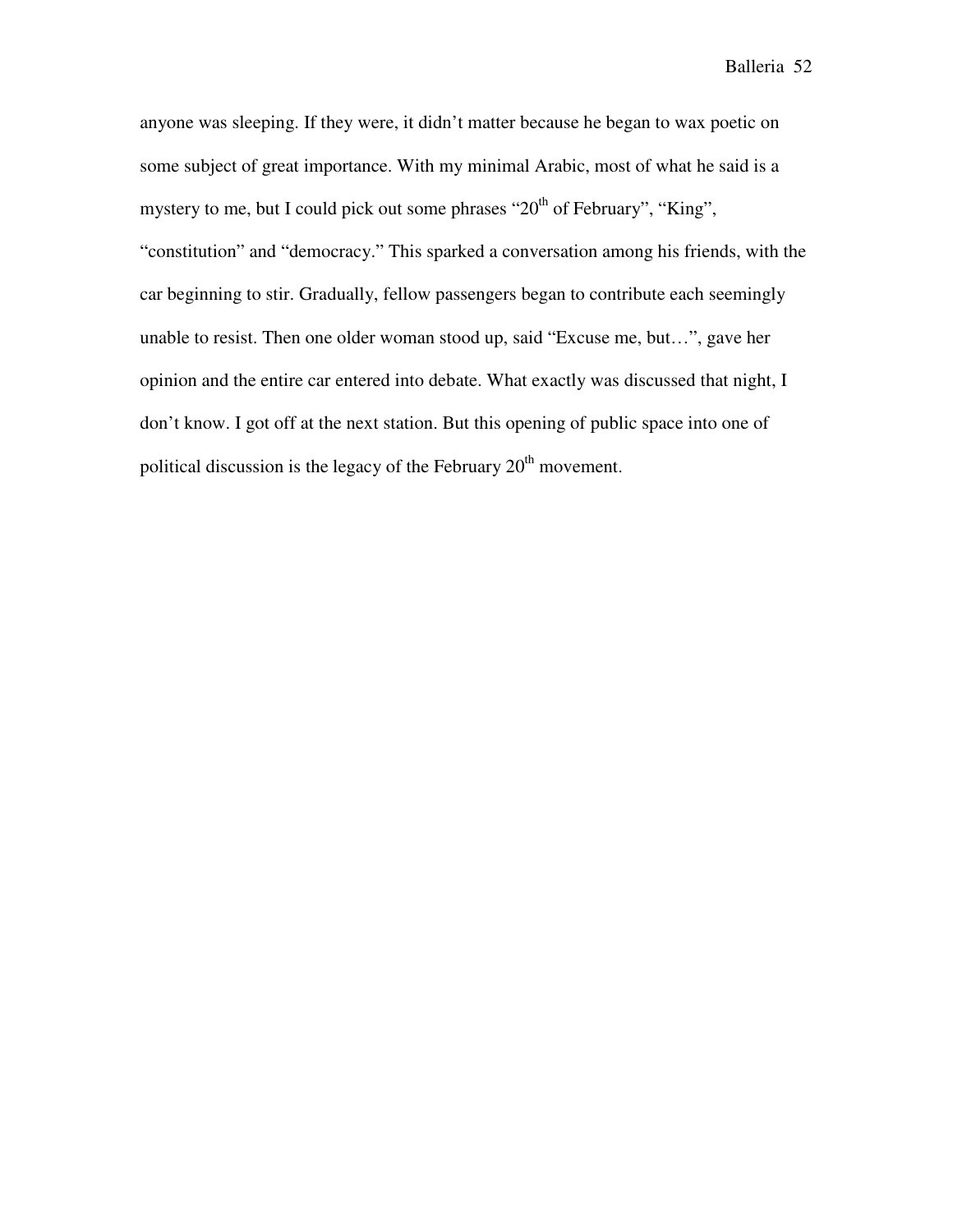# **Works Cited**

| Aida Alami. "Morocco King's Investment Fund to Give Up Major Company Stakes -         |
|---------------------------------------------------------------------------------------|
| Bloomberg", April 22, 2011. http://www.bloomberg.com/news/2011-04-                    |
| 22/morocco-king-s-investment-fund-to-give-up-major-company-stakes.html.               |
| Almiraat, Hisham. "Morocco: Controversy Over International Music Festival · Global    |
| Voices." http://globalvoicesonline.org/2011/04/17/morocco-controversy-over-           |
| international-music-festival/.                                                        |
| Benchemsi, Ahmed. "Moroccan monarchy's sacredness: an obstacle to democracy -         |
| CDDRL." ARD.                                                                          |
| http://cddrl.stanford.edu/news/moroccan_monarchys_sacredness_an_obstacle_to_          |
| democracy_20110317/.                                                                  |
| Benjabli, Said, April 24, 2011.                                                       |
| Bogaards, Matthijs. "Measures of Democratization: From Degree to Type to War."        |
| Political Research Quarterly 63, no. 2 (June 1, 2010): 475 -488.                      |
| Bouaya, Mohammed, April 25, 2011.                                                     |
| Brumberg, Daniel. "The Trap of Liberalized Autocracy." Journal of Democracy 13, no. 4 |
| $(2002): 56-68.$                                                                      |
| Champion, Marc. "Morocco Joins In, Defying Predictions." wsj.com, February 21, 2011,  |
| sec. Middle East News.                                                                |
| http://online.wsj.com/article/SB1000142405274870447660457615761301855215              |
| 4.html.                                                                               |
| "Constitution of Morocco, 1996." http://www.al-bab.com/maroc/gov/con96.htm.           |
| Cuzán, Alfred G. "Resource Mobilization and Political Opportunity in the Nicaraguan   |
| Revolution: The Theory." American Journal of Economics and Sociology 49, no.          |
| 4 (October 1, 1990): 401-412.                                                         |
| Hamazy, Amr. The 2007 Moroccan Parliamentary Elections: Results and Implications.     |
| Carnegie Endowment for International Peace, September 11, 2011.                       |
| http://www.carnegieendowment.org/publications/index.cfm?fa=view&id=19569.             |
| His Majesty, Mohammed VI. "Moroccan king promises reform", Rabat, April 9, 2011.      |
| http://www.al-bab.com/arab/docs/morocco/kings_speech_9_3_2011.htm.                    |
| Human Rights Watch. Morocco: Thousands March for Reform   Human Rights Watch.         |
| News Release. Human Rights Watch, Summer 2011.                                        |
| http://www.hrw.org/en/news/2011/02/20/morocco-thousands-march-reform.                 |
| Karam, Souhail. "Youth group snubs Moroccan king's reform invite   News by Country    |
| Reuters", November 4, 2006.                                                           |
| http://af.reuters.com/article/moroccoNews/idAFLDE7340NM20110408?feedTyp               |
| e=RSS&feedName=moroccoNews&utm_source=feedburner&utm_medium=feed                      |
| &utm_campaign=Feed%3A+reuters%2FAfricaMoroccoNews+(News+%2F+Afri                      |
| ca+%2F+Morocco+News)&sp=true.                                                         |
| Lalami, Laila. "Arab Uprisings: What the February 20 Protests Tell Us About Morocco." |
| The Nation, February 17, 2011. http://www.thenation.com/blog/158670/arab-             |
| uprisings-what-february-20-protests-tell-us-about-morocco.                            |
|                                                                                       |
|                                                                                       |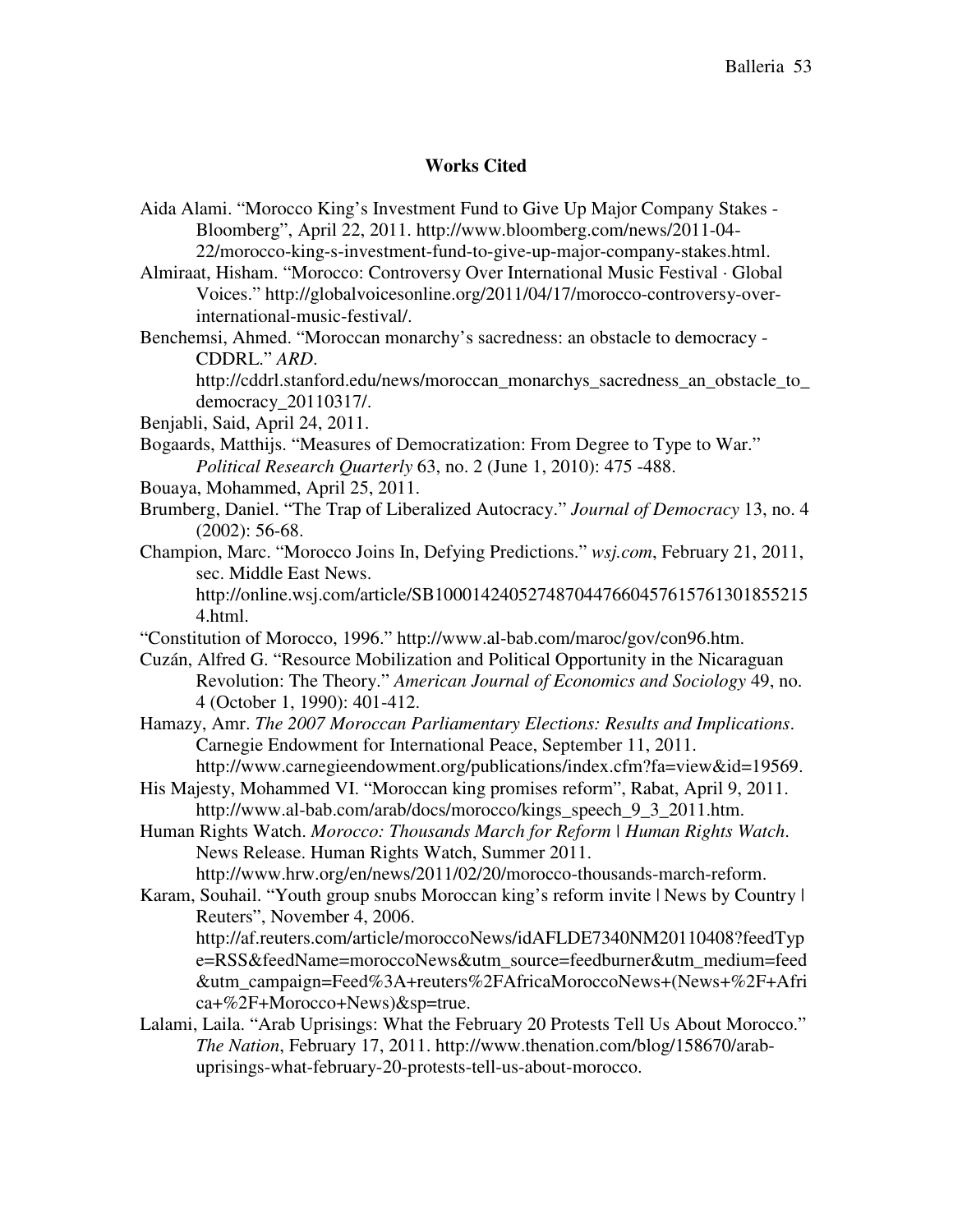———. "Morocco's Moderate Revolution." *Foreign Policy*. Washington D.C., February 21, 2011.

http://www.foreignpolicy.com/articles/2011/02/21/moroccos\_moderate\_revolutio  $n?page=0,1.$ 

- Langman, Lauren. "From Virtual Public Spheres to Global Justice: A Critical Theory of Internetworked Social Movements." *Sociological Theory* 23, no. 1 (March 1, 2005): 42-74.
- "Le 20 février s'attaque au centre de Témara", Winter 2011. http://fr.lakome.com/actualites-20-fevrier/65-20-fevrier-actualites/378-le-20 fevrier-sattaque-au-centre-de-temara.html.
- "Mamfakinch.com ابريل 24 مسيرات خارطة Mapping des marches du 24 avril." http://www.mamfakinch.com/%d8%ae%d8%a7%d8%b1%d8%b7%d8%a9- %d9%85%d8%b3%d9%8a%d8%b1%d8%a7%d8%aa-24- %d8%a7%d8%a8%d8%b1%d9%8a%d9%84-mapping-des-marches-du-24 avril/#more-1410.
- Mekhennet, Souad. "Moroccan King Opens Door for Change." *The New York Times*, April 27, 2011, sec. World / Africa. http://www.nytimes.com/2011/04/28/world/africa/28ihtmorocco28.html?\_r=1&scp=18&sq=morocco&st=cse.
- Meyer, David S. "Protest and Political Opportunities." *Annual Review of Sociology* 30 (January 1, 2004): 125-145.
- Meyer, David S., and Debra C. Minkoff. "Conceptualizing Political Opportunity." *Social Forces* 82, no. 4 (2004): 1457-1492.
- *Morocco campaign #feb20 #morocco*, 2011. http://www.youtube.com/watch?v=S0f6FSB7gxQ&feature=youtube\_gdata\_playe r.
- "Morocco king's reform team open to youth proposals | News by Country | Reuters." http://af.reuters.com/article/libyaNews/idAFLDE7340NM20110405?pageNumber =3&virtualBrandChannel=0&sp=true.
- "Mouatassim: Un grand merci à nos jeunes." *lakome.com*, November 4, 1914. http://fr.lakome.com/politique/42-actualites-politique/315-mouatassim-un-grandmerci-a-nos-jeunes.html.
- "Rabat: l'UMT adopte les revendications du 20 février." http://fr.lakome.com/politique/42-actualites-politique/405-lumt-adopte-lesrevendications-du-20-fevrier.html.

Radi, Omar, May 6, 2011.

- Reuters. "ANALYSIS-Moroccan king navigates tightrope with reform plan", April 21, 2011.
	- http://af.reuters.com/article/moroccoNews/idAFLDE72A22820110321?pageNum ber=2&virtualBrandChannel=0&sp=true.
	- -. "UPDATE 2-Moroccan unions win wage hikes as protests grow", April 26, 2011.
	- http://af.reuters.com/article/moroccoNews/idAFLDE73P20O20110426?sp=true.
- "UPDATE 1-Thousands of protesters demand 'A New Morocco' | News by Country | Reuters", 24 2011.
	- http://af.reuters.com/article/moroccoNews/idAFLDE73N09W20110424?sp=true.